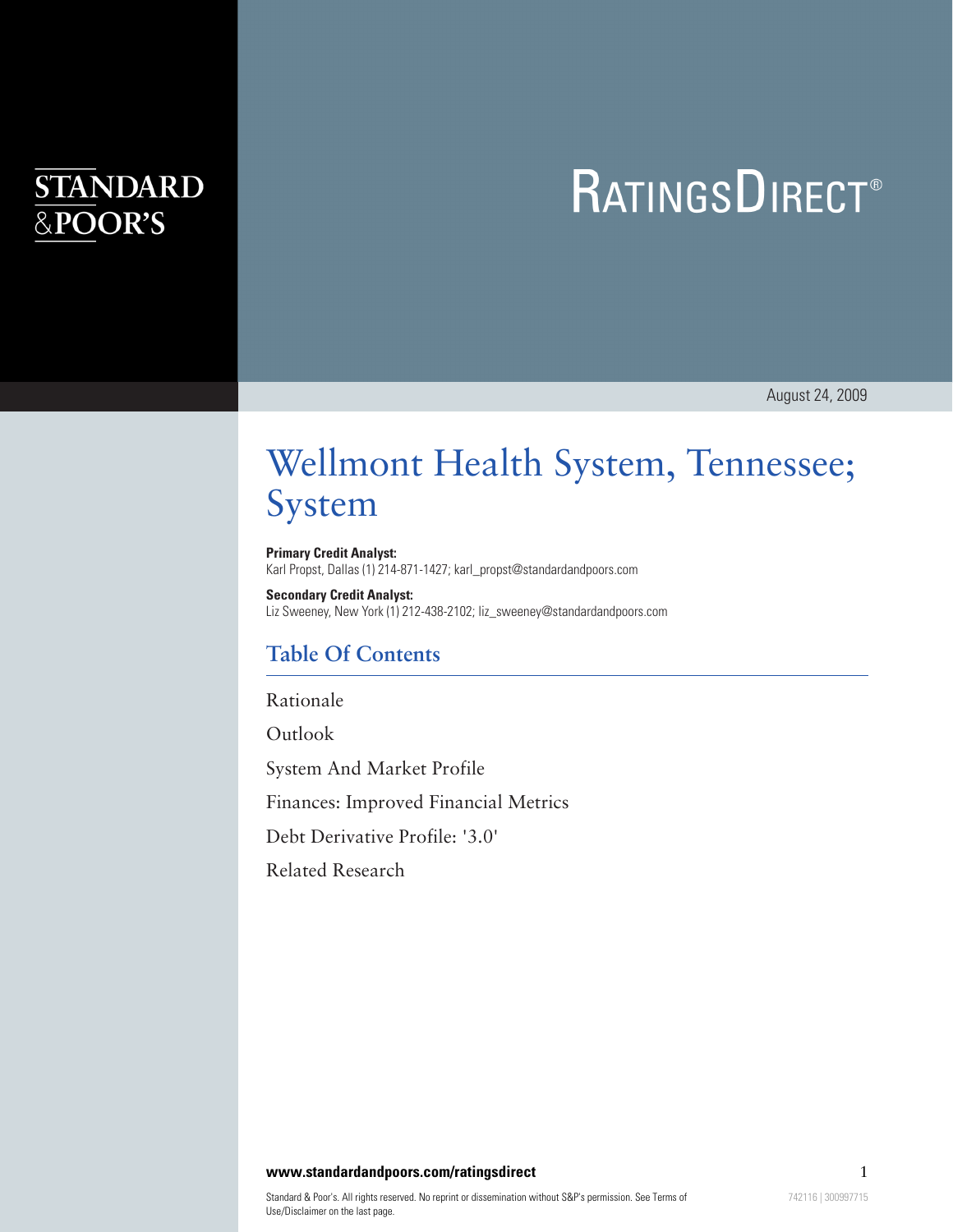# Wellmont Health System, Tennessee; System

| <b>Credit Profile</b>                                                   |                   |                        |
|-------------------------------------------------------------------------|-------------------|------------------------|
| <b>Sullivan Cnty Hith Ed &amp; Hsg Fac Brd, Tennessee</b>               |                   |                        |
| Wellmont Hith Sys, Tennessee                                            |                   |                        |
| Sullivan Cnty HIth Ed & Hsg Fac Brd (Wellmont Health System)            |                   |                        |
| Long Term Rating                                                        | BBB+/Stable       | Outlook Revised        |
| <b>Sullivan Cnty Hith Ed &amp; Hsg Fac Brd (Wellmont Health System)</b> |                   |                        |
| <b>Unenhanced Rating</b>                                                | BBB+(SPUR)/Stable | <b>Outlook Revised</b> |
| Virginia Small Business Fin Auth, Virginia                              |                   |                        |
|                                                                         |                   |                        |
| Wellmont Hith Sys, Tennessee                                            |                   |                        |
| Virginia Small Business Fin Auth (Wellmont Health System)               |                   |                        |
| Long Term Rating                                                        | BBB+/Stable       | Outlook Revised        |

# **Rationale**

Standard & Poor's Ratings Services revised its rating outlook to stable from negative on bonds issued for Wellmont Health System, Tenn. by various issuers. At the same time, Standard & Poor's rating services affirmed its 'BBB+' long-term rating and 'BBB+' underlying ratings (SPUR) on the bonds.

The outlook revision reflects better-than-expected operating performance through the fiscal year ended June 30 (unaudited); the initial implementation of various expense and revenue cycle improvements expected to support improved performance on an ongoing basis; and the culmination of Wellmont's look-back into the previous management's historical accounting practices, which ultimately led to the restatement of fiscal 2007 audited results and a long delay in the release of the system's fiscal 2008 audit.

Wellmont's former CEO and its chief financial officer (CFO) left the organization in July 2008 and December 2008, respectively. After serving in an interim capacity since July 2008, Wellmont named Mike Snow permanent CEO in March 2009. Wellmont is currently operating with an experienced interim CFO while conducting the search for a permanent CFO.

The affirmed 'BBB+' rating reflects Wellmont's:

- Improving financial metrics, including positive (unaudited) fiscal 2009 operating income of \$6.5 million (a 0.9% margin), which compared with operating losses in the previous two years;
- Acceptable 2.1x maximum annual debt services (MADS) coverage (or 1.8x on an operating lease adjusted basis), which remained consistent with prior years, despite the significant decline of investment income and other nonoperating revenues in fiscal 2009;
- A stabilized, although still constrained, balance sheet due to Wellmont's acquisition activity over the past five years. Current balance sheet metrics are characterized by 131 days' cash on hand, a moderately high 58% long-term debt to total capitalization, and unrestricted cash to long-term debt of 54%; and
- The system's solid business position characterized by good market share in a demographically favorable region that is largely dominated by two health care systems that have recently become more collaborative.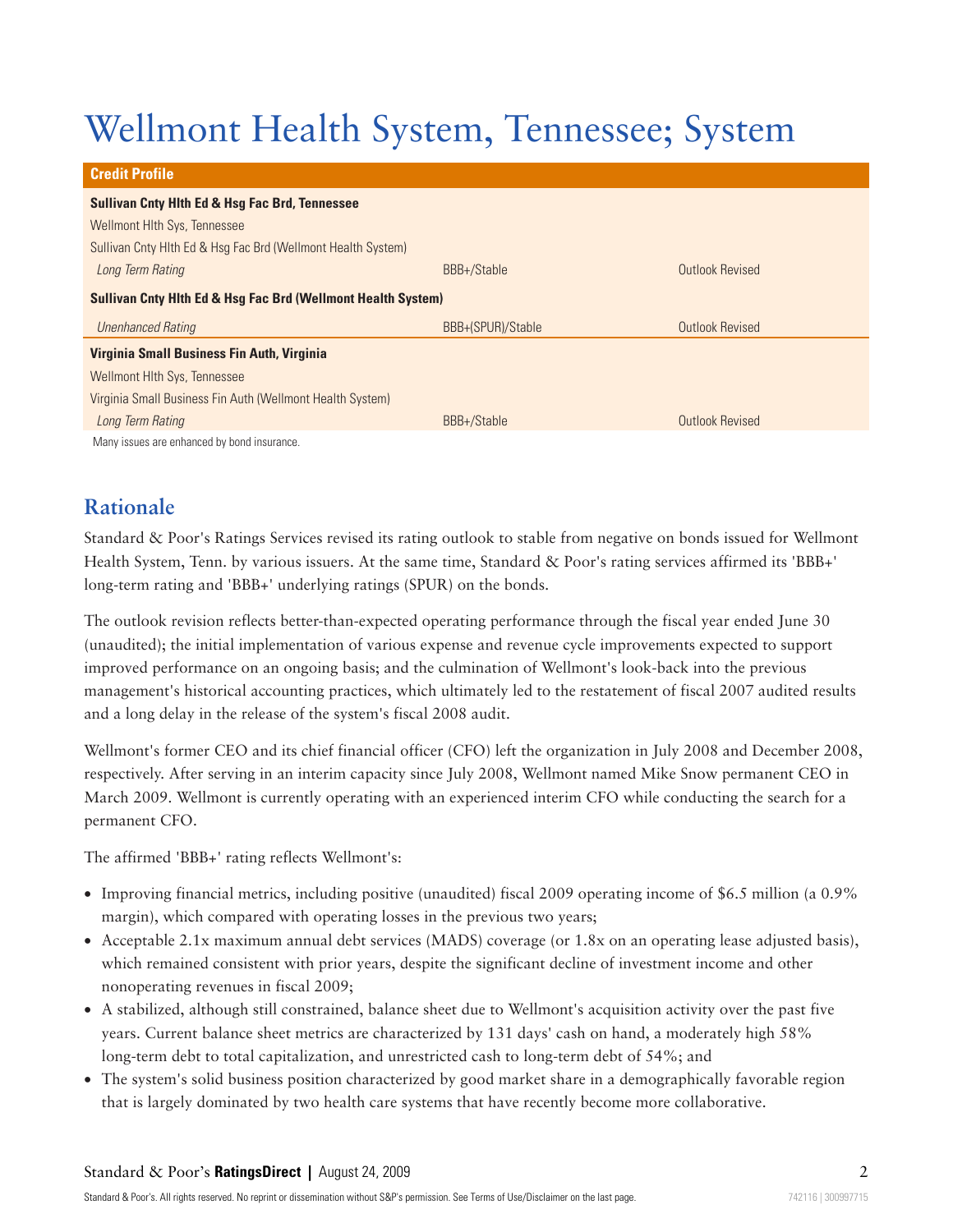Further supporting the rating are revenue cycle, staffing, expense, and other identified operating improvements that generated \$7 million of incremental operating income for fiscal 2009 and are budgeted to produce about \$15 million in improvements for fiscal 2010.

Offsetting factors include current uncertainty related to Wellmont's direct-pay letter of credit (LOC) agreement with Bank of America N.A. (BofA). Wellmont is currently out of compliance with its debt-to-capitalization covenant related to the BofA reimbursement agreement. Wellmont had been operating under a forbearance agreement with BofA and management is in discussions with the bank over debt covenants and the extension of a \$64 million direct-pay LOC related to Wellmont's series 2005 bonds. The LOC expires in December 2010. Management expects to reach a successful extension with BofA, but should an agreement not be reached, the level of puttable debt relative to unrestricted cash is manageable at 26%. Other potentially negative credit factors include the ultimate outcome of health care reform, which may result in a significant reduction in reimbursement to system hospitals, a decrease in current-year inpatient and surgical volumes relative to fiscal 2008 at Wellmont's two newest hospitals, Lee Regional and Mountain View Regional, which represent approximately 7% of Wellmont's net revenue, and additional competitive pressure facing Wellmont's Bristol Regional Medical Center, from a competitor's replacement hospital that is under construction in Abingdon, Va.

In connection with its year-end 2008 audit, Wellmont changed its outside auditing firm to KPMG. KPMG and the audit committee of Wellmont's board identified a number of accounting entries that it believed warranted further review and possible reclassification. That process resulted in a protracted delay in the release of 2008 audited results and the restatement of audited results for fiscal 2007.

#### **Restated results**

Although Wellmont's fiscal 2006 results were not restated, accounting errors related to 2006 were recorded as a negative \$15.1 million adjustment to beginning fiscal 2007 net assets. Had 2006 results been restated, reported operating income would have been revised to \$2.8 million. Fiscal 2007 restated results reflected a decrease in operating income to a negative \$6.5 million, as per Standard & Poor's calculation, which treated the \$8.5 million gain on sale of Wellmont's home-care affiliate as a nonoperating item. Management originally reported fiscal 2007 operating income as \$9.2 million, excluding the \$8.5 million gain. The accounting restatements related to numerous accounting entries including the reconciliation of cash, accounts receivable, third-party payor settlement liabilities, prepaid expenses, goodwill amortization, the capitalization and depreciation of buildings and equipment, accounts payable and accruals, as well as other assets and liabilities. There was no fraud or personal gain associated with any of the restatements.

A gross revenue pledge of the obligated group, and a mortgage on Wellmont's two largest hospitals, and the Lee Regional and Mountain View hospitals secure the bonds. The obligated group includes the parent, Hawkins County Memorial Hospital (a leased facility), a for-profit subsidiary, and the system's fundraising arm. Six of the system hospitals are included by virtue of operating as unincorporated divisions of the parent: Holston Valley Medical Center, Bristol Regional Medical Center, Lonesome Pine Hospital, and the three hospitals recently acquired. All of the systems entities are included in the analysis and all numbers cited in this report.

As of June 30, 2009, Wellmont had \$454.3 million of bonded debt. Based upon the increased counterparty risk associated with Lehman bankruptcy, Standard & Poor's revised its Debt Derivative Profile (DDP) on Wellmont to an overall score of '3' on a scale of '1' to '4' with '1' representing the lowest risk and '4' the highest. The overall score of '3' reflects Standard & Poor's view that the risks associated with Wellmont's derivatives portfolio are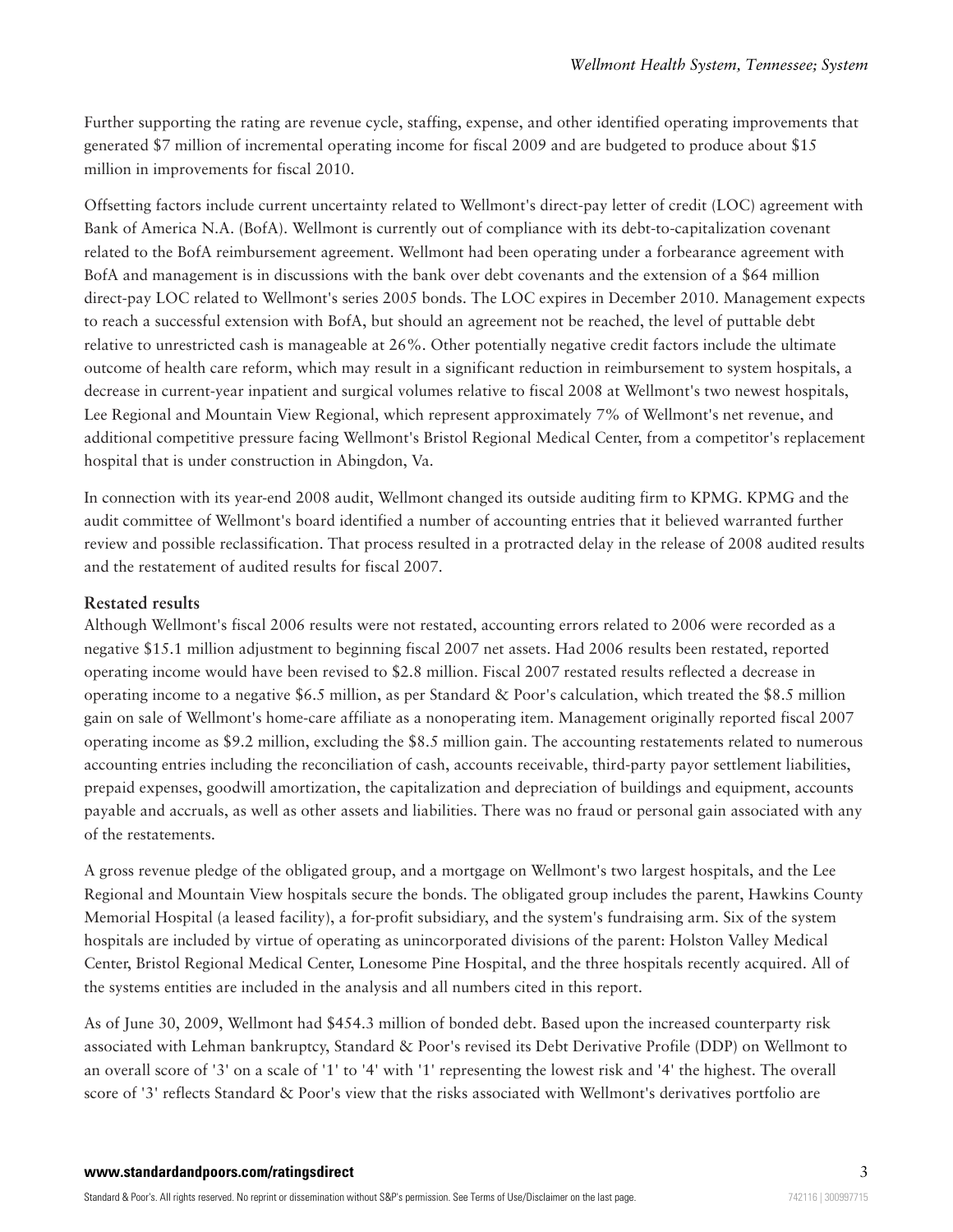moderate at this time.

As of June 30, Wellmont's swap liability was \$10.2 million; however, there was no required posted collateral. There have been no changes to Wellmont's swap portfolio since our last published report in January 2009.

# **Outlook**

The return to a stable outlook reflects our increased comfort that Wellmont has identified and corrected the accounting issues that led to the restated 2007 results and the 2008 audit delay. Additionally, while current economic conditions, and the uncertainty whether limits on future Medicare, TennCare, and Virginia Medicaid reimbursement may constrain operations, we believe that management initiatives to reduce costs and improve Wellmont's revenue cycle will support a generally improving operating trend. In addition, as market conditions improve, Wellmont's liquidity metrics and cash flow coverage will improve. While we remain concerned about the system's balance sheet, particularly leverage, Wellmont's future capital spending plans are modest, as \$45 million remains in the 2006C Project Fund, and management has no current plans to issue additional long-term debt. Should the balance sheet or operations unexpectedly weaken, a downgrade or the return to a negative outlook would be likely. By contrast, significant improvement to the balance sheet over time would be cause for a positive outlook revision and possibly an upgrade.

# **System And Market Profile**

Wellmont Health System, created in 1996 with the merger of Bristol Regional Medical Center and Holston Valley Medical Center, began a series of acquisitions that significantly expanded its geographic footprint. In 1997, the system added Lonesome Pine Hospital, a 60-bed facility in Big Stone Gap, Va. In 2000, the 50-bed Hawkins County Memorial Hospital, located in Rogersville, Tenn., joined the system. In 2005, Wellmont opened Hancock county Hospital a 10-bed, critical-access hospital. In 2007, Wellmont acquired Lee Regional Medical Center, an 80-bed facility, and Mountain View Regional Medical Center, a 133-bed facility. Both hospitals are located in relatively rural areas of southwest Virginia.

Also in 2007, Wellmont acquired a 60% interest in Takoma Regional Hospital from Adventist Health System Sunbelt ('A+'). The 108-bed hospital is located in Greene County, Tenn., southwest of Wellmont's core markets. Although Wellmont acquired a 60% equity stake, Adventist Health System Sunbelt is the manager of the facility so it is not consolidated but is accounted for as an equity investment.

On April 30, 2009, Wellmont closed Jenkins Community Hospital and sold the hospital's property plant and equipment for a \$1 million. Jenkins was a 25-bed critical-access hospital in Jenkins, Ky., about an hour and a half north of Kingsport. Jenkins, acquired in 2007, failed to meet management's financial targets -- having lost \$1.1 million from operations in fiscal 2008. The sale of Jenkins resulted in a fiscal 2008 impairment charge of \$6.3 million.

Other key components of the system include a cancer center in Norton Va., an assisted-living and adult day care center; a hospice; a wellness and fitness center; a fundraising foundation; and a number of relatively small for-profit subsidiaries, including a physician-hospital organization, a billing-and-collection service, two retail pharmacies, and a regional laundry.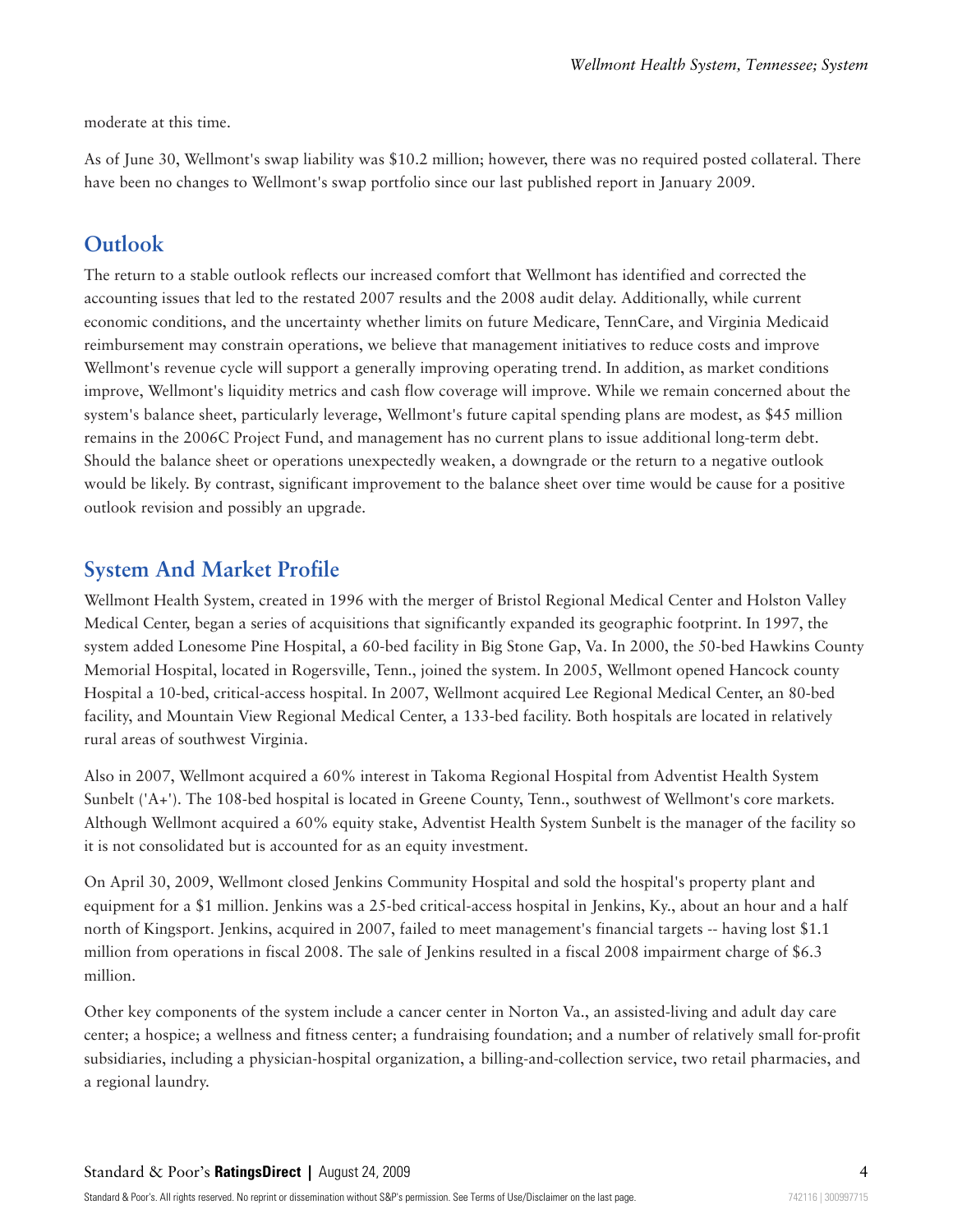The system currently consists of eight hospitals with about 1,286 licensed beds serving Tennessee and Virginia markets. Wellmont's primary service area (PSA) encompasses three Tennessee counties and six Virginia counties. The system's two largest hospitals, Bristol Regional Medical Center and Holston Valley Medical Center, are both in Tennessee but are very close to the Virginia border. Portions of Bristol's facility are across the border in Virginia. The Virginia side of the service area is more rural and has a lower population density than the Tennessee side but also less competition. Even though Wellmont has no hospitals located in some of its PSA counties that are in Virginia, the system draws sizable market share from those counties. For example, market share in Scott County, Va. is 68%. In its core county of Sullivan, Tenn., there are three hospitals: Bristol, Holston Valley, and Mountain State's Indian Path Medical Center. Wellmont draws a solid 59% market share in Sullivan County, while Mountain States Health Alliance (MSHA) garners a 36% market share. Overall, market share for the nine PSA counties is solid at 56% and continues to grow. County-by-county market share ranges from 28% to 85%.

Bristol Regional Medical Center was a brand-new hospital in 1994 and is an attractive facility with a sizable campus and a broad range of services. Holston Valley Medical Center is the core tertiary provider in the primary service area, with a very active cardiac program, a level-one trauma center, a neonatal program, and other programs typical of a tertiary center. Both hospitals should benefit from the "Project Platinum" expansion and renovation plans funded with series 2006C bond proceeds.

Although MSHA and Wellmont have historically been fiercely competitive, both have benefitted from regional population growth. With the change in leadership at Wellmont over the past year, there appears to be a desire for a more collaborative working relationship between the two systems.

### **Finances: Improved Financial Metrics**

For the fiscal year ended June 30, 2009 (unaudited), Wellmont generated operating income of \$6.5 million (a 0.87% margin) on \$739 million of total net revenues. Operating results reflect an \$11.1 million positive swing from fiscal 2008, although 2008 was negatively affected by a \$6.3 million impairment charge related to the April 30, 2009 sale of Jenkins Community Hospital. Net operating income improved from Wellmont's implementation of revenue and expense cycle initiatives, which generated \$7.5 million of incremental income for fiscal 2009, and are expected to produce \$15 million of operational improvements in 2010. Wellmont's 2010 budgeted operating income is \$19.8 million.

Acute discharges were up slightly to 42,558 relative to fiscal 2008 inpatient volumes of 42,401. Combined inpatient and outpatient surgery volumes grew by 3.9% to 25,128. Emergency department visits declined 2% to 222,560 from 227,181 in 2008.

Wellmont's excess revenues, as per Standard & Poor's calculations, were \$10.3 million, which included \$8.4 million of realized investment income offset by discontinued operations and other nonoperating expenses. While positive, investment income was well short of budget and substantially below 2008 when Wellmont's investments generated realized income of \$31.6 million. Unrealized investment losses in fiscal 2009 were \$65 million. Wellmont also had a \$5.7 million unrealized loss on its swaps at year-end. Both unrealized investment and swap losses are treated as below the line for purposes of Standard & Poor's analysis.

Cash flow remains acceptable as evidenced by a 9% EBIDA margin, generating 2.2x coverage of Wellmont's \$30.6 million maximum debt service. Historically operating leases have been relatively modest in amount. However, as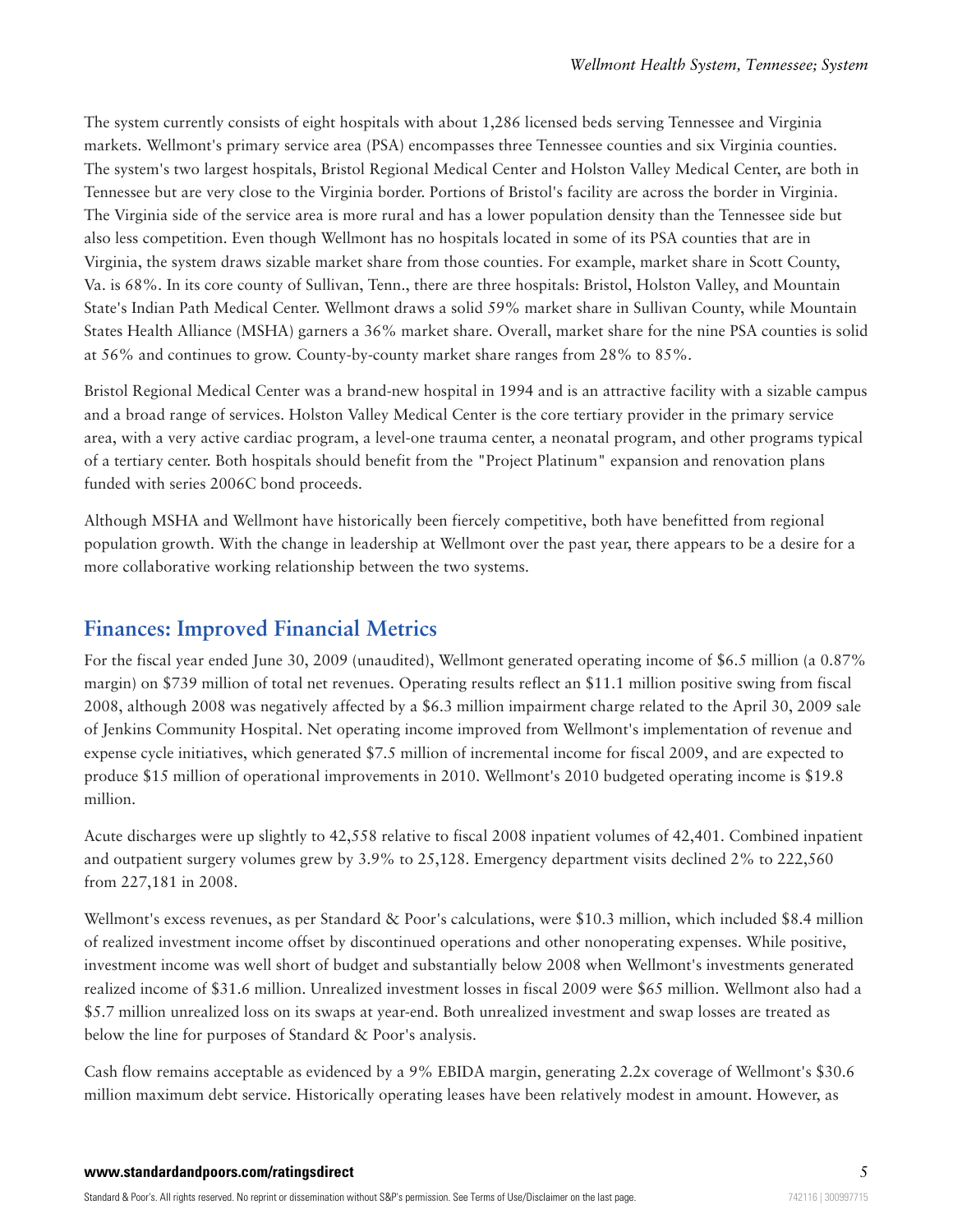Wellmont monetizes its medical office buildings, operating leases have become more material to its overall financial profile. Adjusted for the growing operating lease expense, MADS coverage is diluted by 0.42x to 1.8x .

Wellmont's balance sheet remains acceptable, although due to the decline in capitalization over the past couple of years, leverage metrics are now at a level where the system has very limited flexibility to issue more debt without a rating implication. However, there are currently no plans to issue new debt, and Wellmont has \$37 million of unspent series 2006C bond proceeds. which is adequate to complete its "Project Platinum," which includes a new surgical suite, intensive care unit, and emergency department projects that are currently underway at Holston Valley Medical Center.

Unrestricted cash and investments totaled \$248.8 million at year-end, equal to 131 days' cash on hand, and 54% of long-term debt. Cash was flat relative to last year. Wellmont's long-term debt to capitalization increased to 58%, from 54% in 2008, although the increase was strictly a function of a smaller denominator. Other than information-technology-related capital spending, Wellmont has limited capital spending plans that should support the continued growth of unrestricted cash and investments. The system's 2010 budget reflects an 18-day increase in day's cash on hand to 149 days, and 62% cash to debt.

About 85% of the system's cash and investment assets are liquid with maturities of less than one year. Less than 10% (\$23.2 million) are invested in real assets and private equity. Wellmont has a moderate level of future private equity capital funding commitments equal to \$15 million.

# **Debt Derivative Profile: '3.0'**

Wellmont's overall DDP score has been revised to '3.0' on a scale of '1' to '4', whereby '1' represents the lowest risk and '4' is the highest. The overall score of '3.0' reflects Standard & Poor's view that Wellmont's swap exposure represents a moderate credit risk at this time.

The overall score of '3.0' includes the following factors:

- Above-average collateral posting risk due to the requirement that Wellmont post collateral when its rating falls to 'BBB-' or lower, a somewhat narrow spread for a 'BBB+' credit (there are no termination-rating triggers);
- High counterparty risk, based on the credit quality of the counterparty, Lehman Brothers Special Financing, guaranteed by Lehman Brothers Holdings (not rated), which filed for bankruptcy in September 2008;
- Low economic viability risk based on projected performance under stressful economic scenarios; and
- Strong management practices, including a written swap policy, thorough audit disclosure, frequent communication of swap performance to the board, and the use of independent financial advisors to assist in evaluating swap strategies and performance.

Wellmont has four swaps in place, all of which are with Lehman Brothers Special Financing. The swaps include a \$66.3 million notional basis swap that matures in 2032, under which Wellmont pays the Securities Industry and Financial Markets Municipal Assn. (SIFMA) swap index rate and receives 73.8% of LIBOR. In 2006, Wellmont executed a total return swap related to its series 2006A bonds, which it placed were privately. Under the total return structure, Wellmont synthetically converted its cost on the bonds to the SIFMA index rate plus 85 basis points from the index rate. The remaining two swaps synthetically fix \$99.3 million of variable-rate debt. They are traditional floating- to fixed-rate swaps using one-month LIBOR as the receive index. Variable-rate debt is 30.9% of the total,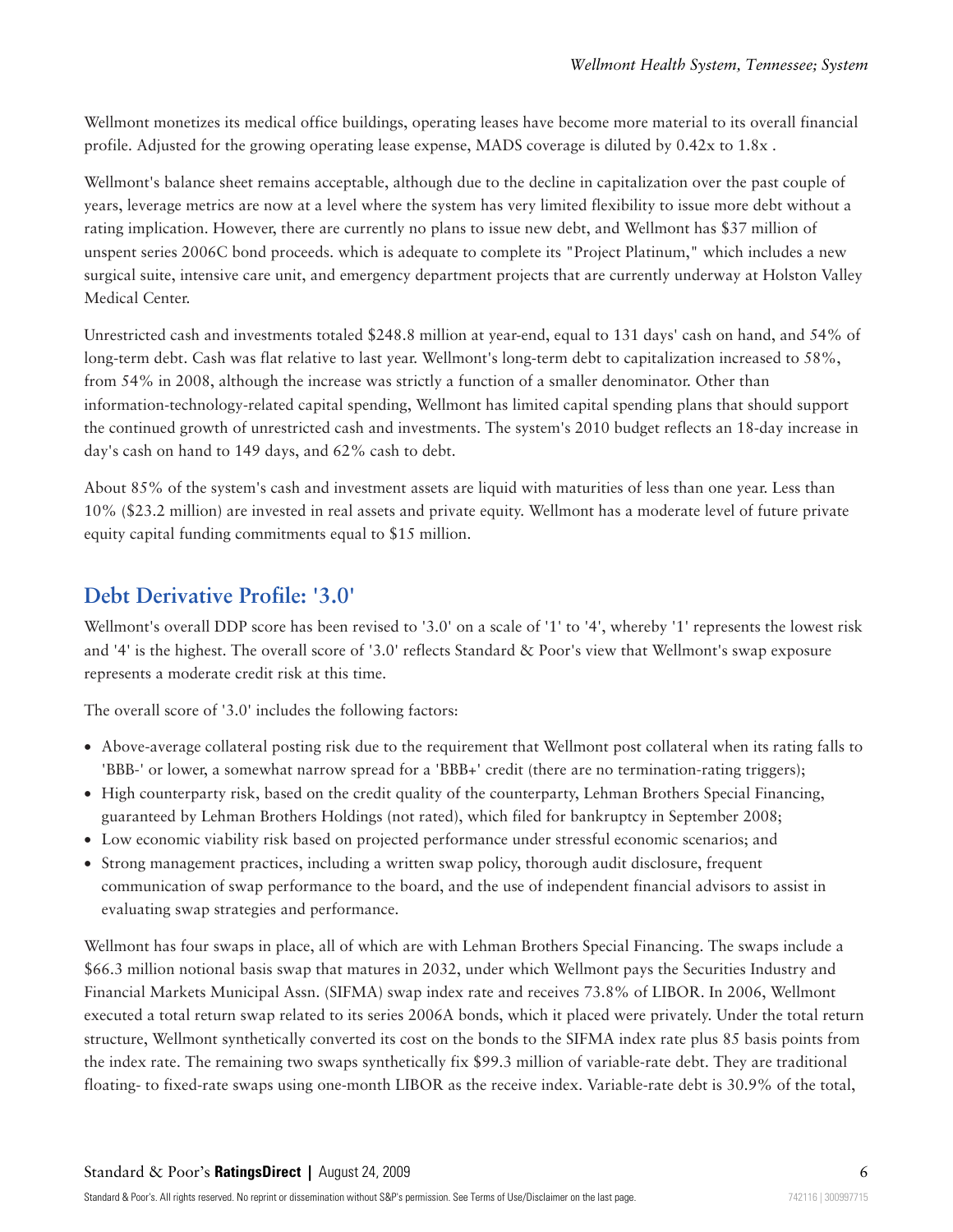but inclusive of the effects of the swaps, Wellmont's current net variable-rate exposure is 9.1%.

# **Related Research**

- USPF Criteria: "Not-For-Profit Health Care," June 14, 2007
- Criteria: Methodology And Assumptions: Approach To Evaluating Letter Of Credit-Supported Debt, July 6, 2009
- USPF Criteria: "Debt Derivative Profile Scores," March 27, 2006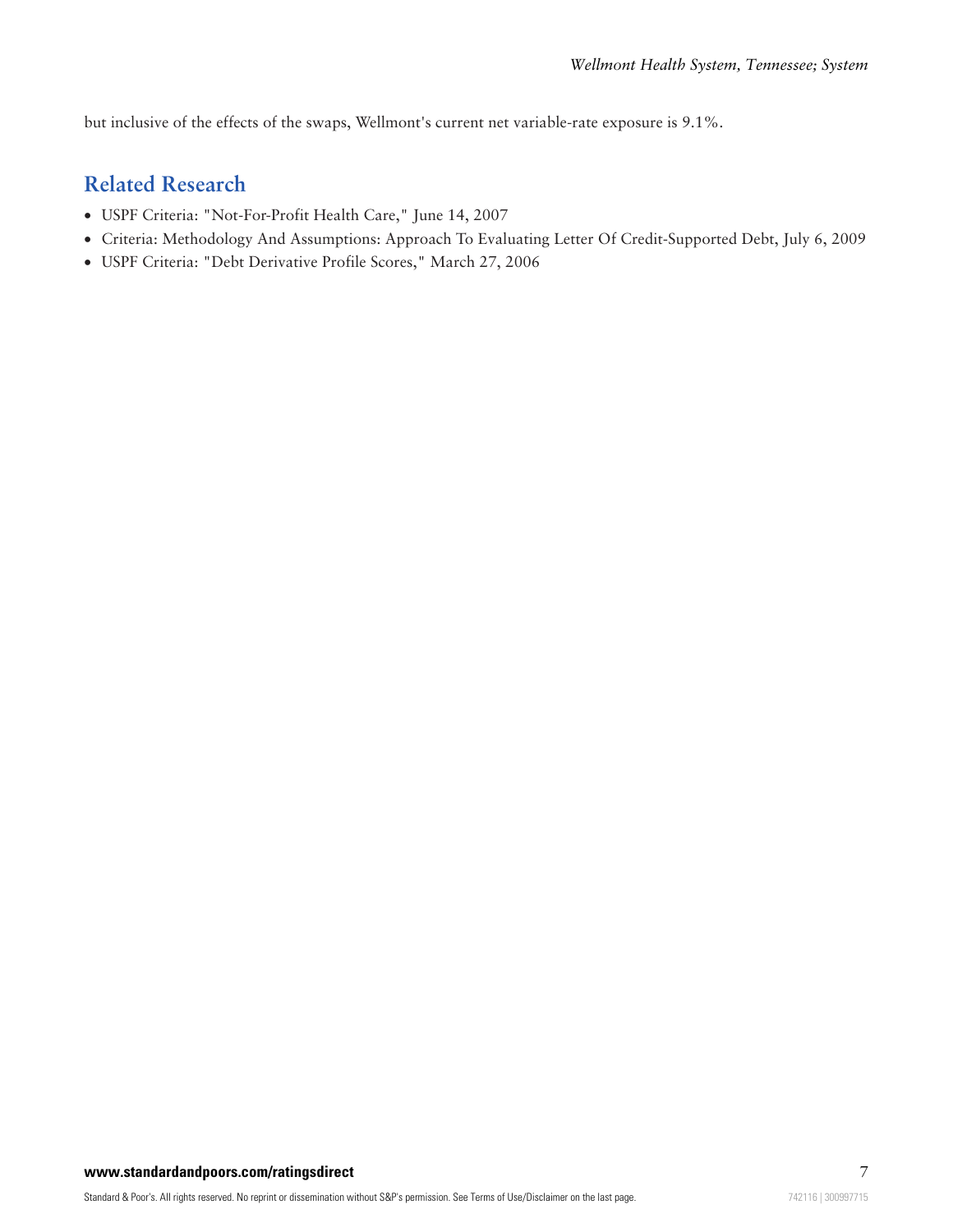Copyright © 2009, Standard & Poors, a division of The McGraw-Hill Companies, Inc. (S&P). S&P and/or its third party licensors have exclusive proprietary rights in the data or information provided herein. This data/information may only be used internally for business purposes and shall not be used for any unlawful or unauthorized purposes. Dissemination, distribution or reproduction of this data/information in any form is strictly prohibited except with the prior written permission of S&P. Because of the possibility of human or mechanical error by S&P, its affiliates or its third party licensors, S&P, its affiliates and its third party licensors do not guarantee the accuracy, adequacy, completeness or availability of any information and is not responsible for any errors or omissions or for the results obtained from the use of such information. S&P GIVES NO EXPRESS OR IMPLIED WARRANTIES, INCLUDING, BUT NOT LIMITED TO, ANY WARRANTIES OF MERCHANTABILITY OR FITNESS FOR A PARTICULAR PURPOSE OR USE. In no event shall S&P, its affiliates and its third party licensors be liable for any direct, indirect, special or consequential damages in connection with subscribers or others use of the data/information contained herein. Access to the data or information contained herein is subject to termination in the event any agreement with a thirdparty of information or software is terminated.

Analytic services provided by Standard & Poor's Ratings Services (Ratings Services) are the result of separate activities designed to preserve the independence and objectivity of ratings opinions. The credit ratings and observations contained herein are solely statements of opinion and not statements of fact or recommendations to purchase, hold, or sell any securities or make any other investment decisions. Accordingly, any user of the information contained herein should not rely on any credit rating or other opinion contained herein in making any investment decision. Ratings are based on information received by Ratings Services. Other divisions of Standard & Poor's may have information that is not available to Ratings Services. Standard & Poor's has established policies and procedures to maintain the confidentiality of non-public information received during the ratings process.

Ratings Services receives compensation for its ratings. Such compensation is normally paid either by the issuers of such securities or third parties participating in marketing the securities. While Standard & Poor's reserves the right to disseminate the rating, it receives no payment for doing so, except for subscriptions to its publications. Additional information about our ratings fees is available at www.standardandpoors.com/usratingsfees.

Any Passwords/user IDs issued by S&P to users are single user-dedicated and may ONLY be used by the individual to whom they have been assigned. No sharing of passwords/user IDs and no simultaneous access via the same password/user ID is permitted. To reprint, translate, or use the data or information other than as provided herein, contact Client Services, 55 Water Street, New York, NY 10041; (1)212.438.7280 or by e-mail to: research\_request@standardandpoors.com.

Copyright © 1994-2009 Standard & Poors, a division of The McGraw-Hill Companies. All Rights Reserved.

#### Standard & Poor's **RatingsDirect** | August 24, 2009 8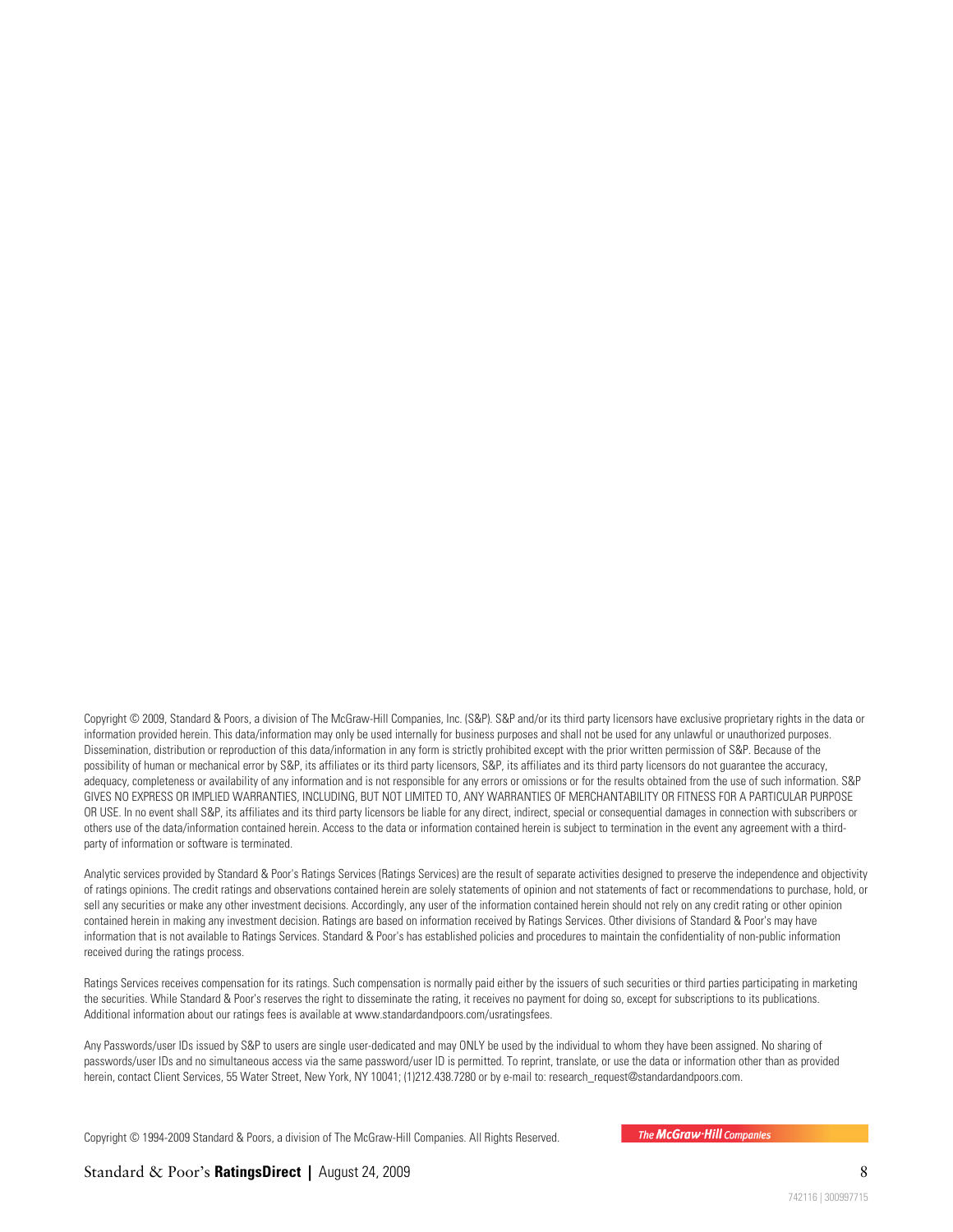# **STANDARD** &POOR'S

# **Global Credit Portal RatingsDirect<sup>®</sup>**

February 19, 2010

# Sullivan County Health, Educational, and Housing Facilities Board, Tennessee Wellmont Health System; System

**Primary Credit Analyst:** Karl Propst, Dallas (1) 214-871-1427; karl\_propst@standardandpoors.com

**Secondary Credit Analyst:** Stephen Infranco, New York (1) 212-438-2025; stephen\_infranco@standardandpoors.com

# **Table Of Contents**

Rationale

**Outlook** 

Finances

Interim Financial Metrics

Debt Derivative Profile: '3'

Related Research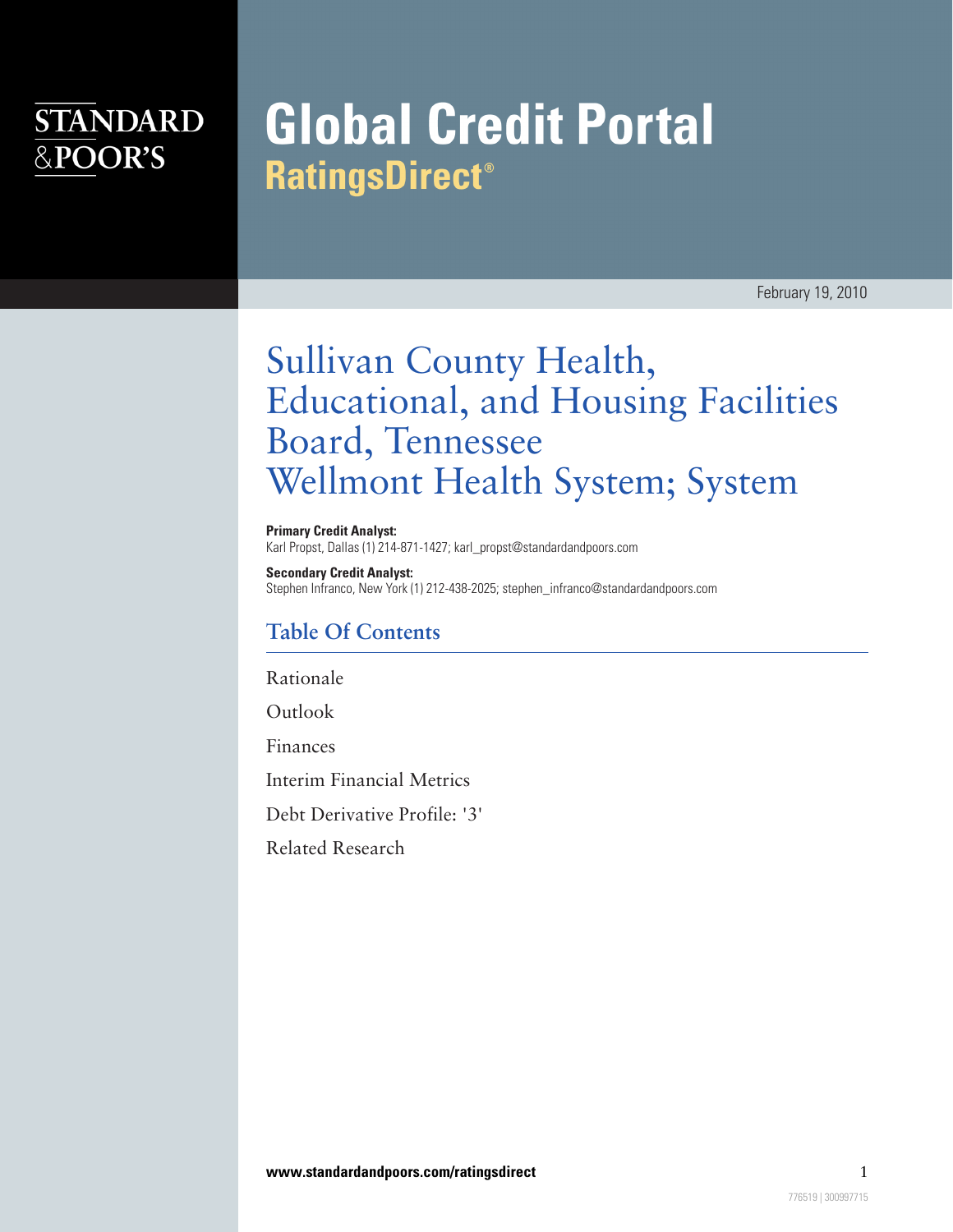# Sullivan County Health, Educational, and Housing Facilities Board, Tennessee Wellmont Health System; System

#### **Credit Profile**

#### **Sullivan Cnty Hlth Ed & Hsg Fac Brd, Tennessee**

Wellmont Hlth Sys, Tennessee Sullivan Cnty Hlth Ed & Hsg Fac Brd (Wellmont Health System) Long Term Rating **Affirmed** BBB+/Stable Affirmed BBB+/Stable Affirmed Affirmed Affirmed

# **Rationale**

Standard & Poor's Ratings Services affirmed its 'BBB+' long-term rating and underlying rating (SPUR) on bonds issued for Wellmont Health System, Tenn. by various issuers. The outlook is stable.

The rating affirmations and stable outlook reflect improved operating and financial metrics following management's implementation last year of various expense and revenue cycle improvements, which it expects to support Wellmont's improved performance on an ongoing basis.

More specifically the ratings reflect Wellmont's:

- Stronger financial metrics, including positive fiscal 2009 operating income of \$6.5 million (a 0.88% margin) and six-month year-to-date operating income of \$15.2 million as of Dec. 31;
- Acceptable 2.1x fiscal year-end maximum annual debt service (MADS) coverage (or 1.7x on an operating lease-adjusted basis), which remained consistent with prior years, despite the significant decline of investment income and other nonoperating revenues in fiscal 2009;
- Stabilized, although still constrained, balance sheet due to its acquisition activity over the past five years. Current (Dec. 31) balance sheet metrics are characterized by 146 days' cash on hand, a moderately high 56% long-term debt to total capitalization, and unrestricted cash to long-term debt of 55%; and
- Solid business position characterized by good market share in a demographically favorable region that is largely dominated by two health care systems.

Further supporting the ratings are revenue cycle, staffing, expense, and other operating improvements that generated \$7.5 million of incremental operating income for fiscal 2009 and are expected to produce about \$15 million in improvements for fiscal 2010. Additionally, accounting issues leading to the delayed release of the system's fiscal 2008 audit and the restatement of fiscal 2007 results have been resolved.

Wellmont recently hired a permanent CFO, Beth Ward, who was formerly CFO of Moses Cone Health System in Greensboro N.C. Also, Mike Snow, Wellmont's CEO, announced his resignation effective March 1, 2010. Bob Burgin, who serves on Wellmont's board and who had previously retired as Mission Health's (Asheville, N.C.) president and CEO in 2004, will take over as interim CEO for Wellmont while a search is conducted for his permanent replacement. During his tenure as interim CEO, Mr. Burgin has taken a leave of absence from Wellmont's board.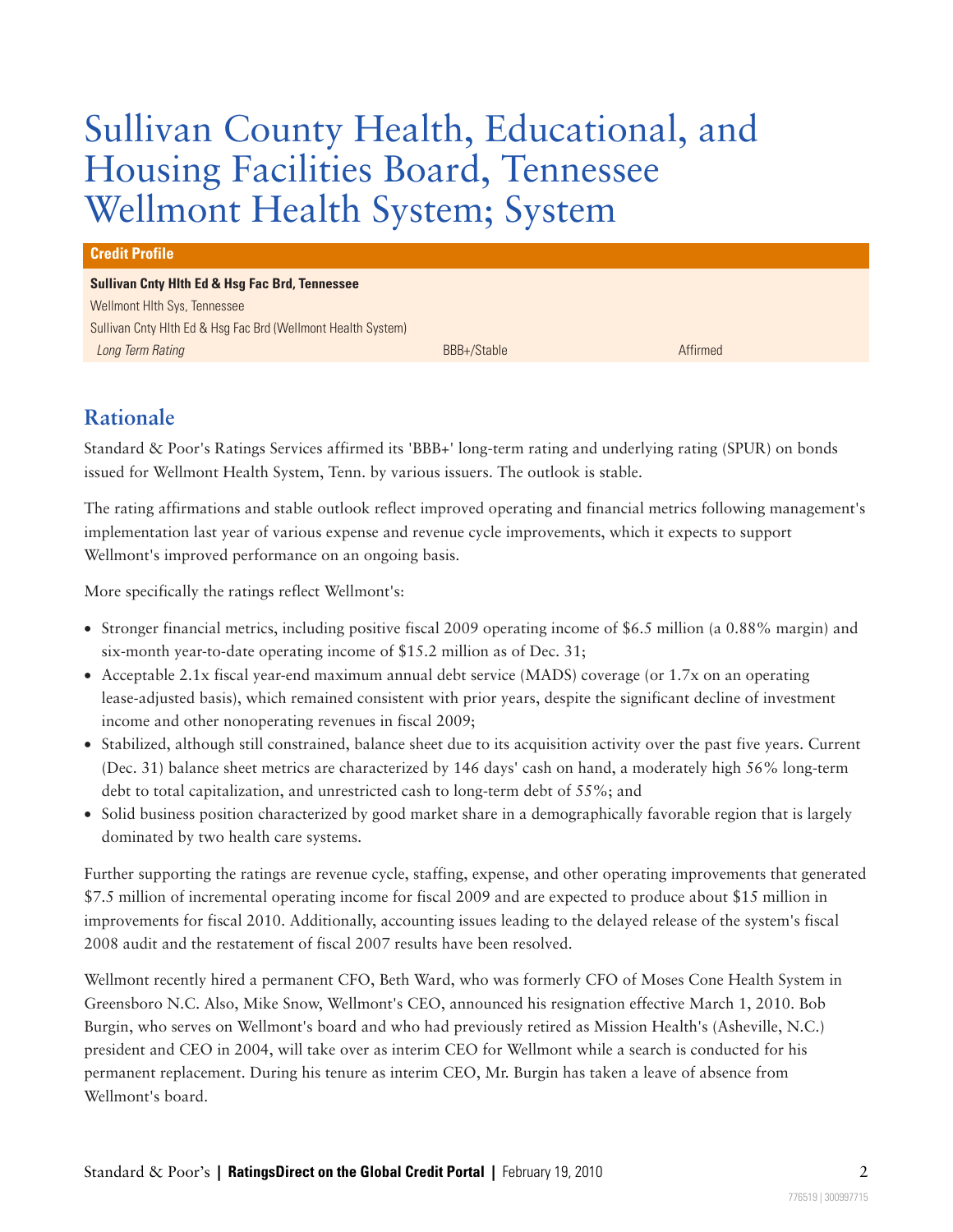As of June 30, 2009, Wellmont had \$452.2 million of bonded debt. A gross revenue pledge of the obligated group and a mortgage on Wellmont's two largest hospitals, Lee Regional Hospital, and Mountain View Hospital secure the bonds. The obligated group includes the parent, Hawkins County Memorial Hospital (a leased facility), a for-profit subsidiary, and the system's fundraising arm. Six of the system hospitals are included by virtue of operating as unincorporated divisions of the parent: Holston Valley Medical Center, Bristol Regional Medical Center, Lonesome Pine Hospital, and three recently acquired hospitals. All of the system's entities are included for the purpose of our calculations in this report.

Wellmont's direct-pay letter of credit agreement with Bank of America N.A. (BofA) expires in December 2010. Management expects to reach a successful extension with BofA, but should an agreement not be reached, the level of puttable debt relative to unrestricted cash is manageable at about 26%. The system is currently in compliance with its bank and bond covenants.

Wellmont's overall Debt Derivative Profile (DDP) score is '3' on a scale of '1' to '4', with '1' representing the lowest risk. The overall score of '3' reflects Standard & Poor's view that the risks associated with Wellmont's derivatives portfolio are moderate at this time due to risks associated with the Lehman bankruptcy. As of Dec. 31, Wellmont's swap liability was \$7.7 million. There is no required collateral posting at this time. Additionally there have been no changes to Wellmont's swap portfolio since our last published report on Aug, 24, 2009.

## **Outlook**

The stable outlook reflects our increased comfort that Wellmont has corrected the accounting issues that led to the restated fiscal 2007 results and the fiscal 2008 audit delay. Additionally, while reimbursement, competitive issues, or other factors may constrain Wellmont's operations in the future, we believe that management's initiatives to reduce costs and improve the revenue cycle will support a generally improving operating trend over the outlook period. In addition, we believe that as market conditions continue to improve, Wellmont's liquidity metrics and cash flow coverage will likewise improve. While we remain focused on certain credit weaknesses, including leverage, we understand that Wellmont's future capital spending plans are modest and management has no current plans to issue additional long-term debt. Should the balance sheet or operations unexpectedly weaken, a downgrade or the return to a negative outlook would be likely. By contrast, significant improvement to the balance sheet over time would be cause for a positive outlook revision and possibly an upgrade.

### **Finances**

For the fiscal year ended June 30, 2009, Wellmont generated operating income of \$6.5 million (a 0.88% margin) on \$737 million of total net revenues. Operating results reflect an \$11.1 million positive swing from fiscal 2008, although 2008 was negatively affected by a \$6.3 million impairment charge related to the April 30, 2009, sale of Jenkins Community Hospital. Net operating income improved from Wellmont's implementation of revenue and expense cycle initiatives, which generated \$7.5 million of incremental income for fiscal 2009, and are expected to produce \$15 million of operational improvements in fiscal 2010. Wellmont's fiscal 2010 budgeted operating income is \$19.8 million.

Acute discharges rose slightly to 42,558 in fiscal 2009 from 42,401 in fiscal 2008. Combined inpatient and outpatient surgery volumes grew by 3.9% to 25,128. Emergency department visits declined 2% to 222,560 from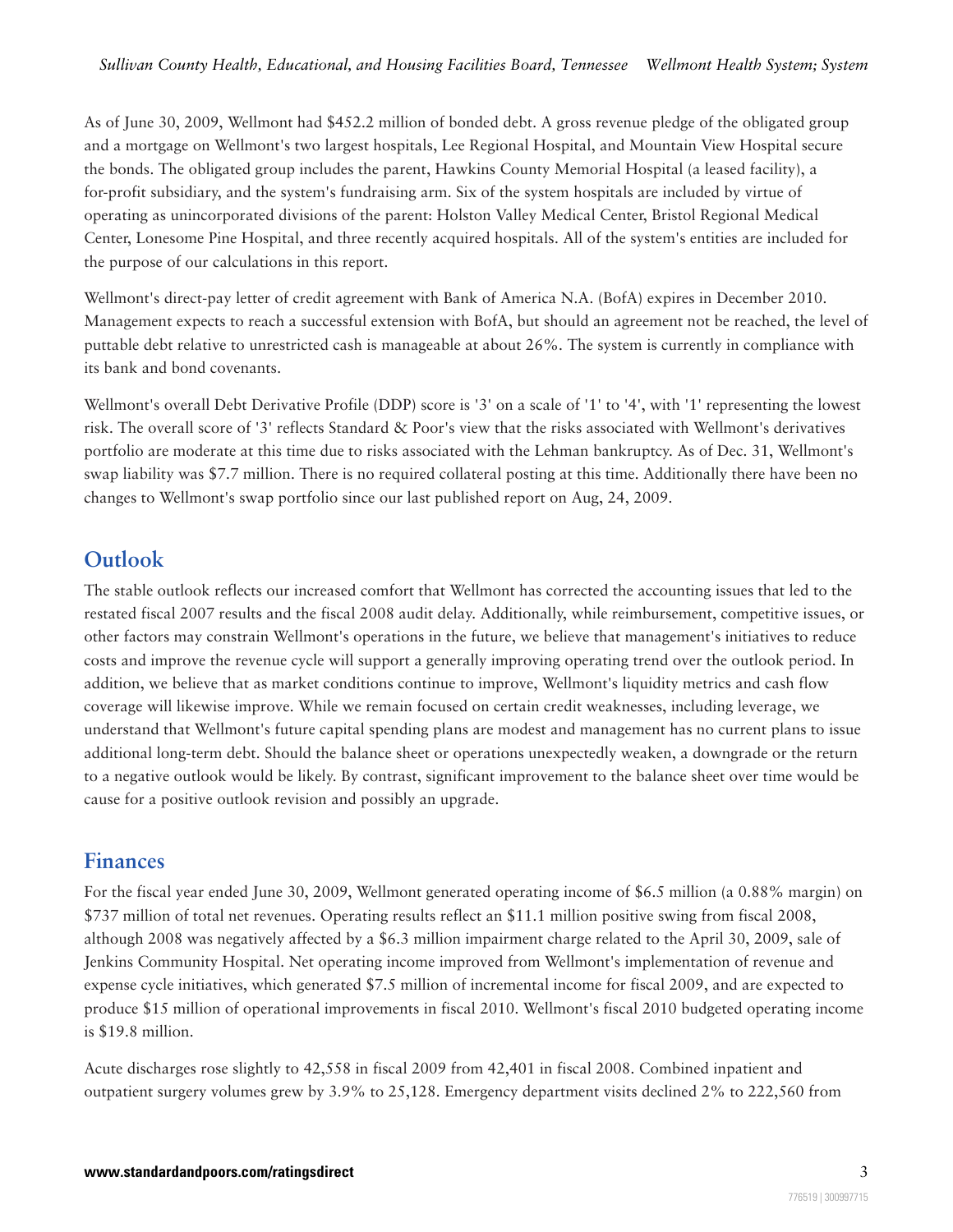#### 227,181 in fiscal 2008.

Wellmont's excess revenues, as per Standard & Poor's calculations, were \$6.1 million, which included \$8.8 million of realized investment income offset by discontinued operations and other nonoperating expenses. While positive, investment income was well short of budget and substantially below fiscal 2008's \$31.6 million. Unrealized investment losses in fiscal 2009 were \$60 million. Wellmont also had a \$5.7 million unrealized loss on its swaps at year-end. Both unrealized investment and swap losses are treated as below the line for purposes of Standard & Poor's analysis.

Cash flow remains acceptable as evidenced by a 9% EBIDA margin, generating 2.1x coverage of Wellmont's \$30.6 million MADS. Historically operating leases have been relatively modest in amount. However, as Wellmont monetizes its medical office buildings, operating leases have become more material to its overall financial profile. Adjusted for the growing operating lease expense, MADS coverage is diluted to 1.7x.

Wellmont's balance sheet remains acceptable, although due to the decline in capitalization over the past couple of years, leverage metrics are now at a level where the system has very limited flexibility to issue more debt without a rating implication. Wellmont recently completed its "Project Platinum," which includes a new surgical suite, intensive care unit, and emergency department project at Holston Valley Medical Center. We understand that management currently no plans to issue new debt.

Unrestricted cash and investments totaled \$250.3 million at year-end, equal to 133 days' cash on hand and 50% of long-term debt. Cash was flat relative to last year. Wellmont's long-term debt to capitalization rose to 60% from 55% in 2008, although the increase was strictly a function of a smaller denominator. Other than information-technology-related capital spending, Wellmont has limited capital spending plans that should support the continued growth of unrestricted cash and investments.

About 85% of the system's cash and investment assets are liquid with maturities of less than one year. Less than 10% (\$23.2 million) are invested in real assets and private equity. Wellmont has a moderate level of future private equity capital funding commitments equal to \$15 million.

## **Interim Financial Metrics**

Through the first six months ended Dec. 31, 2009, Wellmont generated \$15.2 million of operating income (a 4.1% margin) on \$374.4 million of total operating revenues. Operations compared favorably with Wellmont's \$5.2 million loss for the first six months of last year. Excess income was \$19.8 million (a 5.2% margin) compared with an excess loss of \$627,000 in 2009, as per Standard & Poor's calculations, which treat unrealized derivative valuation adjustments as below the line items. Same-facility patient volumes were flat relative to the prior year. Management attributes improved fiscal 2010 operating performance to revenue and expense cycle initiatives implemented in late fiscal 2009.

Unrestricted cash and investments grew to \$270 million by Dec. 31, equal to 146 days of operating expenses and 55% of Wellmont's total debt outstanding. The system's debt to capitalization improved to 56%. All figures are based on Standard & Poor's calculations.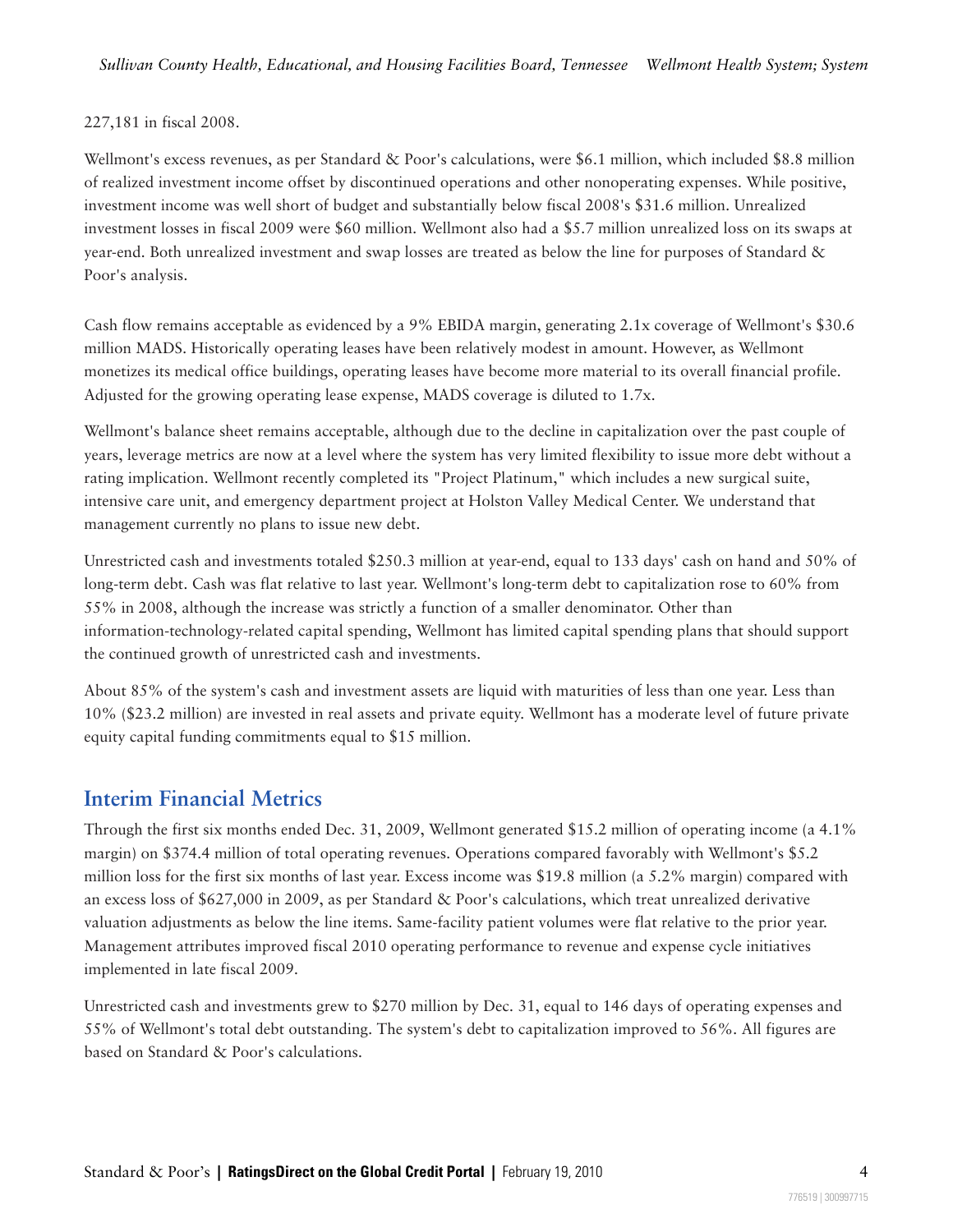# **Debt Derivative Profile: '3'**

Wellmont's overall DDP score has been revised to '3' on a scale of '1' to '4', whereby '1' represents the lowest risk. The overall score of '3' reflects Standard & Poor's view that Wellmont's swap exposure represents a moderate credit risk at this time.

The overall score of '3.0' includes the following factors:

- Above-average collateral posting risk due to the requirement that Wellmont post collateral when its rating falls to 'BBB-' or lower, a somewhat narrow spread for a 'BBB+' credit (there are no termination-rating triggers);
- High counterparty risk, based on the credit quality of the counterparty, Lehman Brothers Special Financing, guaranteed by Lehman Brothers Holdings (not rated), which filed for bankruptcy in September 2008;
- Low economic viability risk based on projected performance under stressful economic scenarios; and
- Strong management practices, including a written swap policy, thorough audit disclosure, regular communication of swap performance to the board and investors, and the use of independent financial advisors to assist in evaluating swap strategies and performance.

Wellmont has four swaps in place, all of which are with Lehman Brothers Special Financing. At Dec. 31 the swaps had a combined marked to market value of negative \$7.7 million. At that level of swap liability, no collateral posting is required. Variable-rate debt is about 31% of the total, but inclusive of the effects of the swaps, Wellmont's current net variable-rate exposure is about 9.0%.

# **Related Research**

- USPF Criteria: Not-For-Profit Health Care, June 14, 2007
- USPF Criteria: Debt Derivative Profile Scores, March 27, 2006
- Criteria: Methodology And Assumptions: Approach To Evaluating Letter Of Credit-Supported Debt, July 6, 2009

| <b>Ratings Detail (As Of February 19, 2010)</b>                                           |                   |          |
|-------------------------------------------------------------------------------------------|-------------------|----------|
| <b>Sullivan Cnty Hith Ed &amp; Hsg Fac Brd, Tennessee</b><br>Wellmont Hith Sys, Tennessee |                   |          |
| <b>Sullivan Cnty Hith Ed &amp; Hsg Fac Brd (Wellmont Health System)</b>                   |                   |          |
| Unenhanced Rating                                                                         | BBB+(SPUR)/Stable | Affirmed |
| Virginia Small Business Fin Auth, Virginia                                                |                   |          |
| Wellmont Hith Sys, Tennessee                                                              |                   |          |
| Virginia Small Business Fin Auth (Wellmont Health System)                                 |                   |          |
| Long Term Rating                                                                          | BBB+/Stable       | Affirmed |
| Many issues are enhanced by bond insurance.                                               |                   |          |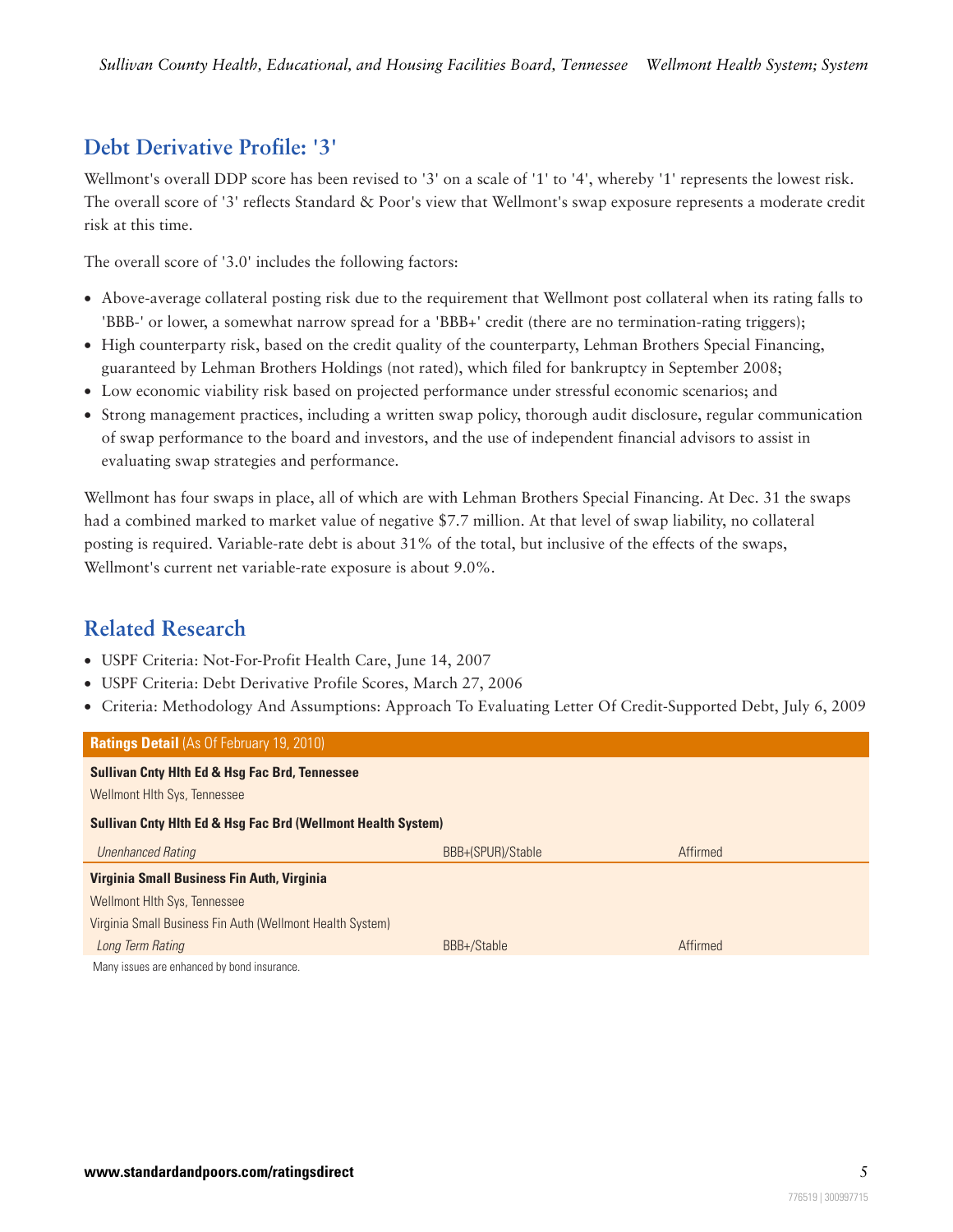Copyright ( c ) 2010 by Standard & Poor's Financial Services LLC (S&P), a subsidiary of The McGraw-Hill Companies, Inc. All rights reserved.

Credit-related analyses, including ratings, and statements in the Content are statements of opinion as of the date they are expressed and not statements of fact or recommendations to purchase, hold, or sell any securities or to make any investment decisions. S&P assumes no obligation to update the Content following publication in any form or format. The Content should not be relied on and is not a substitute for the skill, judgment and experience of the user, its management, employees, advisors and/or clients when making investment and other business decisions. S&P's opinions and analyses do not address the suitability of any security. S&P does not act as a fiduciary or an investment advisor. While S&P has obtained information from sources it believes to be reliable, S&P does not perform an audit and undertakes no duty of due diligence or independent verification of any information it receives. No content (including ratings, credit-related analyses and data, model, software or other application or output therefrom) or any part thereof (Content) may be modified, reverse engineered, reproduced or distributed in any form by any means, or stored in a database or retrieval system, without the prior written permission of S&P. The Content shall not be used for any unlawful or unauthorized purposes. S&P, its affiliates, and any third-party providers, as well as their directors, officers, shareholders, employees or agents (collectively S&P Parties) do not guarantee the accuracy, completeness, timeliness or availability of the Content. S&P Parties are not responsible for any errors or omissions, regardless of the cause, for the results obtained from the use of the Content, or for the security or maintenance of any data input by the user. The Content is provided on an "as is" basis. S&P PARTIES DISCLAIM ANY AND ALL EXPRESS OR IMPLIED WARRANTIES, INCLUDING, BUT NOT LIMITED TO, ANY WARRANTIES OF MERCHANTABILITY OR FITNESS FOR A PARTICULAR PURPOSE OR USE, FREEDOM FROM BUGS, SOFTWARE ERRORS OR DEFECTS, THAT THE CONTENT'S FUNCTIONING WILL BE UNINTERRUPTED OR THAT THE CONTENT WILL OPERATE WITH ANY SOFTWARE OR HARDWARE CONFIGURATION. In no event shall S&P Parties be liable to any party for any direct, indirect, incidental, exemplary, compensatory, punitive, special or consequential damages, costs, expenses, legal fees, or losses (including, without limitation, lost income or lost profits and opportunity costs) in connection with any use of the Content even if advised of the possibility of such damages.

S&P keeps certain activities of its business units separate from each other in order to preserve the independence and objectivity of their respective activities. As a result, certain business units of S&P may have information that is not available to other S&P business units. S&P has established policies and procedures to maintain the confidentiality of certain non-public information received in connection with each analytical process.

S&P may receive compensation for its ratings and certain credit-related analyses, normally from issuers or underwriters of securities or from obligors. S&P reserves the right to disseminate its opinions and analyses. S&P's public ratings and analyses are made available on its Web sites, www.standardandpoors.com (free of charge), and www.ratingsdirect.com and www.globalcreditportal.com (subscription), and may be distributed through other means, including via S&P publications and third-party redistributors. Additional information about our ratings fees is available at www.standardandpoors.com/usratingsfees.

The McGraw Hill Companies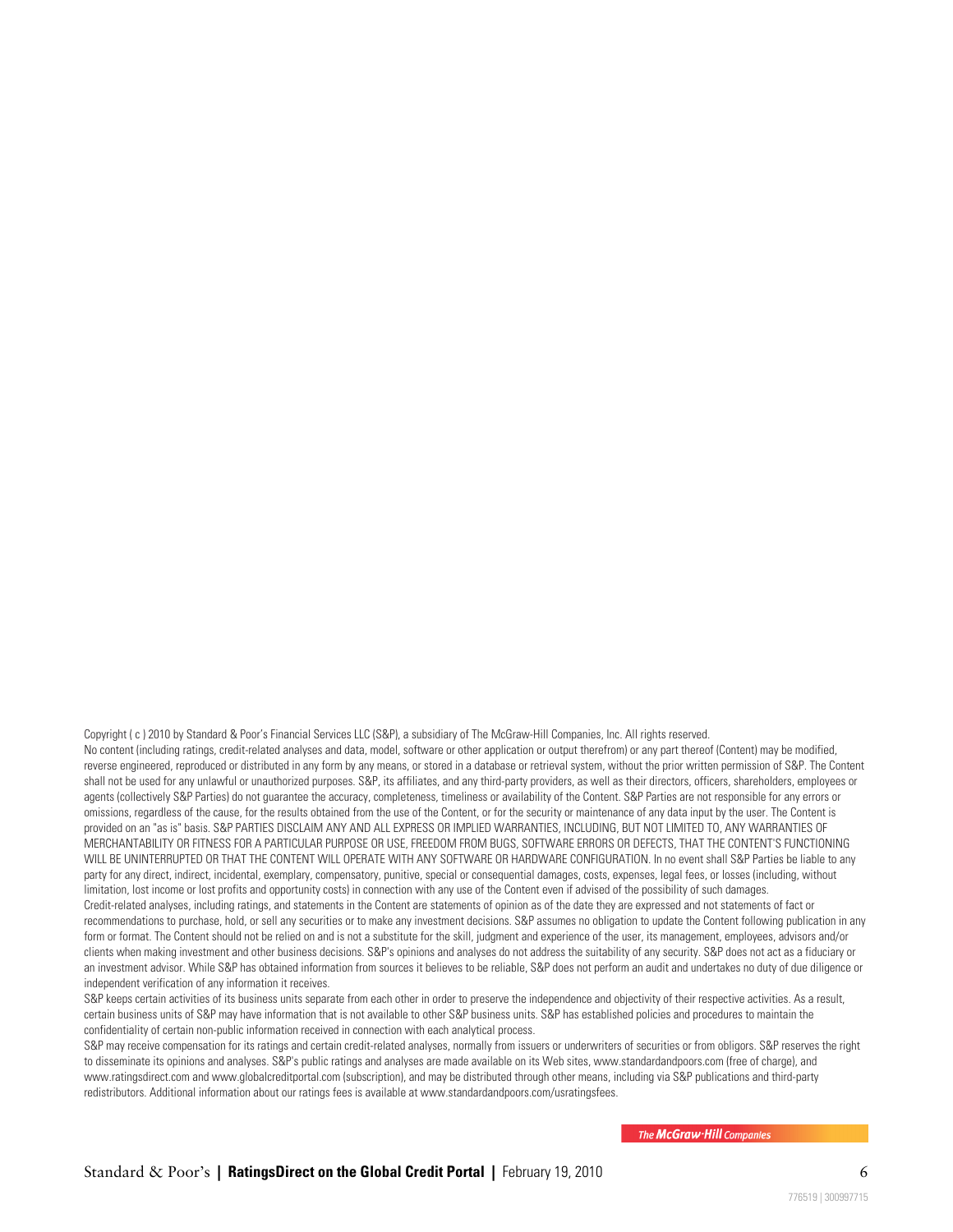# **STANDARD** &POOR'S

# **Global Credit Portal RatingsDirect<sup>®</sup>**

April 29, 2011

# Sullivan County Health, Educational, and Housing Facilities Board, Tennessee Wellmont Health System; System

**Primary Credit Analyst:** Karl Propst, Dallas (1) 214-871-1427; karl\_propst@standardandpoors.com

**Secondary Contact:** Geraldine Poon, San Francisco (1) 415-371-5078; geraldine\_poon@standardandpoors.com

# **Table Of Contents**

Rationale

**Outlook** 

Finances

Interim Financial Metrics

Debt Derivative Profile

Related Criteria And Research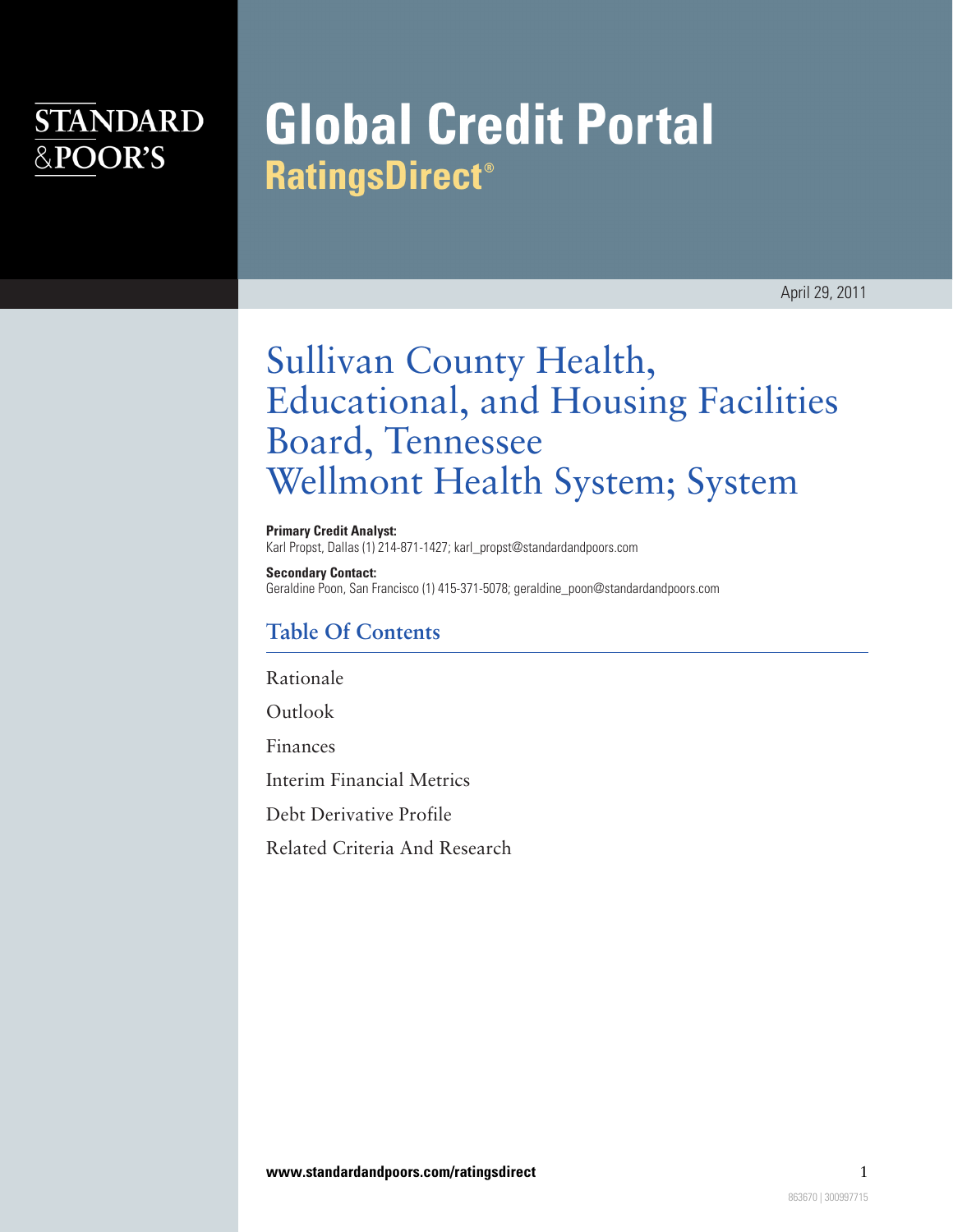# Sullivan County Health, Educational, and Housing Facilities Board, Tennessee Wellmont Health System; System

| <b>Credit Profile</b>                                                                        |             |            |
|----------------------------------------------------------------------------------------------|-------------|------------|
| US\$76.265 mil hosp rev rfdg bnds (Wellmont Hith Sys) ser 2011 dtd 05/03/2011 due 09/01/2032 |             |            |
| Long Term Rating                                                                             | BBB+/Stable | <b>New</b> |
| <b>Sullivan Cnty Hith Ed &amp; Hsg Fac Brd, Tennessee</b>                                    |             |            |
| Wellmont Hith Sys, Tennessee                                                                 |             |            |
| Sullivan Cnty Hlth Ed & Hsg Fac Brd (Wellmont Health System)                                 |             |            |
| Long Term Rating                                                                             | BBB+/Stable | Affirmed   |

## **Rationale**

Standard & Poor's Ratings Services assigned its 'BBB+' long-term rating to Sullivan County Health, Educational, and Housing Facilities Board, Tenn.'s \$76.2 million series 2011 fixed-rate refunding bonds issued for Wellmont Health System. At the same time, Standard & Poor's affirmed its 'BBB+' long-term rating and underlying rating (SPUR) on Wellmont's other rated bonds from various issuers. Standard & Poor's expects to assign an 'A-1+' short-term rating to Wellmont's series 2005 bonds based on the support of JP Morgan Chase Bank N.A. (AA-/A-1+), the replacement letter of credit provider. The outlook is stable.

The series 2011 bonds will fully refund Wellmont's series 2006A variable-rate obligations outstanding (not rated) with fixed-rate debt of the same maturity. For the series 2005 variable-rate demand bonds (not rated), Wellmont plans to obtain a replacement direct-pay letter of credit from JP Morgan Chase. The letter of credit is currently provided by Bank of America.

The ratings and stable outlook reflect our view of improved operating and financial metrics following management's implementation in 2009 of various expense and revenue cycle initiatives, which it expects to support Wellmont's improved performance on a sustained basis.

More specifically, the ratings reflect our opinion of Wellmont's:

- Solid financial metrics, including positive fiscal 2010 operating income of \$22.8 million (a 3.2% margin) and six-month year-to-date operating income of \$4.4 million as of December 31;
- Acceptable 2.8x fiscal year-end maximum annual debt service (MADS) coverage (or 2.1x on an operating lease-adjusted basis), which improved from prior years;
- Improved, although still constrained balance sheet due to its acquisition activity over the past several years. As of December 31, Wellmont had 193 days' cash on hand, moderately high 53% long-term debt to total capitalization, and unrestricted cash to long-term debt of 80%; and
- Solid business position characterized by good market share in a demographically favorable region that is largely dominated by two health care systems.

Further supporting the ratings is our view of revenue cycle, staffing, expense, and other operating improvements that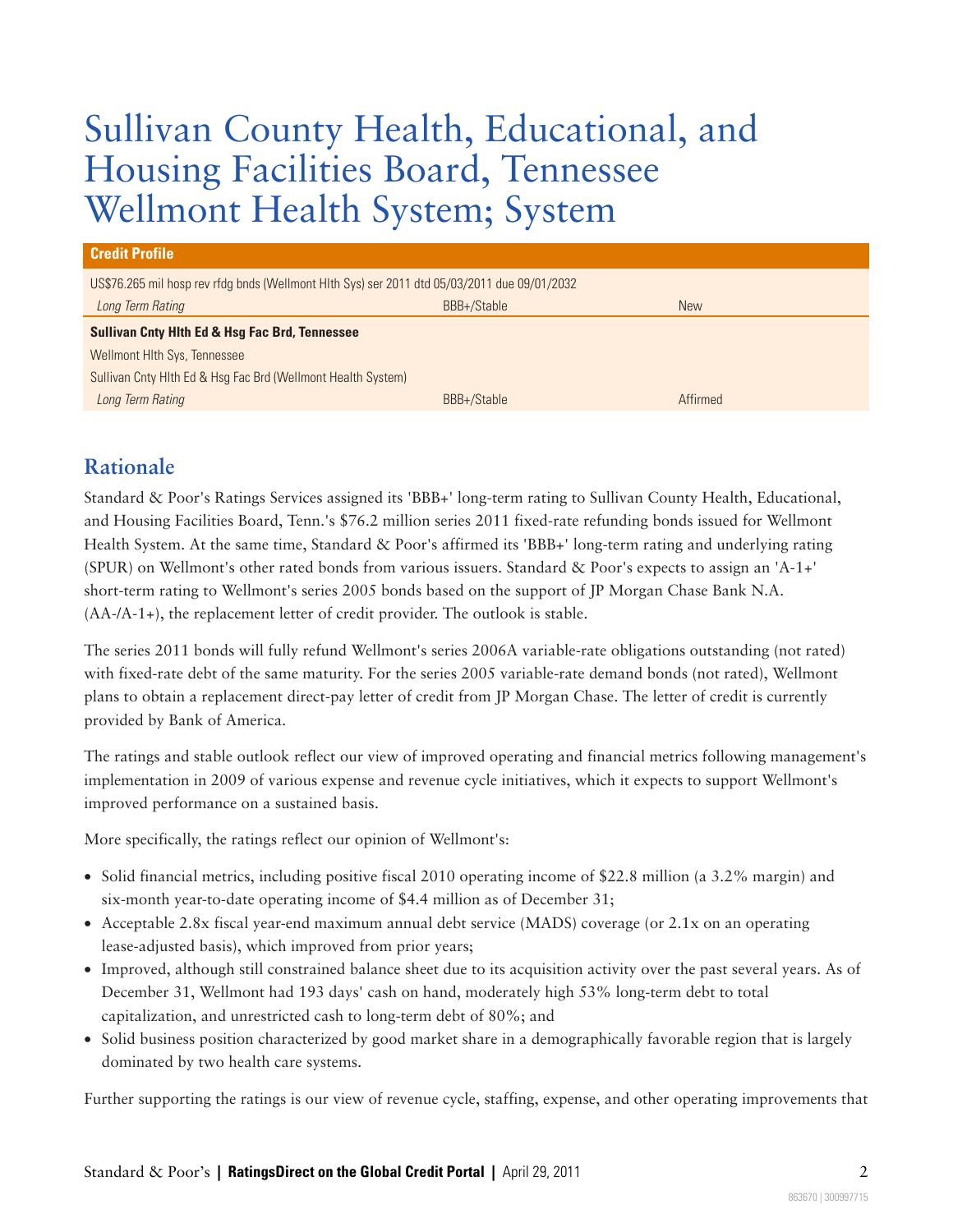helped Wellmont generate net operating income of \$7.0 million in fiscal 2009 (a \$4.7 million improvement over fiscal 2008) and an operating profit of \$22.8 million in fiscal 2010. In addition, the system's major acquisition activities are completed, which will likely allow Wellmont to continue to build balance sheet strength.

In June 2010, Wellmont named Margaret "Denny" DeNarvaez president and CEO of the health system. She assumed the role in August 2010 from Bob Burgin, who served as Wellmont's interim CEO following the resignation of Mike Snow in March. Ms. DeNarvaez joined Wellmont from St. John's Mercy Healthcare in St. Louis, where she served as its CEO.

As of June 30, 2010, Wellmont had \$447 million of bonded debt. Gross revenues of the obligated group and a mortgage on Wellmont's two largest hospitals, Bristol Regional Medical Center and Holston Valley Medical Center, as well as two of its community hospitals, Lee Regional Medical Center and Mountain View Regional Medical Center, secure the bonds. The obligated group includes the parent, Hawkins County Memorial Hospital (a leased facility), a for-profit subsidiary, and the system's fundraising arm. Six of the system's hospitals are included by virtue of operating as unincorporated divisions of the parent: Holston Valley Medical Center, Bristol Regional Medical Center, Lonesome Pine Hospital, Hancock County Hospital, Lee Regional Medical Center, and Mountain View Regional Medical Center. All of the system's entities are included for the purpose of our calculations in this report.

Wellmont's direct-pay letter of credit agreement with Bank of America N.A. expires on July 1, 2011. As noted above, management plans to obtain a replacement letter of credit for its series 2005 variable-rate demand bonds from JP Morgan Chase. The level of puttable debt relative to unrestricted cash as of Dec. 31, 2010, is manageable, in our view, at about 16%. The system is currently in compliance with all bank and bond covenants.

Wellmont's overall Debt Derivative Profile (DDP) score is '3' on a scale of '1' to '4', with '1' representing the lowest risk. The overall score of '3' reflects Standard & Poor's view that the risks associated with Wellmont's derivatives portfolio are moderate at this time due to risks associated with the Lehman bankruptcy. As of March 31, 2011, Wellmont's swap liability was \$10.0 million. There is no required collateral posting at this time. In addition, there have been no changes to Wellmont's swap portfolio since our last published report on Feb. 19, 2010.

# **Outlook**

The stable outlook reflects our view of management's initiatives to reduce costs and improve the revenue cycle. While we remain focused on certain credit weaknesses, including leverage, we understand that Wellmont's future capital spending plans are modest and that management has no current plans to issue additional long-term debt. Should the balance sheet or operations unexpectedly weaken, a downgrade or a negative outlook would become more likely. By contrast, significant improvement to the balance sheet over time, provided good operating performance is sustained, could be cause for a positive outlook revision and possibly an upgrade.

### **Finances**

For the fiscal year ended June 30, 2010, Wellmont generated operating income of \$22.8 million (a 3.2% margin) on \$724 million of total net revenues. Operating results reflect a \$15.8 million improvement over fiscal 2009. Net operating income has materially improved over the past two years, principally due to Wellmont's implementation of revenue and expense cycle initiatives. Wellmont's fiscal 2011 budgeted operating income was \$24 million; however, operating results are more likely to be about half that amount, resulting in an operating margin of about 1.5%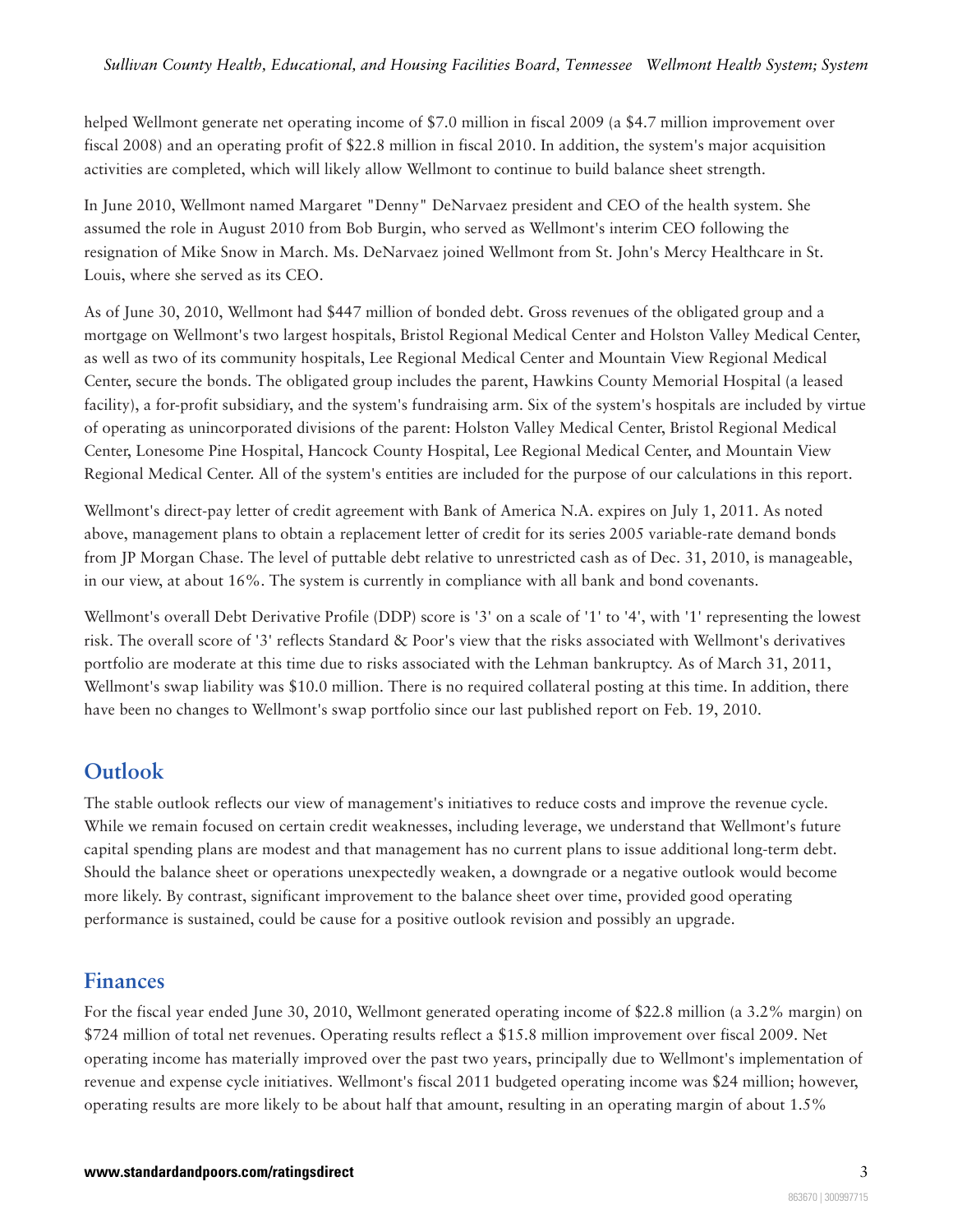#### *Sullivan County Health, Educational, and Housing Facilities Board, Tennessee Wellmont Health System; System*

(down from more than 3% last year). Wellmont attributes this year's decline mainly to weather-related volume decreases at its Virginia hospitals: due to harsh winter weather conditions, volumes in those hospitals declined by 6% to 10% and patient no-show rates exceeded 50%.

Acute discharges dipped 2.8% to 41,380 in fiscal 2010 from 42,558 in fiscal 2009, although with observation patients included, those patient volumes increased by 0.5% to 50,910 in fiscal 2010. Combined inpatient and outpatient surgery volumes declined by 6.0% to 36,559 while emergency department visits decreased 4.6% to 212,383 from 222,560 in fiscal 2009. According to management, those declines were attributed to economic weakness but also transportation problems due to winter weather conditions in 2010.

For the fiscal year, Wellmont's excess revenues, as per Standard & Poor's calculations, were \$20.8 million, which included \$1.0 million of realized investment income offset by discontinued operations and other nonoperating expenses. While positive, investment income was substantially lower than two previous fiscal years; however, unrealized investment gains in fiscal 2010 were \$22.3 million, compared to more than \$60 million of unrealized losses in 2009. Wellmont also had a \$2.7 million unrealized loss on its swaps at year-end. Both unrealized investment gains and the swap loss are treated as below the line for purposes of Standard & Poor's analysis.

Cash flow remains acceptable, in our view, as evidenced by an 11.7% EBIDA margin, generating 2.8x coverage of Wellmont's \$30.6 million MADS. Operating leases have historically been relatively modest in amount. However, as Wellmont monetizes its medical office buildings, operating leases have become more material to its overall financial profile. Adjusted for the growing operating lease expense, MADS coverage is diluted to 2.1x.

Wellmont's balance sheet remains acceptable, in our opinion, although due to the decline in capitalization over the past few years, leverage metrics are now at a level where the system has very limited flexibility to issue more debt at the current rating level. However, we understand that management has no current plans to issue any additional debt, other than for refunding purposes.

Unrestricted cash and investments totaled \$316 million at year-end, equal to 175 days' cash on hand and 64% of long-term debt, as per Standard & Poor's calculation methodology. Wellmont excludes the less liquid investments from the days' cash calculation, resulting in 156 days' cash at the fiscal year-end, compared with its minimum covenant level of 100 days. Robust cash flow and minimal capital spending needs allowed cash to grow by more than \$65 million relative to last year. Other than modest strategic, information technology, and equipment-related capital spending, Wellmont has limited spending plans that will likely support the continued growth of the system's liquidity.

About 85% of the system's cash and investment assets are liquid with maturities of less than one year. Less than 10% (\$23.5 million) are invested in real assets and private equity. Wellmont has a moderate level of future private equity capital funding commitments equal to \$12 million.

## **Interim Financial Metrics**

Through the six months ended Dec. 31, 2010, Wellmont generated \$4.4 million of operating income (a 1.1% margin) on \$390 million of total operating revenues despite an increase in patient volumes. Operations compared unfavorably with Wellmont's \$15 million in operating revenue for last year principally due to expense increases related to drug costs, higher personnel, and other expenses and interest expense and depreciation associated with the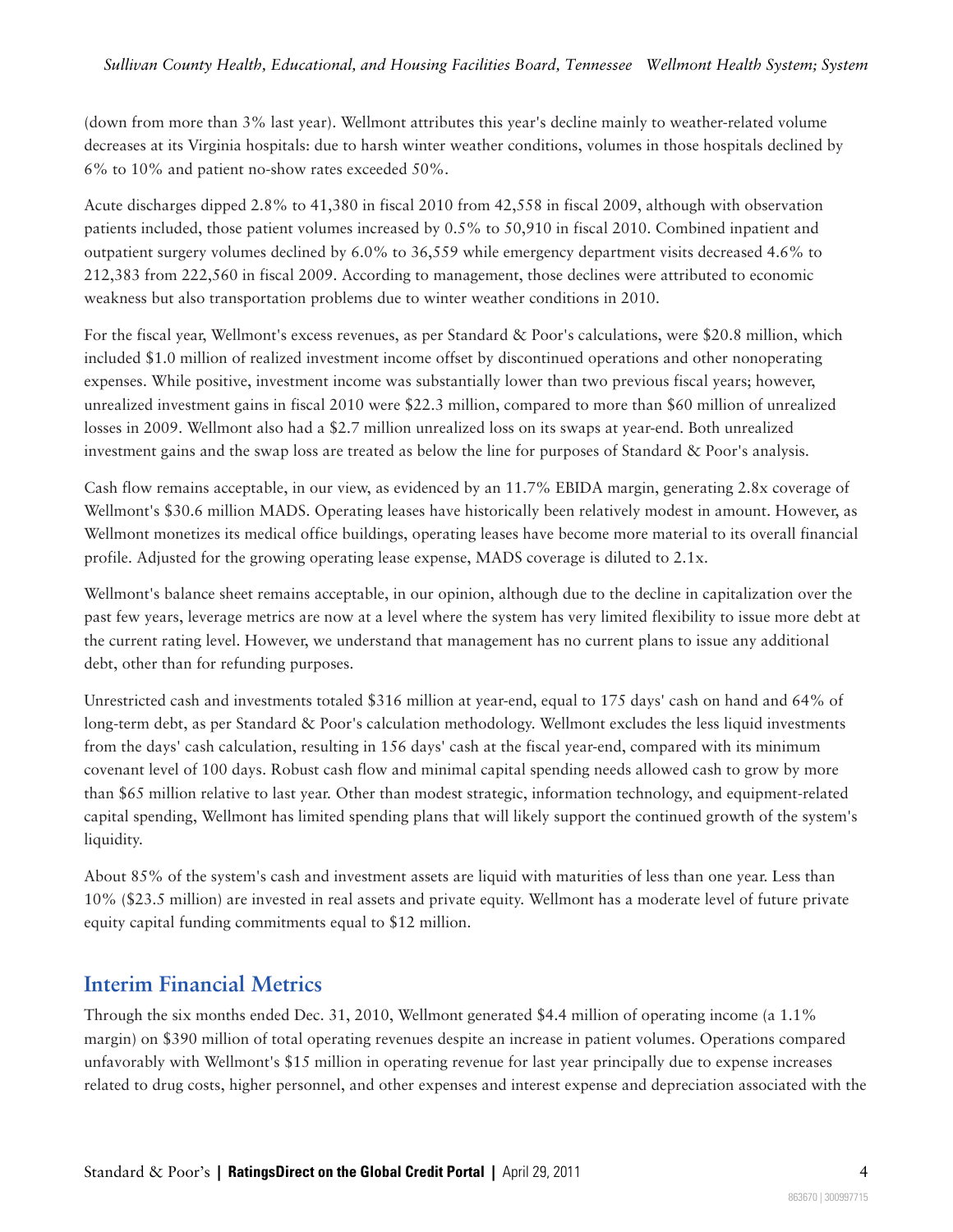completion of Project Platinum. Excess income for the six months was \$10.7 million (a 2.7% margin), down from \$19.8 million (a 5.2% margin) for the same period in fiscal 2010.

Unrestricted cash and investments grew to \$383 million by December 31, equal to 193 days of operating expenses and 80% of Wellmont's total debt outstanding. The system's debt to capitalization improved to 53%. All figures are based on Standard & Poor's calculations.

## **Debt Derivative Profile**

Wellmont's overall DDP score has been revised to '3' on a scale of '1' to '4', whereby '1' represents the lowest risk. The overall score of '3' reflects Standard & Poor's view that Wellmont's swap exposure represents a moderate credit risk at this time.

The overall score of '3.0' reflects our view of:

- Above-average collateral posting risk due to the requirement that Wellmont post collateral when its bond rating falls to 'BBB-' or lower, a somewhat narrow spread for a 'BBB+' credit (there are no termination-rating triggers);
- High counterparty risk, based on the credit quality of the counterparty, Lehman Brothers Special Financing, guaranteed by Lehman Brothers Holdings (not rated), which filed for bankruptcy in September 2008;
- Low economic viability risk based on projected performance under stressful economic scenarios; and
- Strong management practices, including a written swap policy, thorough audit disclosure, regular communication of swap performance to the board and investors, and the use of independent financial advisors to assist in evaluating swap strategies and performance.

Wellmont has four swaps in place, all of which are with Lehman Brothers Special Financing. At March 31, 2011, the swaps had a combined mark-to-market value of negative \$10 million. At that level of swap liability, no collateral posting is required. Variable-rate debt is about 34% of the total, but inclusive of the effects of the swaps, Wellmont's current net variable-rate exposure is about 15%

### **Related Criteria And Research**

- USPF Criteria: Not-For-Profit Health Care, June 14, 2007
- Criteria: Methodology And Assumptions: Approach To Evaluating Letter Of Credit-Supported Debt, July 6, 2009
- USPF Criteria: Debt Derivative Profile Scores, March 27, 2006

| <b>Ratings Detail (As Of April 29, 2011)</b>                            |                   |          |
|-------------------------------------------------------------------------|-------------------|----------|
| <b>Sullivan Cnty Hith Ed &amp; Hsg Fac Brd, Tennessee</b>               |                   |          |
| Wellmont Hith Sys, Tennessee                                            |                   |          |
| <b>Sullivan Cnty Hith Ed &amp; Hsg Fac Brd (Wellmont Health System)</b> |                   |          |
| Unenhanced Rating                                                       | BBB+(SPUR)/Stable | Affirmed |
| Virginia Small Business Fin Auth, Virginia                              |                   |          |
| Wellmont Hith Sys, Tennessee                                            |                   |          |
| Virginia Small Business Fin Auth (Wellmont Health System)               |                   |          |
| Long Term Rating                                                        | BBB+/Stable       | Affirmed |
| Many issues are enhanced by bond insurance.                             |                   |          |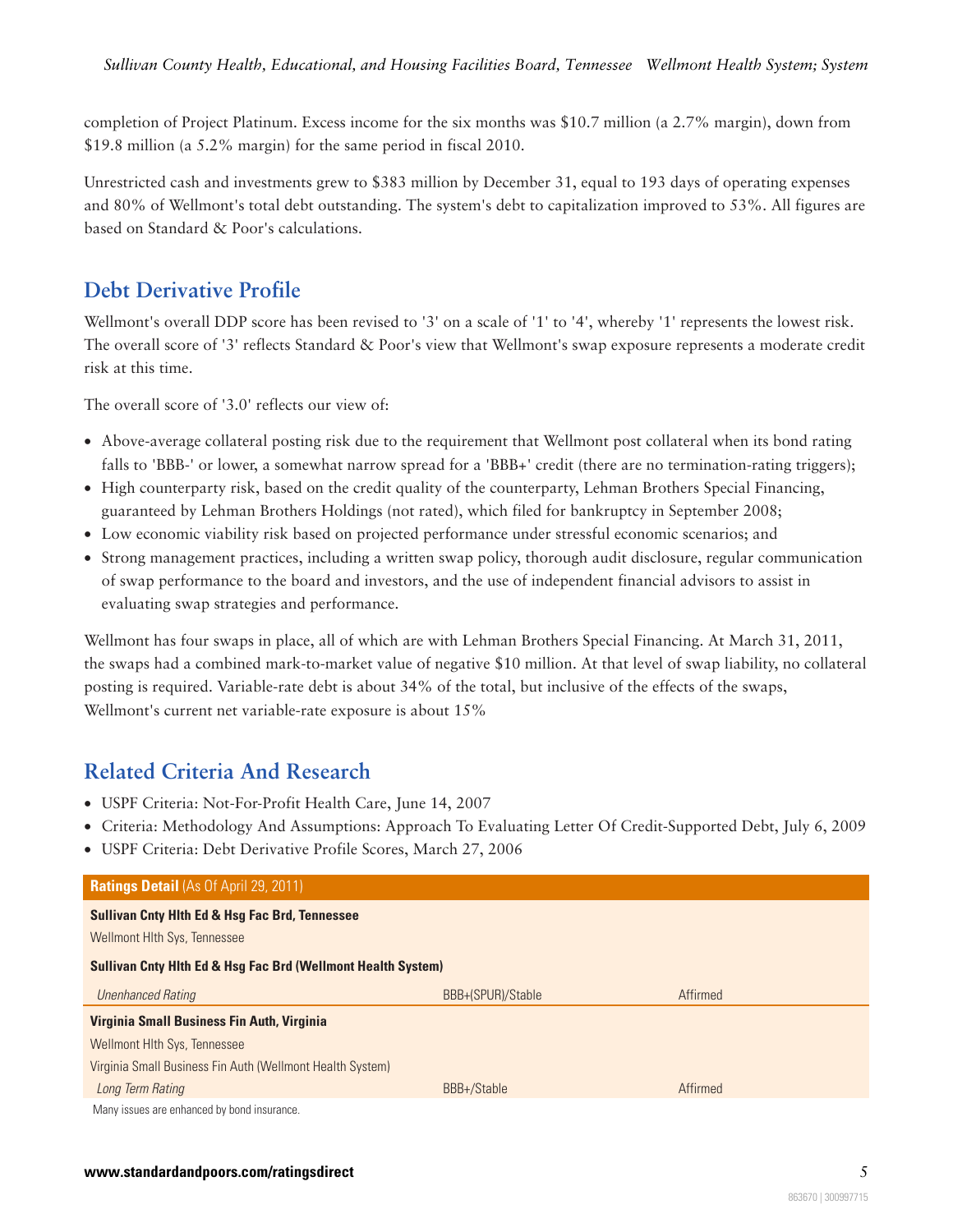*Sullivan County Health, Educational, and Housing Facilities Board, Tennessee Wellmont Health System; System*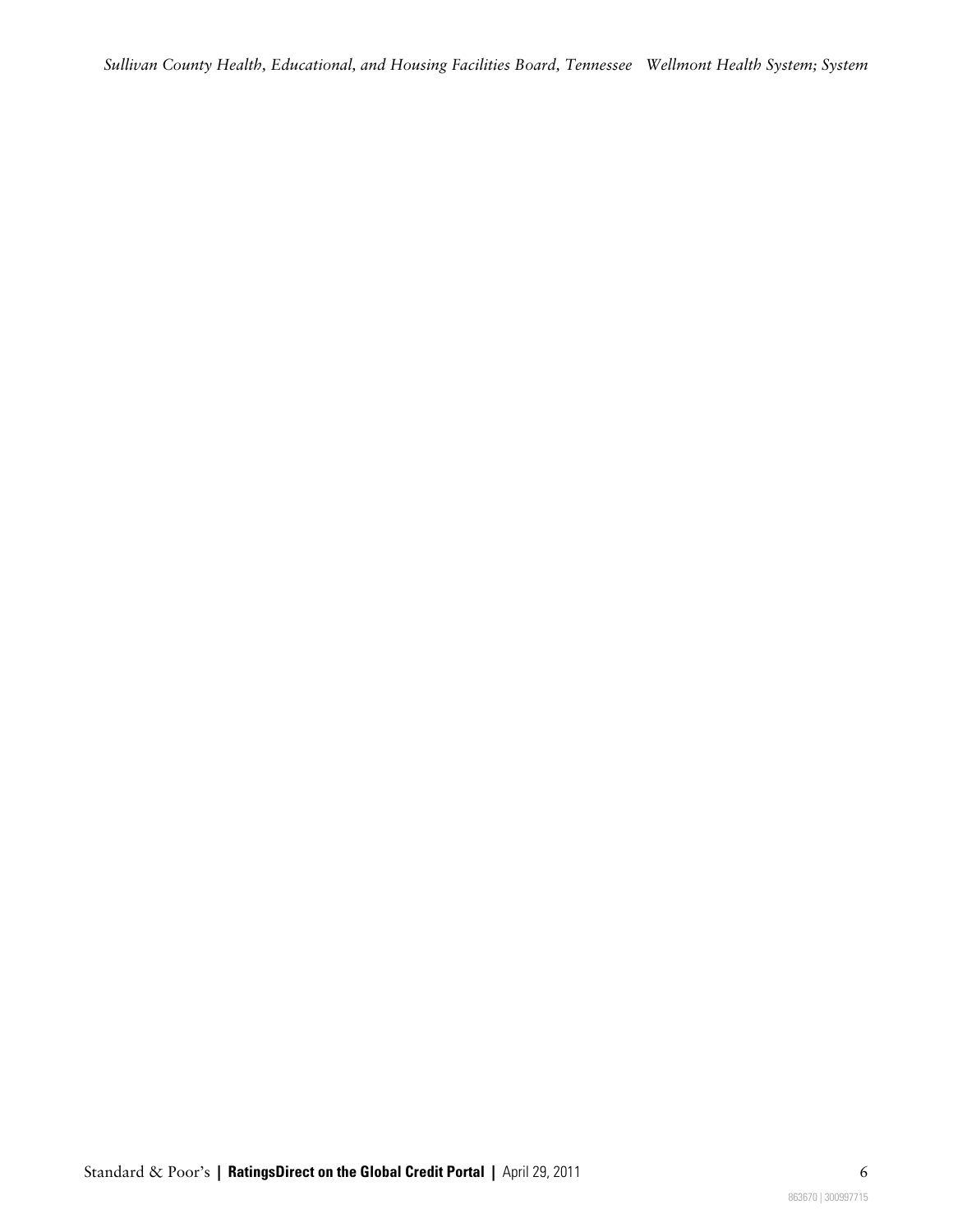Copyright © 2011 by Standard & Poors Financial Services LLC (S&P), a subsidiary of The McGraw-Hill Companies, Inc. All rights reserved.

No content (including ratings, credit-related analyses and data, model, software or other application or output therefrom) or any part thereof (Content) may be modified, reverse engineered, reproduced or distributed in any form by any means, or stored in a database or retrieval system, without the prior written permission of S&P. The Content shall not be used for any unlawful or unauthorized purposes. S&P, its affiliates, and any third-party providers, as well as their directors, officers, shareholders, employees or agents (collectively S&P Parties) do not guarantee the accuracy, completeness, timeliness or availability of the Content. S&P Parties are not responsible for any errors or omissions, regardless of the cause, for the results obtained from the use of the Content, or for the security or maintenance of any data input by the user. The Content is provided on an "as is" basis. S&P PARTIES DISCLAIM ANY AND ALL EXPRESS OR IMPLIED WARRANTIES, INCLUDING, BUT NOT LIMITED TO, ANY WARRANTIES OF MERCHANTABILITY OR FITNESS FOR A PARTICULAR PURPOSE OR USE, FREEDOM FROM BUGS, SOFTWARE ERRORS OR DEFECTS, THAT THE CONTENT'S FUNCTIONING WILL BE UNINTERRUPTED OR THAT THE CONTENT WILL OPERATE WITH ANY SOFTWARE OR HARDWARE CONFIGURATION. In no event shall S&P Parties be liable to any party for any direct, indirect, incidental, exemplary, compensatory, punitive, special or consequential damages, costs, expenses, legal fees, or losses (including, without limitation, lost income or lost profits and opportunity costs) in connection with any use of the Content even if advised of the possibility of such damages.

Credit-related analyses, including ratings, and statements in the Content are statements of opinion as of the date they are expressed and not statements of fact or recommendations to purchase, hold, or sell any securities or to make any investment decisions. S&P assumes no obligation to update the Content following publication in any form or format. The Content should not be relied on and is not a substitute for the skill, judgment and experience of the user, its management, employees, advisors and/or clients when making investment and other business decisions. S&P's opinions and analyses do not address the suitability of any security. S&P does not act as a fiduciary or an investment advisor. While S&P has obtained information from sources it believes to be reliable, S&P does not perform an audit and undertakes no duty of due diligence or independent verification of any information it receives.

S&P keeps certain activities of its business units separate from each other in order to preserve the independence and objectivity of their respective activities. As a result, certain business units of S&P may have information that is not available to other S&P business units. S&P has established policies and procedures to maintain the confidentiality of certain non-public information received in connection with each analytical process.

S&P may receive compensation for its ratings and certain credit-related analyses, normally from issuers or underwriters of securities or from obligors. S&P reserves the right to disseminate its opinions and analyses. S&P's public ratings and analyses are made available on its Web sites, www.standardandpoors.com (free of charge), and www.ratingsdirect.com and www.globalcreditportal.com (subscription), and may be distributed through other means, including via S&P publications and third-party redistributors. Additional information about our ratings fees is available at www.standardandpoors.com/usratingsfees.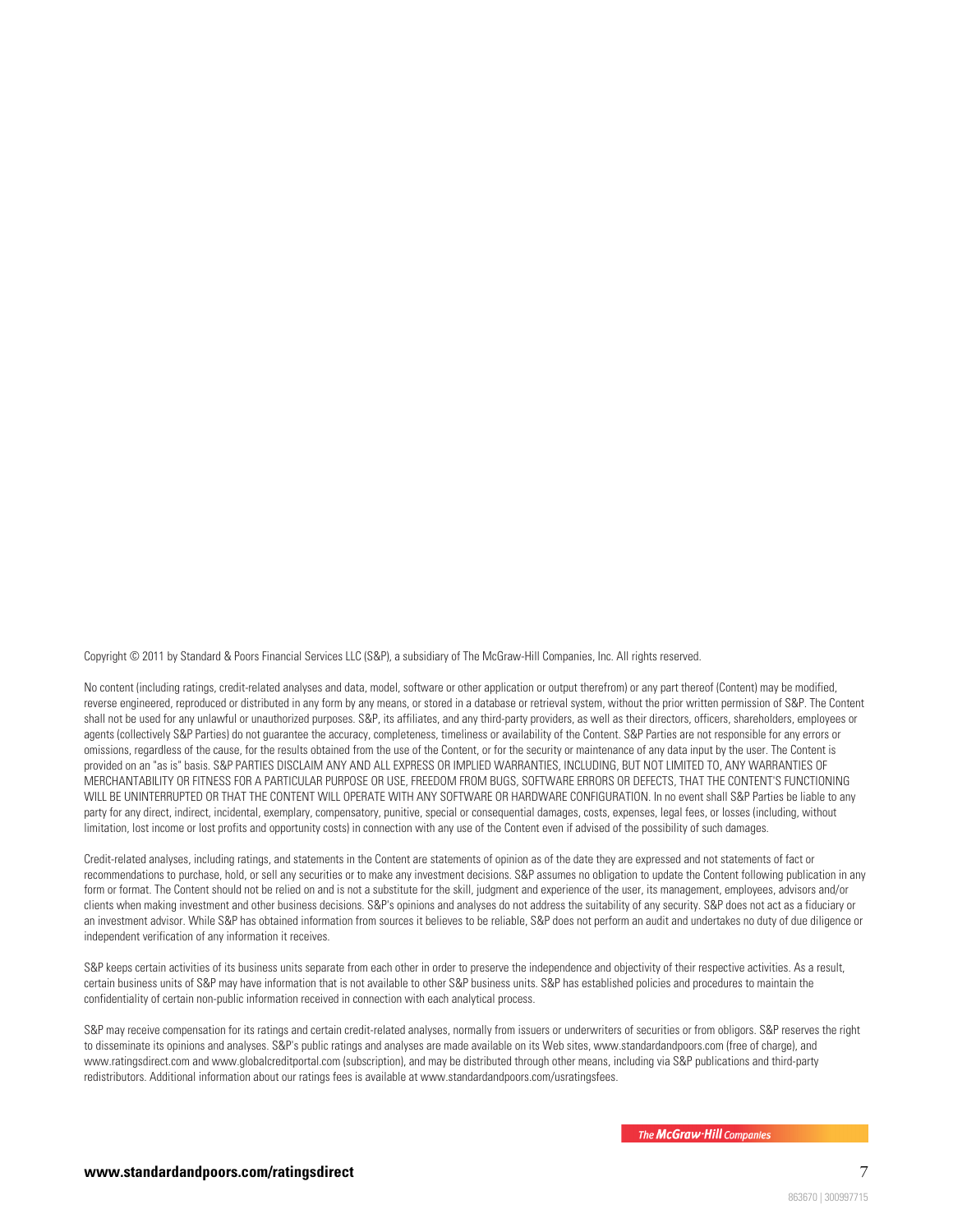# **FitchRatings**

# **FITCH RATES WELLMONT HEALTH SYSTEM, TN'S 2011 REVS 'BBB+'; OUTLOOK STABLE**

Fitch Ratings-New York-02 May 2011: Fitch Ratings assigns a 'BBB+' rating to the expected issuance of approximately \$76 million of Health, Educational and Housing Facilities Board of the County of Sullivan, Tennessee hospital revenue refunding bonds (Wellmont Health System Project), series 2011, issued on behalf of Wellmont Health System (Wellmont).

In addition, Fitch affirms the 'BBB+' rating on the following bonds:

--\$76,595,000 revenue refunding bonds, series 2006A;

--\$200,000,000 hospital revenue bonds, series 2006C;

--\$59,580,000 hospital revenue refunding bonds, series 2005;

--\$36,665,000 hospital revenue refunding bonds, series 2003;

--\$55,000,000 Virginia Small Business Financing Authority hospital revenue bonds, series 2007A.

The Rating Outlook is Stable.

Proceeds from the 2011 fixed rate bonds will be used to refinance the series 2006A bonds. In March 2011, Wellmont put out a tender notice for the 2006A bonds, which was accepted by all outstanding bondholders. The 2006A bonds were variable rate index bonds and redeemable in whole at any time. After issuance, Wellmont's long-term debt will total \$457.4 million, which includes a \$30 million variable-rate, bank qualified loan secured in 2010. After replacing the 2006A variable-rate bonds, Wellmont's debt structure will be comprised of 80% of fixed rate bonds, a relatively conservative debt portfolio. The 2011 bonds will be sold the week of May 4th.

#### RATING RATIONALE:

--Most of Wellmont's financial and capital metrics are consistent with the rating category.

--Wellmont benefits from a leading inpatient market share of 60% (2009) in its primary service area and a stable market share in its secondary markets.

--Operating margins are expected to be approximately 1.5% over the next few years as a new CEO and new senior management team implement strategic initiatives around quality, information technology, and physician alignment.

--Six month fiscal 2011 interim figures show an operating margin of 1.1%, which supports solid pro forma maximum annual debt service (MADS) coverage of 2.6 times (x).

--With no new debt issuance expected over the next two to three years, Fitch expects Wellmont's elevated leverage indicators to moderate.

#### KEY RATING DRIVERS

--A new senior management team implements its strategy over the medium term, bringing a measure of stability at the senior management level that has eluded Wellmont over the last few years and has been a credit concern.

--In spite of the strategic investments, Wellmont is able to maintain its current level of operations keeping its financial profile relatively stable.

#### **SECURITY**

Bonds are secured by gross receipts and mortgage pledge of the obligated group (OG). A fully funded debt service fund and a liquidity covenant provide additional security. For the fiscal year ended June 30, 2010, the OG accounted for 89.4% of the system's total net assets, 87.6% of its operating revenues and 64.7% of its operating income.

#### CREDIT SUMMARY

The 'BBB+' rating is supported Wellmont's overall financial profile that is consistent with most rating category medians and its leading inpatient market share in its primary service area (PSA).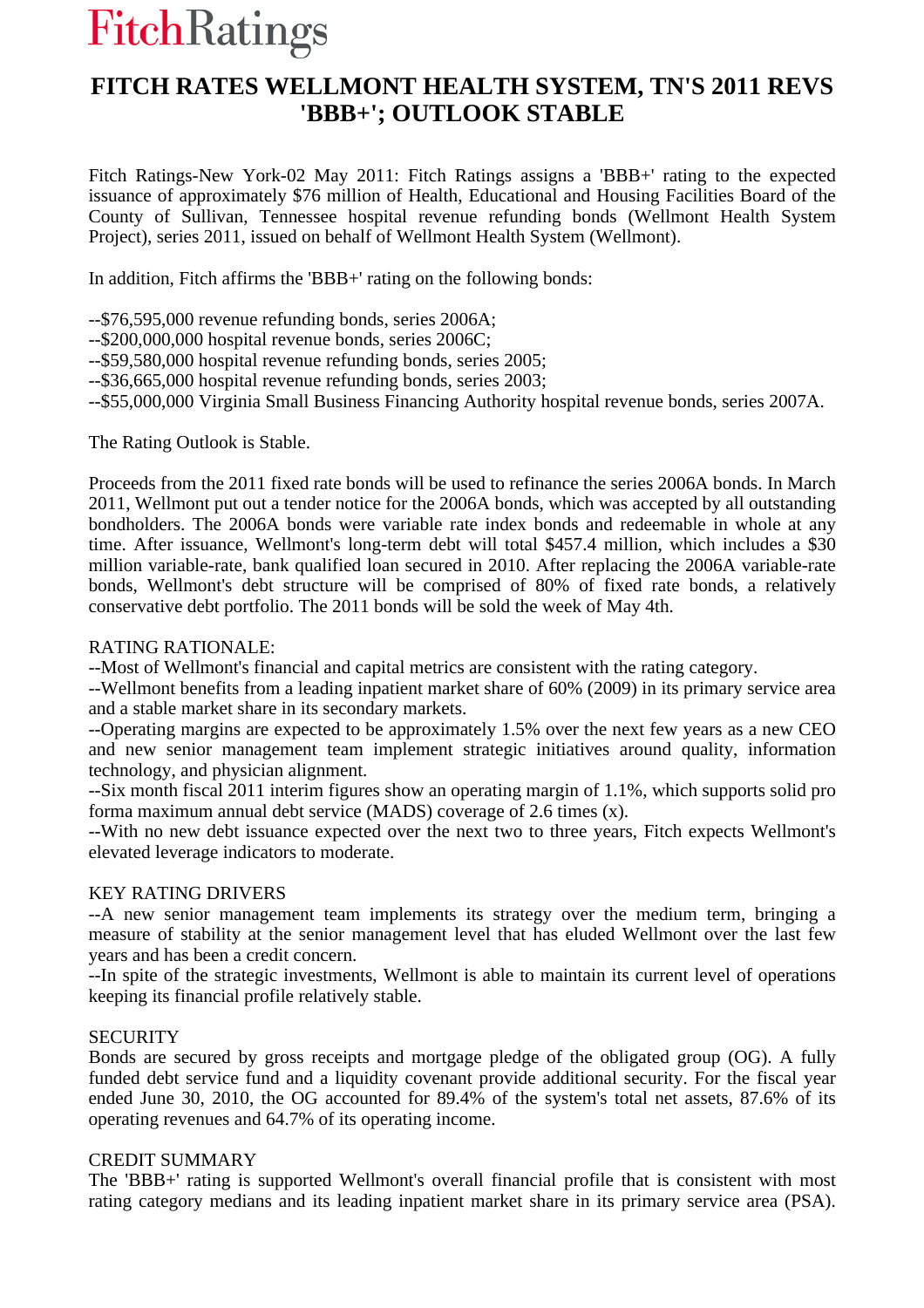Credit concerns include the continued turnover in senior management and a slightly elevated debt burden.

Wellmont finished fiscal 2010 (year end June 2010) with a 3.1% operating margin and pro forma MADS coverage of 2.5x, both solid for the 'BBB' category. Six-month interim results show an operating margin of 1.1% and MADS coverage of 2.6x. The lower operating margin is more in line with where Fitch expects Wellmont's operations to be over the next few years, given softer volumes and expenses related to strategic initiatives of the new management team. The former management team was more focused on expense management and efficiency, which contributed to the higher operating margin in fiscal 2010.

Senior management turnover at Wellmont has been a credit concern over the past few years; the new CEO has been in place nine months and has added new members to the management team. A key rating driver for Wellmont is maintaining stability at the senior management level, especially as the management team pursues critical strategic initiatives around quality, information technology, and physician alignment.

Liquidity is good for the rating category. As of Dec. 31, 2010, Wellmont had cash and unrestricted investments of \$315.5 million (adjusted for \$14 million line of credit), which equated to days cash on hand (DCOH) of 167.4, a cushion ratio of 9.2x, and cash to debt of 69.2%. DCOH and the cushion ratio were above their respective category medians, while cash to debt was below. In January 2011, Wellmont paid down \$7 million of the line of credit.

Wellmont's debt burden remains elevated for the rating level, as represented by MADS as a percentage of revenue of 4.4%, Debt-to-EBITDA of 5.1x, and debt to capitalization of 56.6% as of Dec. 31, 2010, all of which are above the category medians. Mitigating this concern is the expectation that Wellmont will be issuing no new debt over the next two to three years, which should help ease some of these ratios.

The Stable Outlook reflects Fitch's belief that Wellmont will maintain its current level of operating performance, which should continue to support solid debt service coverage. The service area remains fairly competitive with Mountain States Health Alliance (general revenue bonds rated 'BBB+' by Fitch) a formidable competitor. However, the competitive pressures have subsided in the past few years, and Wellmont's leading 60% market share in its PSA has been stable. Capital expenditures over the next two to three years are expected to be reasonable at approximately \$45 to \$50 million per year (representing just over 100% of depreciation). The biggest short-term outlay will be \$14 million for information technology. Wellmont expects to be ready for meaningful use within the next 18 months.

Wellmont has four swaps in place. Lehman is the counterparty for all the swaps and there are no collateral posting requirements at the current rating level. The aggregate mark to market as of March 31, 2011 was a negative \$10 million.

Wellmont Health System (WHS) is a large regional health care system with eight acute hospitals (856 staffed beds) and other related entities located in northeastern TN and southwestern VA. Wellmont had approximately \$724.4 million in total revenue in fiscal 2010. WHS covenants to provide audited financial statements to the Municipal Securities Rulemaking Board's Electronic Municipal Market Access system (EMMA), as well as quarterly unaudited statements.

Contact:

Primary Analyst Gary Sokolow Director Fitch, Inc. +1-212-908-9186 One State Street Plaza New York, NY 10014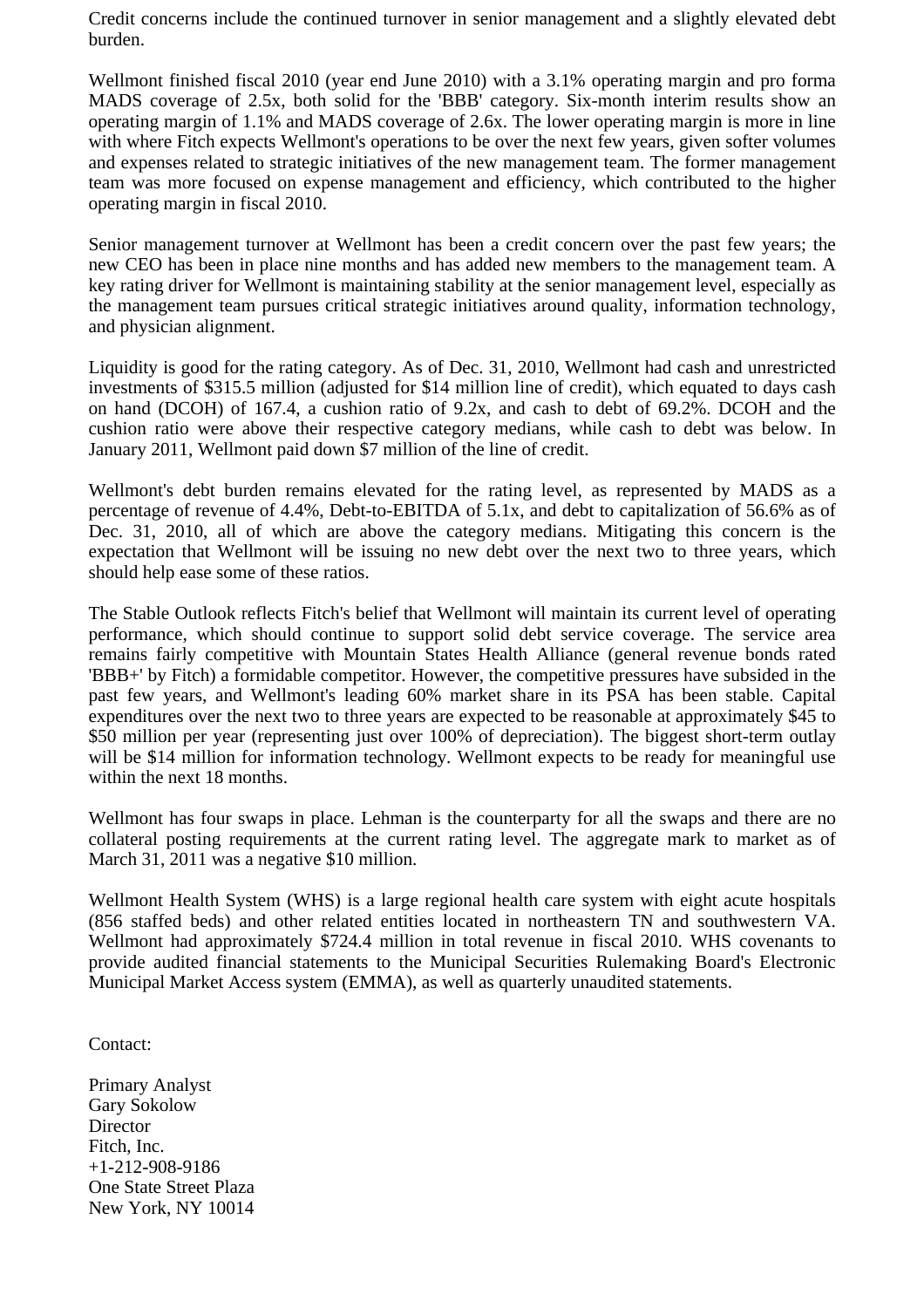Secondary Analyst Carolyn Tain Senior Director +1-415-732-7576

Committee Chairperson Eva Thein Senior Director +1-212-908-0674

Media Relations: Cindy Stoller, New York, Tel: +1 212 908 0526, Email: cindy.stoller@fitchratings.com.

Additional information is available at 'www.fitchratings.com'.

Applicable Criteria and Related Research: --'Revenue-Supported Rating Criteria', dated Oct. 10, 2010; --'Nonprofit Hospitals and Health Systems Rating Criteria', dated Dec. 29, 2009.

For information on Build America Bonds, visit 'www.fitchratings.com/BABs'.

Applicable Criteria and Related Research: Revenue-Supported Rating Criteria http://www.fitchratings.com/creditdesk/reports/report\_frame.cfm?rpt\_id=564565 Nonprofit Hospitals and Health Systems Rating Criteria http://www.fitchratings.com/creditdesk/reports/report\_frame.cfm?rpt\_id=493186

ALL FITCH CREDIT RATINGS ARE SUBJECT TO CERTAIN LIMITATIONS AND DISCLAIMERS. PLEASE READ THESE LIMITATIONS AND DISCLAIMERS BY FOLLOWING THIS THIS EINK: HTTP://FITCHRATINGS.COM/UNDERSTANDINGCREDITRATINGS. IN ADDITION, RATING DEFINITIONS AND THE TERMS OF USE OF SUCH RATINGS ARE AVAILABLE ON THE AGENCY'S PUBLIC WEBSITE 'WWW.FITCHRATINGS.COM'. PUBLISHED RATINGS, CRITERIA AND METHODOLOGIES ARE AVAILABLE FROM THIS SITE AT ALL TIMES. FITCH'S CODE OF CONDUCT, CONFIDENTIALITY, CONFLICTS OF INTEREST, AFFILIATE FIREWALL, COMPLIANCE AND OTHER RELEVANT POLICIES AND PROCEDURES ARE ALSO AVAILABLE FROM THE 'CODE OF CONDUCT' SECTION OF THIS SITE.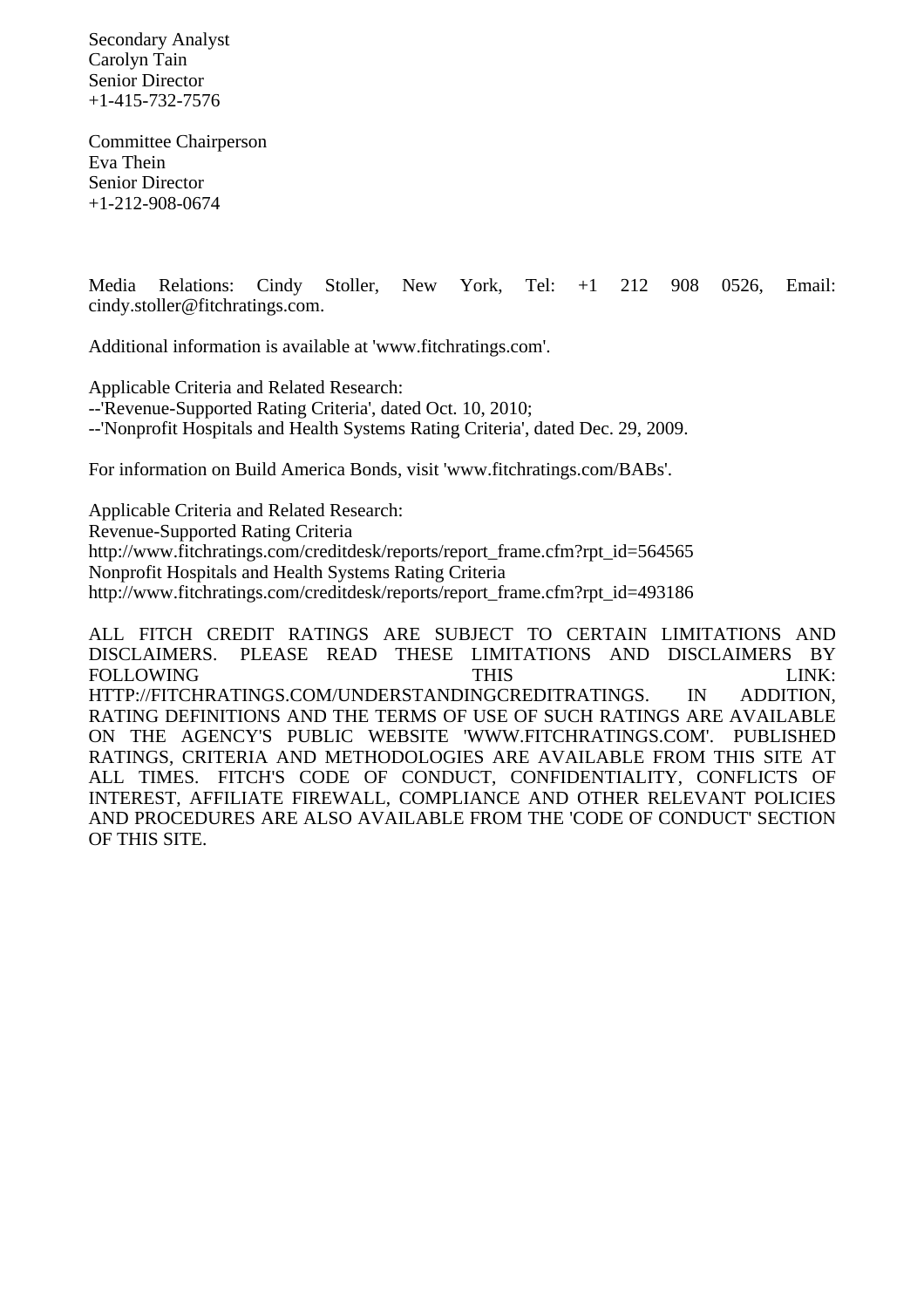# **RatingsDirect®**

# Sullivan County Health Educational & Housing Facilities Board, Tennessee Wellmont Health System; System

**Primary Credit Analyst:** Karl Propst, Dallas (1) 214-871-1427; karl\_propst@standardandpoors.com

**Secondary Contact:** Geraldine V Poon, San Francisco (1) 415-371-5078; geraldine\_poon@standardandpoors.com

# Table Of Contents

Rationale

Outlook

Enterprise Profile

Financial Profile

Related Criteria And Research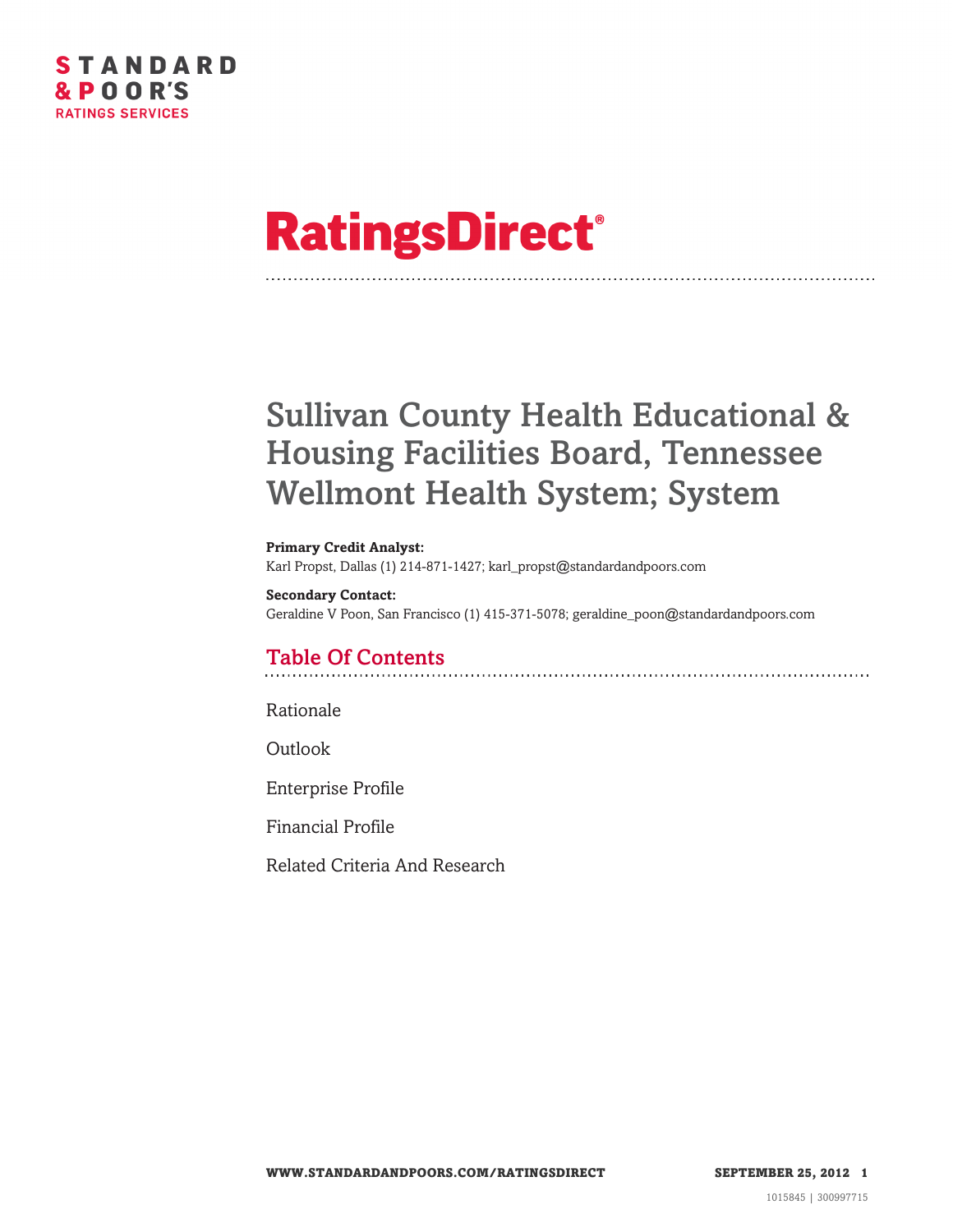# Sullivan County Health Educational & Housing Facilities Board, Tennessee Wellmont Health System; System

| <b>Credit Profile</b>                          |             |          |
|------------------------------------------------|-------------|----------|
| Sullivan Cnty Hlth Ed & Hsg Fac Brd, Tennessee |             |          |
| Wellmont Hlth Sys, Tennessee                   |             |          |
| <b>Ser 2006C</b>                               |             |          |
| Long Term Rating                               | BBB+/Stable | Affirmed |
|                                                |             |          |

## Rationale

Standard & Poor's Ratings Services affirmed its 'BBB+' long-term rating and underlying rating (SPUR) on \$360.4 million in bonds, including series 2003, 2006C, 2007A, and 2011, issued for Wellmont Health System, Tenn. by various issuing authorities. The outlook is stable.

In addition, Standard & Poor's 'AA-/A-1+' long-term and short-term ratings on Wellmont's \$54.8 million series 2005 variable-rate demand obligations are based solely on the support of JP Morgan Chase Bank N.A. (AA-/A-1+), the letter of credit provider.

The affirmed ratings and stable outlook reflect our view of Wellmont's improving operating and financial metrics as well as its stable enterprise profile. We believe that Wellmont is well positioned for operational success with respect to its markets, competition, and changing reimbursement environment.

More specifically, the ratings reflect our opinion of Wellmont's:

- Solid financial metrics, including positive fiscal 2012 unaudited operating income of \$20.7 million (a 2.6% margin), as per Standard & Poor's calculations;
- Acceptable 3.0x fiscal year end maximum annual debt service (MADS) coverage, which continues to improve from prior years;
- Improved balance sheet highlighted by the system's 192 days' cash on hand, moderately elevated 50% long-term debt to total capitalization, and unrestricted cash to long-term debt of 83%, as per Standard & Poor's calculations; and
- Solid business position characterized by good market share in a demographically favorable region that is largely dominated by two health care systems.

Further supporting the ratings is our view of revenue cycle, staffing, expense, and other operating improvements that have helped Wellmont generate consistently robust operating results during the past three fiscal years. In addition, we anticipate that as the system's major acquisition activities are completed, Wellmont will likely be able to continue to build balance sheet strength over time.

Partially offsetting the above-noted strengths, in our opinion, is Wellmont's plan to issue roughly \$55 million of new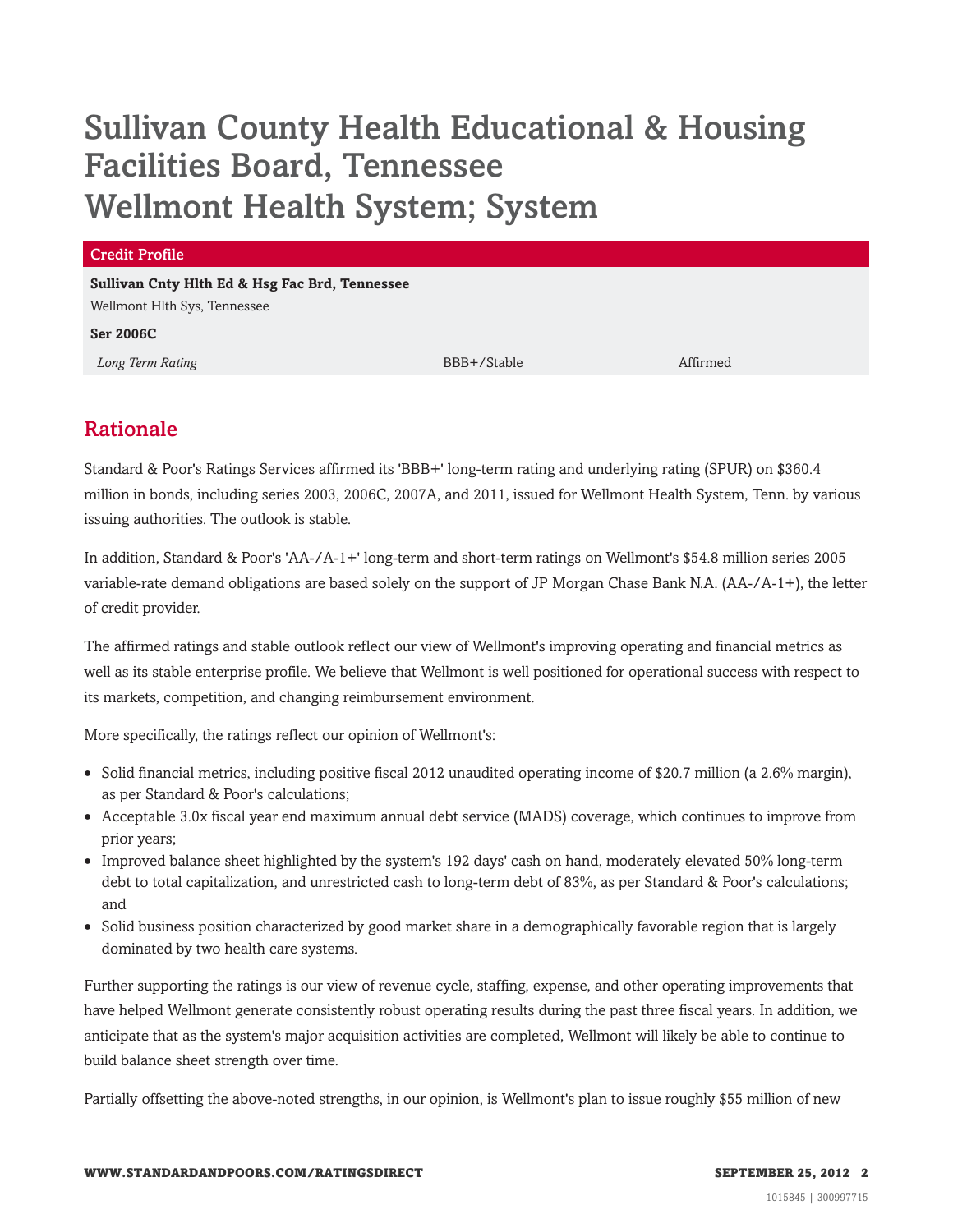debt in fiscal 2013, as well as management's plan to transition the health system over to an Epic IT Platform, which during the next five years will involve about \$100 million of capital spending. While the transition to Epic could potentially involve some disruption to Wellmont's operations, management believes that it is very well prepared to undertake the implementation and had a very successful recent implementation of its electronic health record.

In addition, while we believe that major facilities acquisitions are done now that most of the desirable candidates in the markets served by Wellmont and its major competitor have been acquired, we continue to believe that competition for patient volumes between these two sizable systems remains intense.

As of June 30, 2012, Wellmont had \$459 million of bonded debt and capital leases. About \$82 million of Wellmont's outstanding debt is variable-rate obligations, including \$24.8 million in bank qualified directly placed index floating-rate bonds (not rated). The variable-rate obligations have tender provisions that may allow the bonds to be redeemed before maturity. In our opinion, the amount of puttable debt relative to unrestricted cash as of June 30, 2012 is manageable, at about 17%. In addition, Wellmont has more than adequate unrestricted liquidity available to cover these potential tender obligations by a ratio of 4.6x. We understand that Wellmont may issue approximately \$55 million of incremental debt in fiscal 2013, and, in our opinion, the system has capacity to issue some additional debt, including the amount contemplated, without negatively affecting the ratings.

Wellmont uses interest rate swaps to partially hedge its interest rate risk. Wellmont has three swaps totaling \$161 million notional principal; Lehman Brothers Special Financing is the counterparty. In our opinion, the risks associated with Wellmont's derivatives portfolio are moderate at this time. As of June 30, 2012, Wellmont's swap liability was \$16.7 million and there is no required collateral posting. In addition, there were no changes to Wellmont's swap portfolio since our last published report on April 29, 2011.

The system remains in compliance with all bank and bond covenants. Gross revenues of the obligated group and a mortgage on Wellmont's two largest hospitals, Bristol Regional Medical Center and Holston Valley Medical Center, as well as two of its community hospitals, Lee Regional Medical Center and Mountain View Regional Medical Center, secure the bonds. The obligated group includes the parent, Hawkins County Memorial Hospital (a leased facility), a for-profit subsidiary, and the system's fundraising arm. Six of the system's hospitals are included by virtue of operating as unincorporated divisions of the parent: Holston Valley Medical Center, Bristol Regional Medical Center, Lonesome Pine Hospital, Hancock County Hospital, Lee Regional Medical Center, and Mountain View Regional Medical Center. All of the system's entities are included for the purpose of our calculations in this report.

## **Outlook**

The stable outlook reflects our view of management's initiatives to control expenses and increase incremental revenues through its ambulatory strategy and oncology and cardiology service line focus. We anticipate that balance sheet metrics will likely remain stable or improve during the two-year outlook period as most of Wellmont's major bricks-and-mortar capital spending initiatives have been completed -- although the system's transition to Epic for its clinical information system will represent a sizable level of spending during the next five years. We are aware that Wellmont plans to issue about \$55 million of new debt in fiscal 2013 and while the details are uncertain at this time,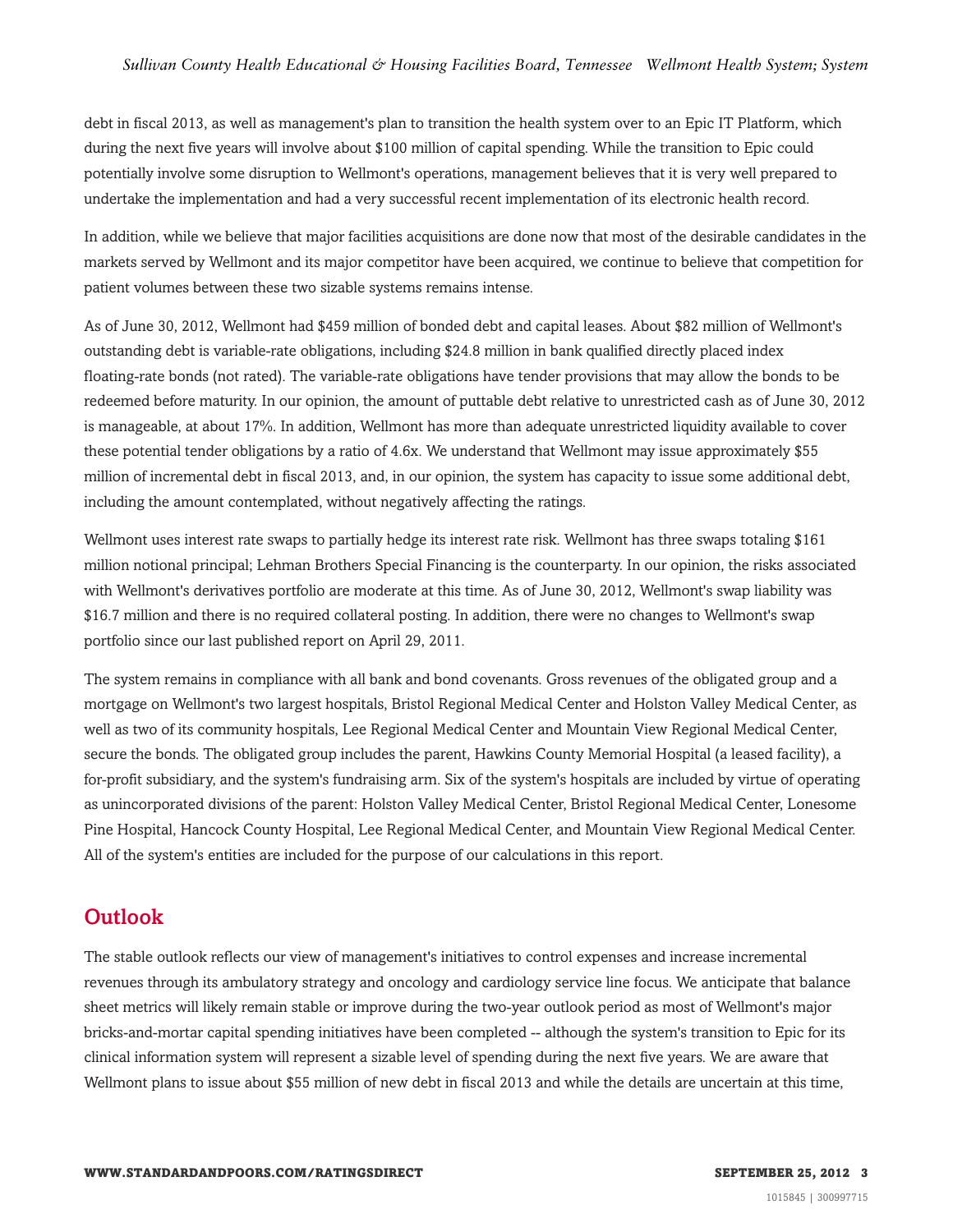the system maintains adequate capacity to support this level of incremental debt at the existing rating level, in our opinion.

Should the system's balance sheet or its operations unexpectedly weaken, such that Wellmont's MADS coverage declines and is sustained below 2.0x, or if unrestricted liquidity falls to fewer than 150 days or 70% of long-term debt, then a downgrade or a negative outlook would become more likely. By contrast, improvement to the balance sheet over time, provided operating performance remains good, could be cause for a positive outlook revision and possibly an upgrade.

### Enterprise Profile

Wellmont is an eight-hospital system headquartered in Kingsport, Tenn. and is composed of 1,253 licensed (856 staffed including managed (not owned acute), psych, rehab, and skilled nursing facility) inpatient beds. The system's facilities are located in Tennessee and Virginia. Acute discharges totaled 40,121 in fiscal 2012, down 4.6% from fiscal 2011. Total bedded volumes, including observations, increased to 53,790, or by 1.7%, compared with the previous fiscal year. The system's outpatient registrations continue to grow, and totaled 236,437 in fiscal 2012, up 5.1% from fiscal 2011, partially driven by the system's acquisition of a cardiology practice earlier this year. Emergency department and combined surgery volumes were essentially flat.

Management remains focused on the system's ambulatory strategy, which includes the creation of a strategic infrastructure around oncology and cardiology centers of excellence. Pulmonology is also a service line that management considers a strategic focus. Although in the past several years Wellmont had been focused on the acquisition of hospitals and facilities, both in Tennessee and in Virginia, major facilities acquisition activity is completed as there are few desirable remaining hospital acquisition candidates in the system's service area that are not already affiliated with Wellmont or its major competitor. Management's current strategy is to maintain or develop outposts to draw patients from a larger geographic area without having to have a hospital located in those areas. In addition, management plans to capitalize on its strengths in core service lines supported by its new dyad leadership model, which appears to be creating favorable results through improved patient satisfaction scores.

#### Management

Wellmont named Alice Pope CFO of Wellmont in August 2012. Ms. Pope previously served as SVP finance managed care and revenue cycle for the system, and has served in various roles with the organization during the past 12 years.

### Financial Profile

For the fiscal year ended June 30, 2012 (unaudited), Wellmont generated operating income of \$20.7 million (a 2.6% margin) on \$789.7 million of total net revenues. Commencing with these fiscal 2012 results, and this review, Standard & Poor's analysis conforms to accounting rule ASU 2011-07, which changes the classification of bad debt expense to a deduction from revenues. This change had the effect of elevating days' cash on hand and reflecting modestly higher operating and excess margins.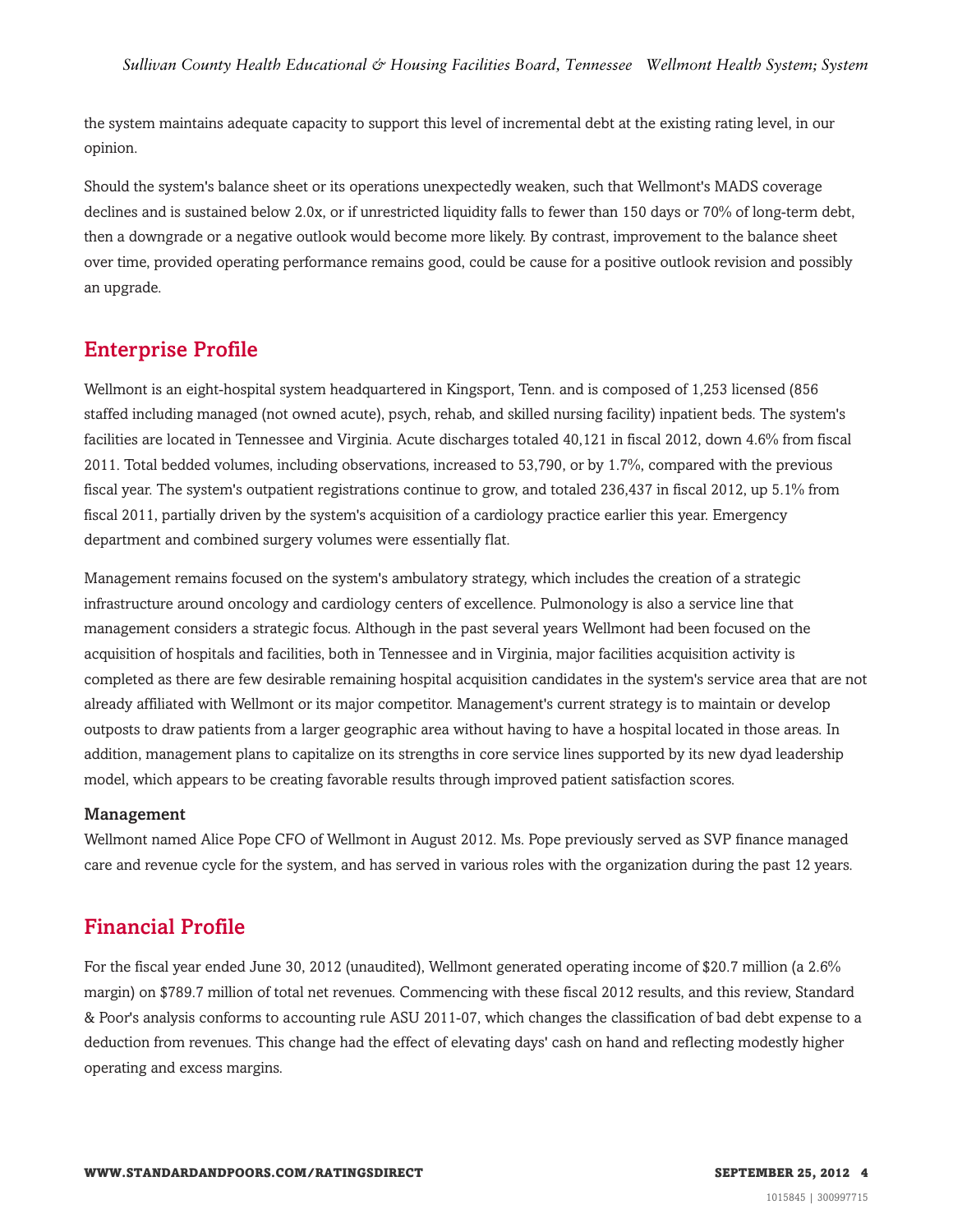#### *Sullivan County Health Educational & Housing Facilities Board, Tennessee Wellmont Health System; System*

Operating results reflect a \$4.8 million improvement over fiscal 2011 principally due to Wellmont's implementation of revenue and expense cycle initiatives, including a narrow network agreement with Cigna for a major local employer and physician practice acquisitions, as well as a greater focus on documentation and coding, increasing its case mix, and reducing lengths of stay.

For the fiscal year, Wellmont's excess revenues, as per Standard & Poor's calculations, were \$38 million (or a 4.7% margin), which included \$17.3 million of realized investment income. Wellmont also had a \$5.1 million unrealized loss on its swaps at year end, and unrealized investment losses of \$9.5 million. Both unrealized investment losses and the swap loss are treated as below the line for purposes of Standard & Poor's analysis.

Cash flow remains acceptable, in our view, as evidenced by a 13.2% EBIDA margin, generating just over 3.0x coverage of Wellmont's \$35.2 million MADS. Operating leases have historically been relatively modest in amount; however, with the monetization of Wellmont's medical office buildings, operating leases have become more material to the system's overall financial profile. Adjusted for operating lease expense, MADS coverage is diluted to 2.3x.

Wellmont's fiscal 2013 budgeted operating income is \$15 million, resulting in an operating margin of about 1.9%, a level comparable to fiscal 2011 results, but below fiscal 2012. Wellmont expects to grow its operating margin over time, once the full Epic clinical information system has been implemented in 2014/2015.

#### Balance sheet

Wellmont's balance sheet remains acceptable, in our view, and although management plans to issue \$55 million of new debt in fiscal 2013, we believe that the system has some flexibility to issue additional debt at the existing rating level given its solid operating performance and improved capitalization during the past three years.

Unrestricted cash and investments totaled \$380 million at year end, equal to 192 days' cash on hand and 83% of long-term debt. As part of its methodology Wellmont excludes the less liquid investments from the days' cash calculation. By making that adjustment, days' cash declines to about 173 days at fiscal year end, which remains solid and in compliance with Wellmont's minimum covenant level of 100 days. Robust cash flow and minimal capital spending needs allowed cash to grow by more than \$32 million relative to last year.

Wellmont's systemwide combined routine and strategic capital budget is \$40 million for fiscal 2013, not including the system's budget for converting to a new Epic IT Platform, which will represent a \$100 million capital spend during the next five years (plus \$84 million of operating costs). Wellmont is budgeting for about \$45 million of meaningful use stimulus money, which will help to offset the cost of its Epic conversion. Other than modest strategic and equipment-related capital spending and the planned spending for its Epic IT Platform conversion, Wellmont has limited other capital spending plans. As a result, we anticipate that the system's liquidity will continue to grow.

| <b>Wellmont Health System</b>    |                                             |                 |                            |         |
|----------------------------------|---------------------------------------------|-----------------|----------------------------|---------|
|                                  |                                             |                 | Fiscal Year Ended June 30, |         |
|                                  | Fiscal Year Ended June 30, 2012 (Unaudited) | 2011            | 2010                       | 2009    |
| <b>Financial performance</b>     |                                             |                 |                            |         |
| Net patient revenue (\$000s)     |                                             | 741,822 767,450 | 692.920                    | 699,303 |
| Total operating revenue (\$000s) | 789.726                                     | 797.249         | 724.392                    | 737.073 |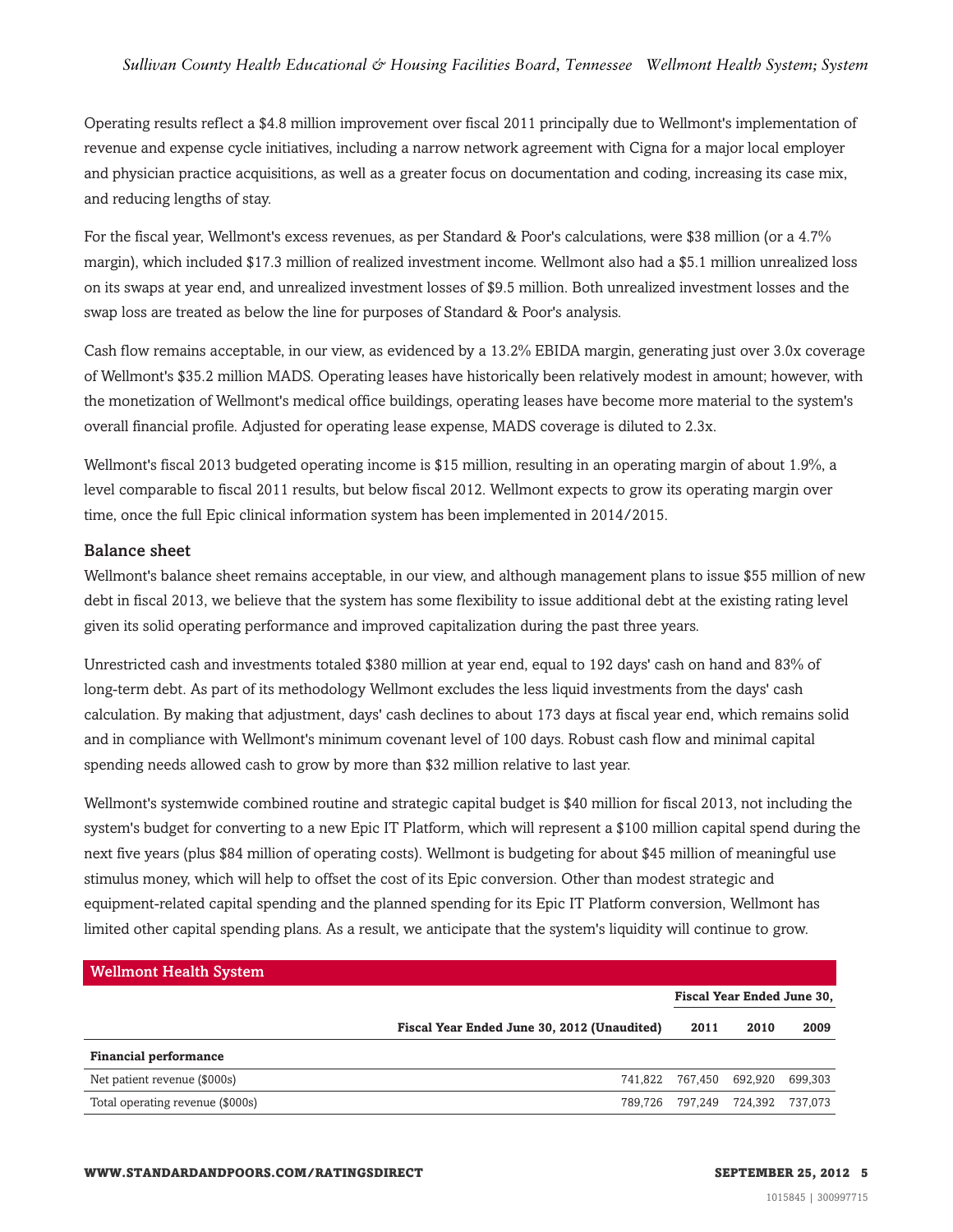#### *Sullivan County Health Educational & Housing Facilities Board, Tennessee Wellmont Health System; System*

| Wellmont Health System (cont.)                         |         |         |         |         |
|--------------------------------------------------------|---------|---------|---------|---------|
| Total operating expenses (\$000s)                      | 769,074 | 781,322 | 701,580 | 730,567 |
| Operating income (\$000s)                              | 20.652  | 15,927  | 22,812  | 6,506   |
| Operating margin (%)                                   | 2.62    | 2.00    | 3.15    | 0.88    |
| Net nonoperating income (\$000s)                       | 17,360  | 9,908   | (1,967) | (359)   |
| Excess income (\$000s)                                 | 38,012  | 25,835  | 20,845  | 6,147   |
| Excess margin (%)                                      | 4.71    | 3.20    | 2.89    | 0.83    |
| Operating EBIDA margin (%)                             | 11.24   | 10.38   | 11.96   | 8.89    |
| EBIDA margin (%)                                       | 13.15   | 11.48   | 11.72   | 8.84    |
| Net available for debt service (\$000s)                | 106,092 | 92,644  | 84,666  | 65,148  |
| Maximum annual debt service (\$000s)                   | 35,157  | 35,157  | 35,157  | 35,157  |
| Maximum annual debt service coverage (x)               | 3.02    | 2.64    | 2.41    | 1.85    |
| Operating lease-adjusted coverage (x)                  | 2.30    | 2.28    | 2.14    | 1.73    |
| Liquidity and financial flexibility                    |         |         |         |         |
| Unrestricted cash and investments (\$000s)             | 379,544 | 346,881 | 315,776 | 250,331 |
| Unrestricted days' cash on hand                        | 191.7   | 172.2   | 175.2   | 132.9   |
| Unrestricted cash/total long-term debt (%)             | 82.6    | 75.5    | 67.5    | 52.7    |
| Average age of plant (years)                           | 11.4    | 10.5    | 10.5    | 9.7     |
| Capital expenditures/depreciation and amortization (%) | 103.6   | 92.0    | 127.4   | 201.5   |
| <b>Debt and liabilities</b>                            |         |         |         |         |
| Total long-term debt (\$000s)                          | 459,654 | 459,260 | 467,833 | 474,608 |
| Long-term debt/capitalization (%)                      | 49.6    | 51.2    | 56.6    | 59.7    |
| Debt burden (%)                                        | 4.36    | 4.35    | 4.85    | 4.74    |
| Defined benefit plan funded status (%)                 | N.A.    | 85.61   | 77.52   | 83.24   |
| Pro forma ratios                                       |         |         |         |         |
| Unrestricted days' cash on hand                        | 191.70  |         |         |         |
| Unrestricted cash/total long-term debt (%)             | 73.75   |         |         |         |
| Long-term debt/capitalization (%)                      | 52.44   |         |         |         |

N.A.: Not available.

## Related Criteria And Research

- USPF Criteria: Assessing Construction Risk, June 22, 2007
- Criteria: Methodology And Assumptions: Approach To Evaluating Letter Of Credit-Supported Debt, July 6, 2009
- USPF Criteria: Contingent Liquidity Risks, March 5, 2012

### Ratings Detail (As Of September 25, 2012) **Sullivan Cnty Hlth Ed & Hsg Fac Brd, Tennessee** Wellmont Hlth Sys, Tennessee **Ser 2003**

*Unenhanced Rating* BBB+(SPUR)/Stable Affirmed

**Ser 2011**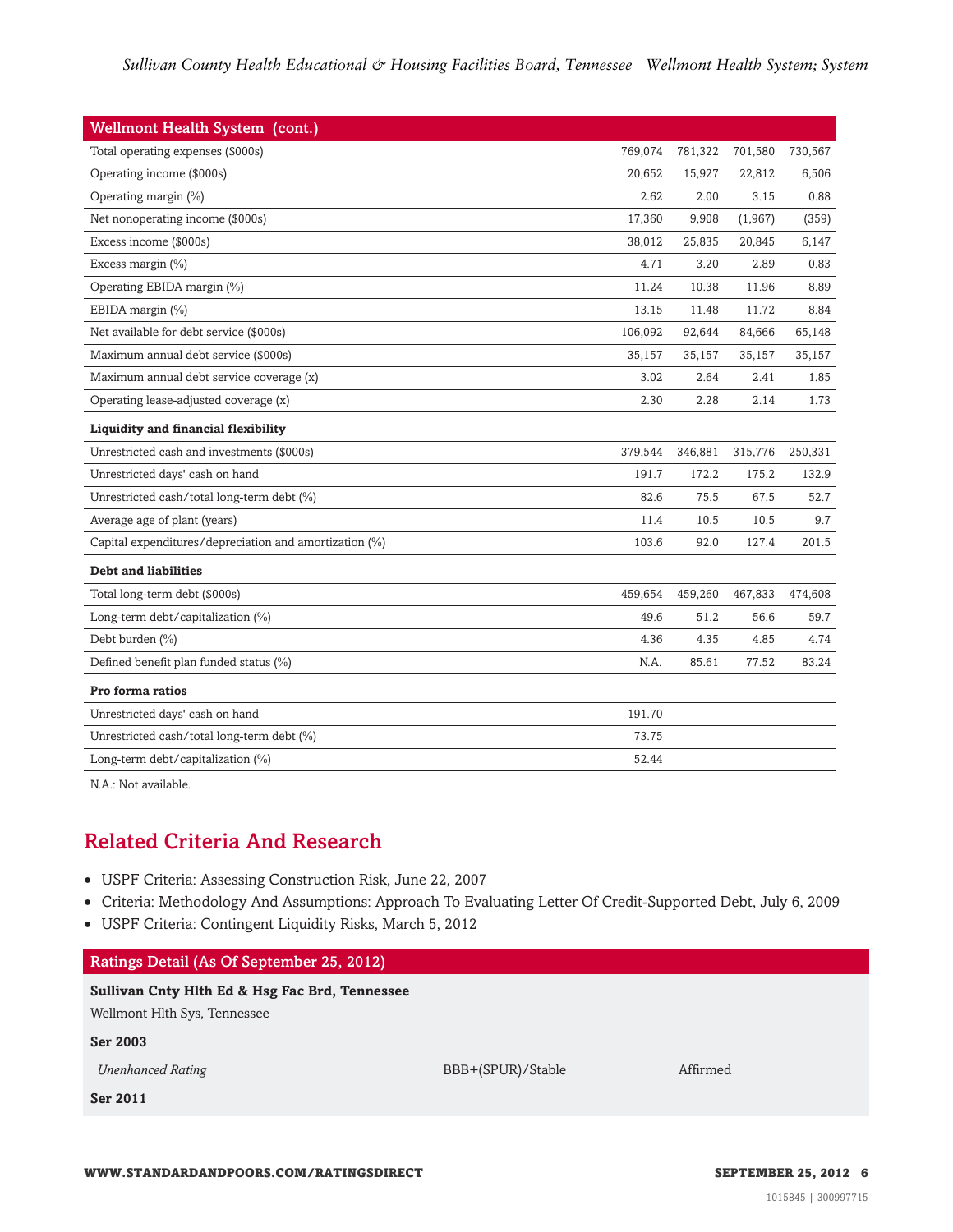| Ratings Detail (As Of September 25, 2012) (cont.)                          |             |          |  |
|----------------------------------------------------------------------------|-------------|----------|--|
| Long Term Rating                                                           | BBB+/Stable | Affirmed |  |
| Virginia Small Business Fin Auth, Virginia<br>Wellmont Hlth Sys, Tennessee |             |          |  |
| <b>Ser 2007A</b>                                                           |             |          |  |
| Long Term Rating                                                           | BBB+/Stable | Affirmed |  |
| Many issues are enhanced by bond insurance.                                |             |          |  |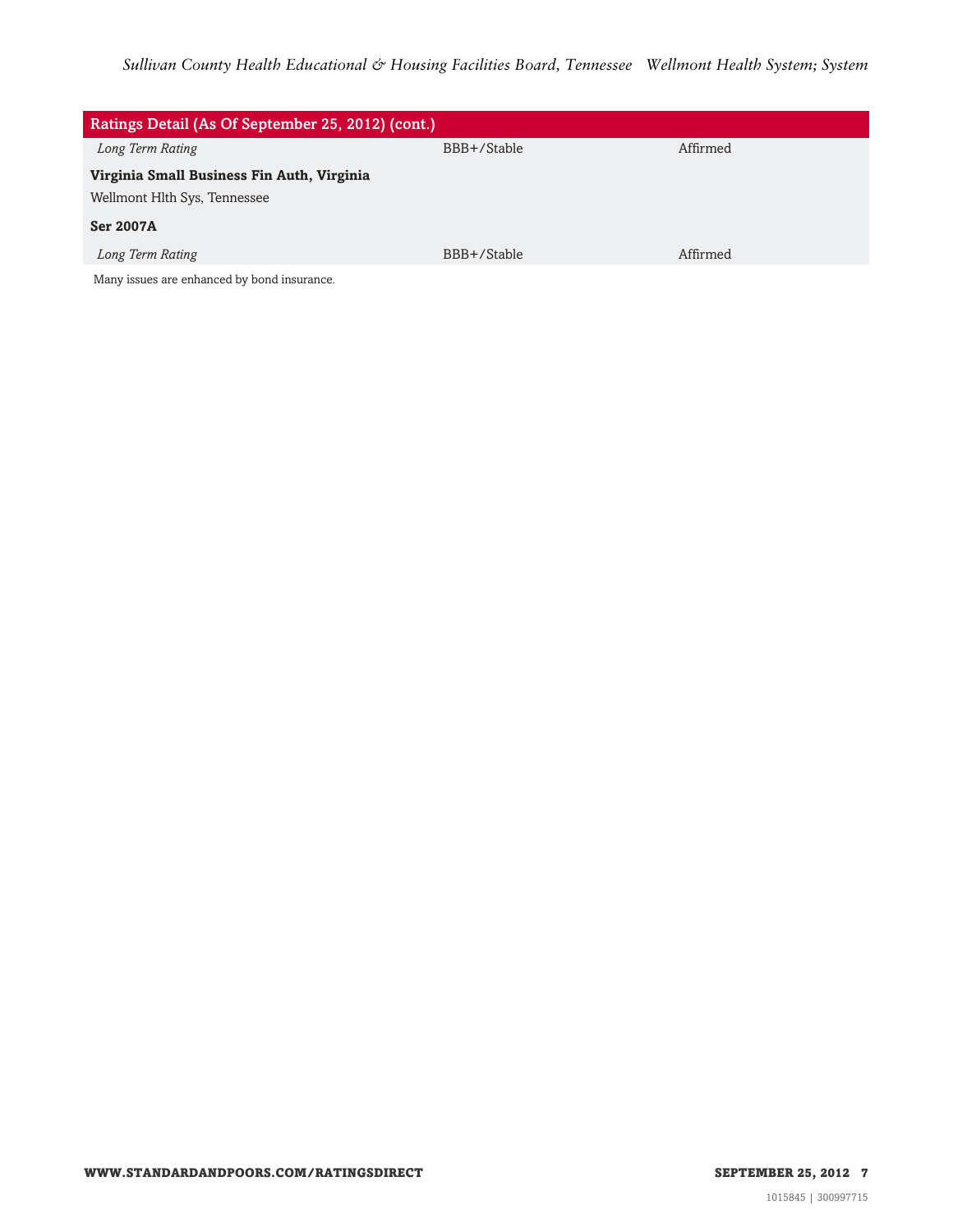Copyright © 2012 by Standard & Poor's Financial Services LLC. All rights reserved.

No content (including ratings, credit-related analyses and data, model, software or other application or output therefrom) or any part thereof (Content) may be modified, reverse engineered, reproduced or distributed in any form by any means, or stored in a database or retrieval system, without the prior written permission of Standard & Poor's Financial Services LLC or its affiliates (collectively, S&P). The Content shall not be used for any unlawful or unauthorized purposes. S&P and any third-party providers, as well as their directors, officers, shareholders, employees or agents (collectively S&P Parties) do not guarantee the accuracy, completeness, timeliness or availability of the Content. S&P Parties are not responsible for any errors or omissions (negligent or otherwise), regardless of the cause, for the results obtained from the use of the Content, or for the security or maintenance of any data input by the user. The Content is provided on an "as is" basis. S&P PARTIES DISCLAIM ANY AND ALL EXPRESS OR IMPLIED WARRANTIES, INCLUDING, BUT NOT LIMITED TO, ANY WARRANTIES OF MERCHANTABILITY OR FITNESS FOR A PARTICULAR PURPOSE OR USE, FREEDOM FROM BUGS, SOFTWARE ERRORS OR DEFECTS, THAT THE CONTENT'S FUNCTIONING WILL BE UNINTERRUPTED, OR THAT THE CONTENT WILL OPERATE WITH ANY SOFTWARE OR HARDWARE CONFIGURATION. In no event shall S&P Parties be liable to any party for any direct, indirect, incidental, exemplary, compensatory, punitive, special or consequential damages, costs, expenses, legal fees, or losses (including, without limitation, lost income or lost profits and opportunity costs or losses caused by negligence) in connection with any use of the Content even if advised of the possibility of such damages.

Credit-related and other analyses, including ratings, and statements in the Content are statements of opinion as of the date they are expressed and not statements of fact. S&P's opinions, analyses, and rating acknowledgment decisions (described below) are not recommendations to purchase, hold, or sell any securities or to make any investment decisions, and do not address the suitability of any security. S&P assumes no obligation to update the Content following publication in any form or format. The Content should not be relied on and is not a substitute for the skill, judgment and experience of the user, its management, employees, advisors and/or clients when making investment and other business decisions. S&P does not act as a fiduciary or an investment advisor except where registered as such. While S&P has obtained information from sources it believes to be reliable, S&P does not perform an audit and undertakes no duty of due diligence or independent verification of any information it receives.

To the extent that regulatory authorities allow a rating agency to acknowledge in one jurisdiction a rating issued in another jurisdiction for certain regulatory purposes, S&P reserves the right to assign, withdraw, or suspend such acknowledgement at any time and in its sole discretion. S&P Parties disclaim any duty whatsoever arising out of the assignment, withdrawal, or suspension of an acknowledgment as well as any liability for any damage alleged to have been suffered on account thereof.

S&P keeps certain activities of its business units separate from each other in order to preserve the independence and objectivity of their respective activities. As a result, certain business units of S&P may have information that is not available to other S&P business units. S&P has established policies and procedures to maintain the confidentiality of certain nonpublic information received in connection with each analytical process.

S&P may receive compensation for its ratings and certain analyses, normally from issuers or underwriters of securities or from obligors. S&P reserves the right to disseminate its opinions and analyses. S&P's public ratings and analyses are made available on its Web sites, www.standardandpoors.com (free of charge), and www.ratingsdirect.com and www.globalcreditportal.com (subscription), and may be distributed through other means, including via S&P publications and third-party redistributors. Additional information about our ratings fees is available at www.standardandpoors.com/usratingsfees.

### **McGRAW-HILL**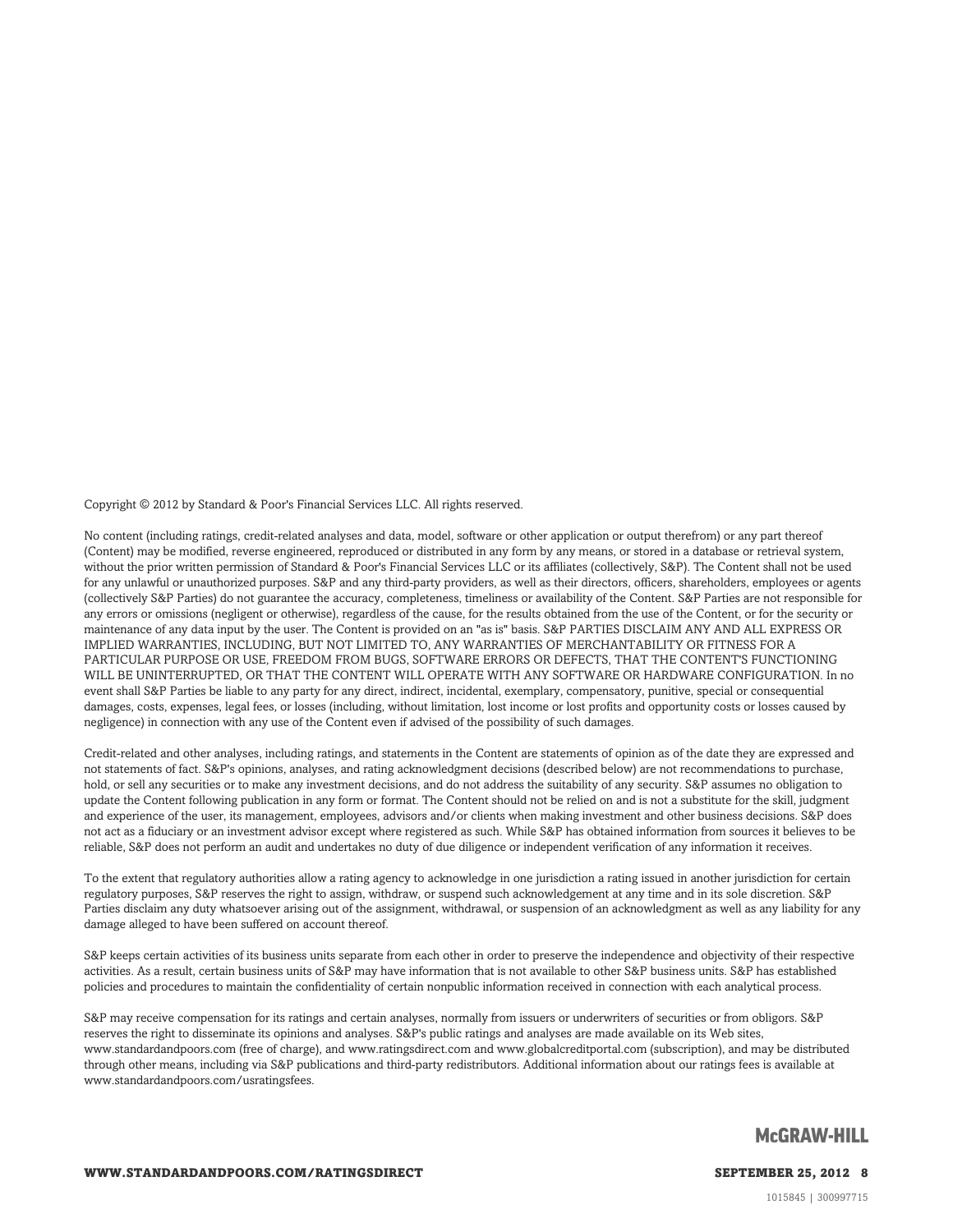# **FitchRatings**

# **FITCH AFFIRMS WELLMONT HEALTH SYSTEM, TN'S REVS AT 'BBB+'; OUTLOOK STABLE**

Fitch Ratings-New York-22 April 2013: Fitch Ratings affirms the 'BBB+' rating on the following bonds issued on behalf of Wellmont Health System (Wellmont):

--\$76,165,000 The Health, Educational and Housing Facilities Board of the County of Sullivan, Tennessee hospital revenue refunding bonds (Wellmont Health System Project), series 2011; --\$55,000,000 Virginia Small Business Financing Authority hospital revenue bonds, series 2007A (Wellmont Health System Project);

--\$200,000,000 The Health, Educational, and Housing Facilities Board of the County of Sullivan, Tennessee hospital revenue bonds, series 2006C (Wellmont Health System Project);

--\$59,580,000 The Health, Educational and Housing Facilities Board of the County of Sullivan, TN hospital revenue refunding bonds, series 2005 (Wellmont Health System Project);

--\$33,035,000 The Health, Educational and Housing Facilities Board of the County of Sullivan, TN hospital revenue refunding bonds, series 2003 (Wellmont Health System Project).

The Rating Outlook is Stable.

#### **SECURITY**

The bonds are secured by gross receipts and mortgage pledge of the obligated group (OG). A fully funded debt service fund provides additional security. In addition, there is a liquidity covenant.

#### KEY RATING DRIVERS:

STRONG OPERATING EBITDA: Wellmont's operating EBITDA is consistently above Fitch's 'BBB' category medians, averaging 11.2% over the past four audited years and at 10.2% in the six month fiscal 2013 (June 30 year end) interim period.

CATEGORY CONSISTENT METRICS: Most of Wellmont's financial and capital metrics are consistent with the rating category, with liquidity strengthening over the last four audited years to above category medians.

LEADING MARKET SHARE: Wellmont maintains leading 55% inpatient market share in its defined primary service area. Although its market share has declined slightly in the past few years, it is not a credit concern.

ELEVATED DEBT BURDEN: Maximum annual debt service (MADS) as a percentage of revenue is high at 5.3% in the six month interim period relative to a Fitch's 'BBB' median of 3.3%. Wellmont is drawing down a \$42.5 million loan (\$3.1 million has been drawn to date) as part of its EPIC implementation (a separate \$12.5 million was closed and drawn upon last year for a total of \$55 million in additional debt for EPIC), all of which is factored into the MADS figure. With no other additional debt anticipated, Fitch expects Wellmont's debt burden to moderate over next few years.

#### RATING SENSITIVITIES:

OPERATING PRESSURE: Like many hospitals, Wellmont has seen inpatient volumes decline as services have shifted to an outpatient setting, with Wellmont's operating performance slightly weaker in the six month interim due, in part, to the reduction in inpatient services. Wellmont's ability to adjust to this volume shift and maintain its operating performance is key to the current rating. A weakening of its operating EBITDA would be a credit concern, given Wellmont's elevated debt burden.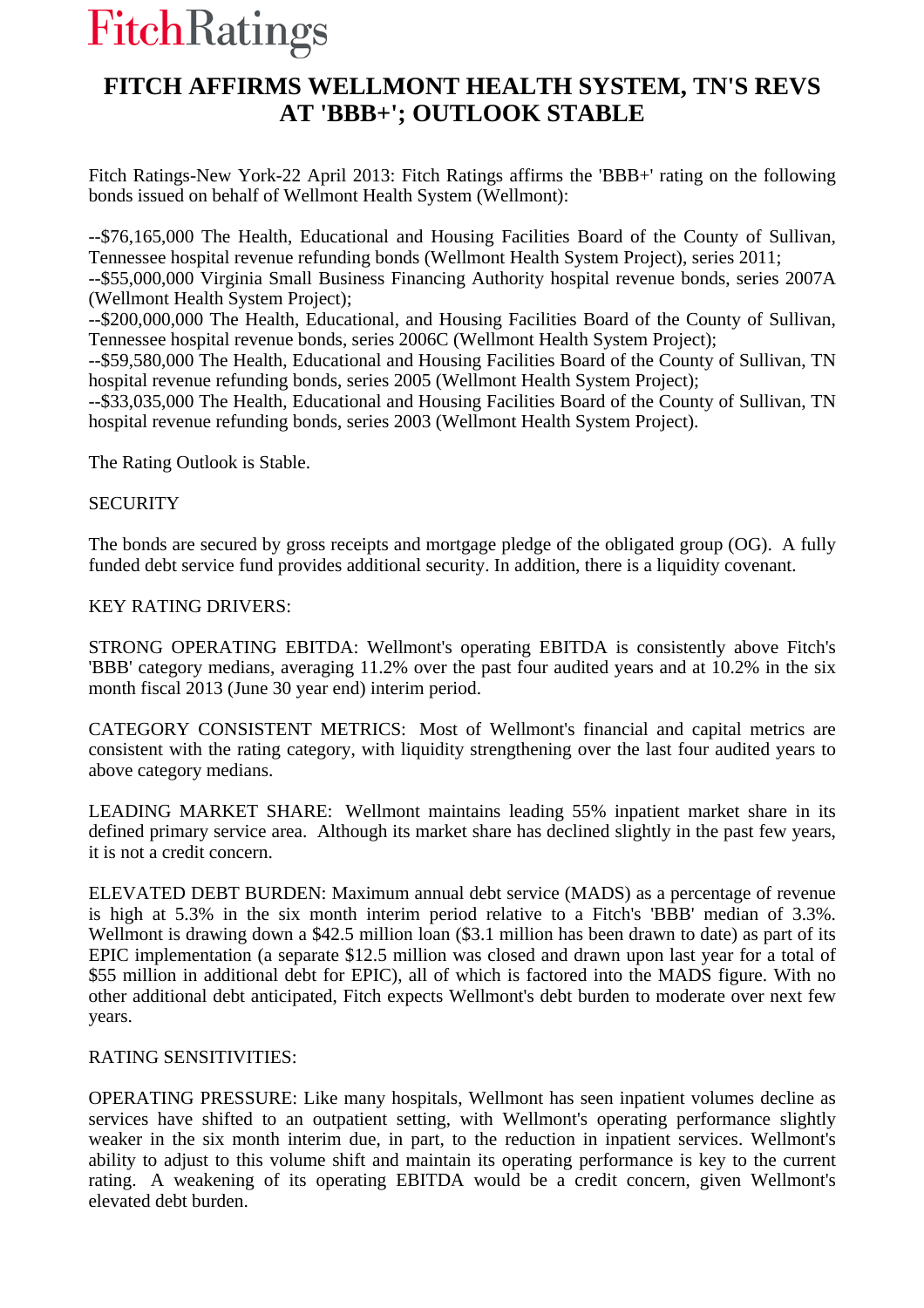#### CREDIT PROFILE:

The 'BBB+' rating is supported by an overall financial profile consistent with Fitch's 'BBB' rating category medians and Wellmont's leading inpatient market share in its primary service area (PSA). Wellmont finished fiscal 2013 with a 2.8% operating margin and MADS coverage of 2.6x, both solid for the 'BBB' category.

Six month fiscal 2012 interim figures show the operating margin sliding to 1.1%, which is off Wellmont's budget. Wellmont is adjusting its budget and expects to improve operations over the second half of the year, helped by an additional \$6.5 million in meaningful use funds.

Liquidity has strengthened materially over the last four years, with unrestricted cash and investments growing by approximately 45% over that time, and Wellmont's key liquidity ratios now exceeding Fitch's 'BBB' medians. At Dec. 31, 2012, Wellmont had cash and unrestricted investments of \$395.6 million (excluding \$38.4 million in illiquid investments), which equated to days cash on hand of 197.1, a pro forma cushion ratio of 9.5x, and pro forma cash to debt (assuming full draw down on \$45 million loan - only \$3.2 million has been drawn to date) of 76.1%.

Wellmont's debt burden remains elevated for the rating level, as represented by MADS as a percentage of revenue of 5.3% and debt-to-EBITDA of 4.6x, and debt to capitalization of 51.8% as of Dec. 31, 2012, all of which compare unfavorably to 'BBB' category medians. An additional credit concern is competitive service area with Mountain States Health Alliance (general revenue bonds rated 'BBB+'/Outlook Stable by Fitch) a formidable competitor.

The Stable Outlook reflects Fitch's belief that Wellmont will maintain a level of operating performance to support consistent debt service coverage. Capital expenditures over the next two to three years are expected to be reasonable at approximately \$40 million to \$50 million per year, excluding \$100 million EPIC implementation.

Wellmont's debt portfolio is relatively conservative with approximately 12% of its \$481 million of long-term debt in variable rate mode. However, Wellmont does have four swaps. Lehman is the counterparty for three of the swaps. There are no collateral posting requirements at the current rating level. The aggregate mark to market as of Dec. 31, 2012 was a negative \$8.5 million.

Wellmont Health System (WHS) is a large regional health care system with seven acute hospitals (816 staffed beds) and other related entities located in northeastern TN and southwestern VA. Wellmont had approximately \$790 million in total revenue in fiscal 2012. WHS covenants to provide audited financial statements to the Municipal Securities Rulemaking Board's Electronic Municipal Market Access system (EMMA), as well as quarterly unaudited statements.

Contact:

Primary Analyst Gary Sokolow **Director** Fitch Ratings, Inc. +1-212-908-9186 One State Street Plaza New York, NY 10014

Secondary Analyst Jennifer Kim Associate Director +1-212-908-0740

Committee Chairperson Emily Wong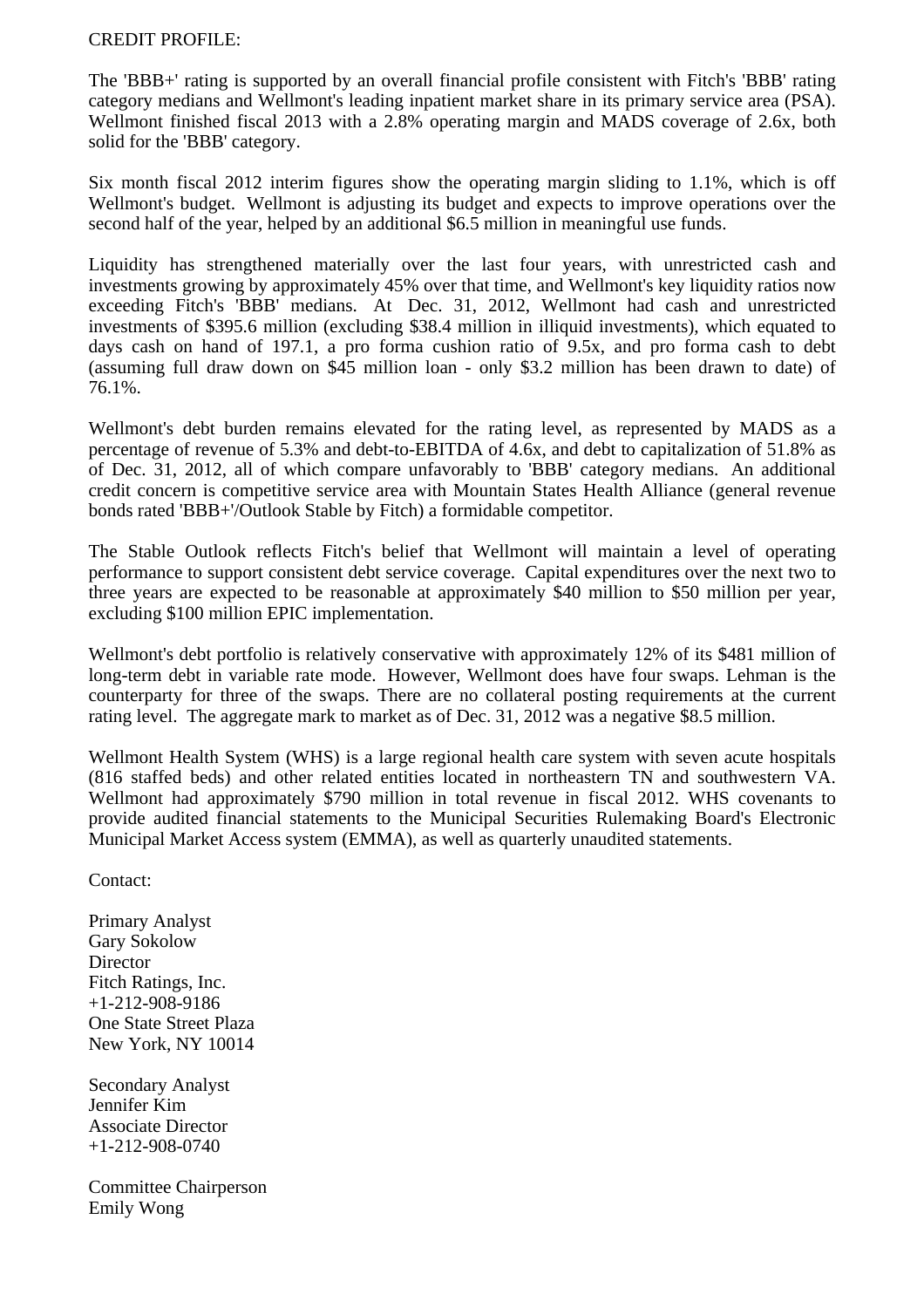Media Relations: Elizabeth Fogerty, New York, Tel: +1 (212) 908 0526, Email: elizabeth.fogerty@fitchratings.com.

Additional information is available at 'www.fitchratings.com'.

Applicable Criteria and Related Research:

--'Revenue-Supported Rating Criteria', June 12, 2012; --'Nonprofit Hospitals and Health Systems Rating Criteria', July 23, 2012.

For information on Build America Bonds, visit 'www.fitchratings.com/BABs'.

Applicable Criteria and Related Research Revenue-Supported Rating Criteria http://www.fitchratings.com/creditdesk/reports/report\_frame.cfm?rpt\_id=681015 Nonprofit Hospitals and Health Systems Rating Criteria http://www.fitchratings.com/creditdesk/reports/report\_frame.cfm?rpt\_id=683418

ALL FITCH CREDIT RATINGS ARE SUBJECT TO CERTAIN LIMITATIONS AND DISCLAIMERS. PLEASE READ THESE LIMITATIONS AND DISCLAIMERS BY FOLLOWING THIS THIS LINK: HTTP://FITCHRATINGS.COM/UNDERSTANDINGCREDITRATINGS. IN ADDITION, RATING DEFINITIONS AND THE TERMS OF USE OF SUCH RATINGS ARE AVAILABLE ON THE AGENCY'S PUBLIC WEBSITE 'WWW.FITCHRATINGS.COM'. PUBLISHED RATINGS, CRITERIA AND METHODOLOGIES ARE AVAILABLE FROM THIS SITE AT ALL TIMES. FITCH'S CODE OF CONDUCT, CONFIDENTIALITY, CONFLICTS OF INTEREST, AFFILIATE FIREWALL, COMPLIANCE AND OTHER RELEVANT POLICIES AND PROCEDURES ARE ALSO AVAILABLE FROM THE 'CODE OF CONDUCT' SECTION OF THIS SITE. FITCH MAY HAVE PROVIDED ANOTHER PERMISSIBLE SERVICE TO THE RATED ENTITY OR ITS RELATED THIRD PARTIES. DETAILS OF THIS SERVICE FOR RATINGS FOR WHICH THE LEAD ANALYST IS BASED IN AN EU-REGISTERED ENTITY CAN BE FOUND ON THE ENTITY SUMMARY PAGE FOR THIS ISSUER ON THE FITCH WEBSITE.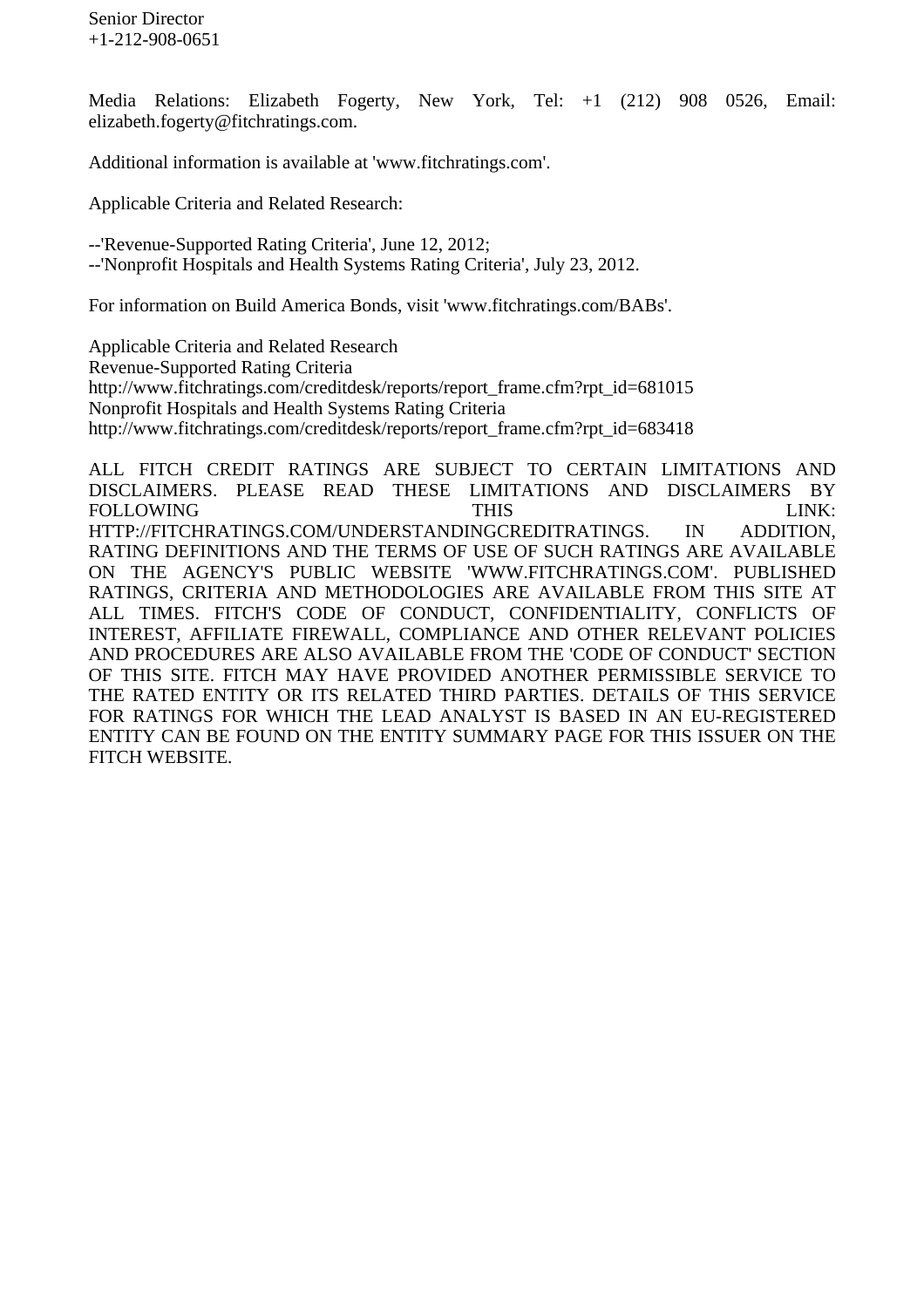

# **Research**

# Sullivan County Health Educational & Housing Facilities Board, Tennessee Wellmont Health System; System

#### **Primary Credit Analyst:**

Karl Propst, Dallas (1) 214-871-1427; karl.propst@standardandpoors.com

#### **Secondary Contact:**

Geraldine V Poon, San Francisco (1) 415-371-5078; geraldine.poon@standardandpoors.com

### Table Of Contents

Rationale

Outlook

Enterprise Profile

Financial Profile

Related Criteria And Research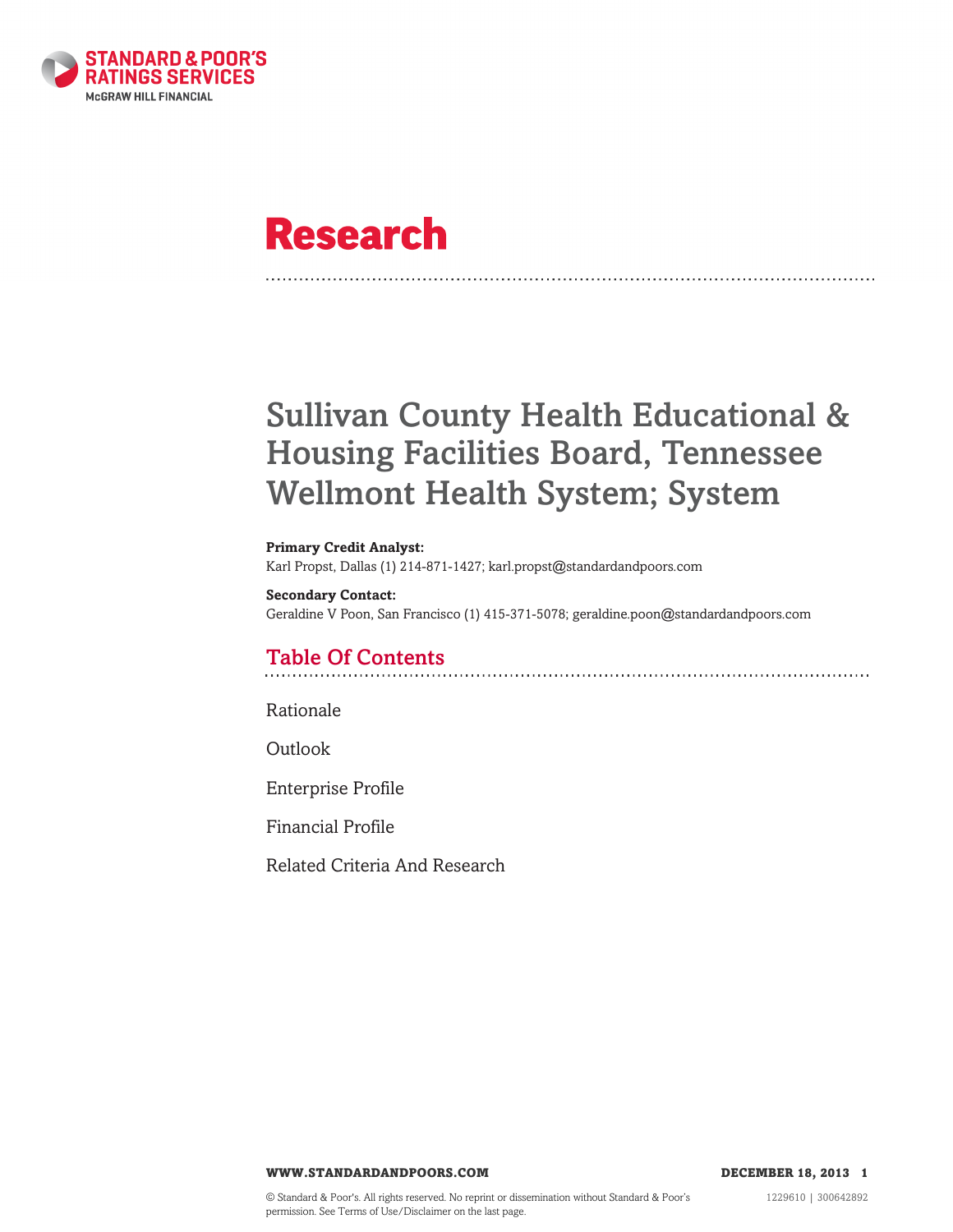# Sullivan County Health Educational & Housing Facilities Board, Tennessee Wellmont Health System; System

| <b>Credit Profile</b>                          |               |                        |
|------------------------------------------------|---------------|------------------------|
| Sullivan Cnty Hlth Ed & Hsg Fac Brd, Tennessee |               |                        |
| Wellmont Hlth Sys, Tennessee                   |               |                        |
| <b>Ser 2006C</b>                               |               |                        |
| Long Term Rating                               | BBB+/Negative | <b>Outlook Revised</b> |

### Rationale

Standard & Poor's Ratings Services revised its outlook to negative from stable and affirmed its 'BBB+' long-term rating and underlying rating (SPUR) on \$356.4 million in bonds, including series 2003, 2006C, 2007A, and 2011, issued for Wellmont Health System, Tenn. by various issuing authorities.

The long-term and short-term ratings on Wellmont's \$54.8 million series 2005 variable-rate demand obligations are 'A+/A-1' and are based solely on the support of JP Morgan Chase Bank N.A. (A+/A-1), the letter of credit provider.

The 'BBB+' rating is based on our view of Wellmont Health System's group credit profile and core status as the obligated group that includes Wellmont Health System (as parent); Hawkins County Memorial Hospital (a leased facility), a for-profit subsidiary; and the system's fundraising arm. Accordingly, the bonds are rated at the same level as the group credit profile. The negative outlook and affirmed 'BBB+' ratings reflect our view of Wellmont's operating and financial metrics, which while still adequate for the rating level have trended lower and are expected to weaken during fiscal 2014. The rating is supported by the system's stable enterprise profile. In addition, we believe that Wellmont is well positioned for operational success with respect to its markets, its competition, and the changing reimbursement environment.

More specifically, the ratings reflect our opinion of Wellmont's:

- Solid financial metrics, including positive fiscal 2013 operating income of \$11.7 million (a 1.5% margin), as per Standard & Poor's calculations;
- Acceptable 2.5x fiscal year-end maximum annual debt service (MADS) coverage;
- Improved balance sheet, highlighted by the system's 218 days' cash on hand, moderately elevated 48% long-term debt to total capitalization, and unrestricted cash to long-term debt of 90% as of Sept. 30, 2013, and as per Standard & Poor's calculations; and
- Solid business position characterized by good market share in a demographically favorable region that is largely dominated by two health care systems.

Further supporting the ratings is our view of revenue cycle, staffing, expense, and other operating improvements that have helped Wellmont generate favorable operating results during the past four years. In addition, we expect

#### WWW.STANDARDANDPOORS.COM DECEMBER 18, 2013 2

© Standard & Poor's. All rights reserved. No reprint or dissemination without Standard & Poor's permission. See Terms of Use/Disclaimer on the last page.1229610 | 300642892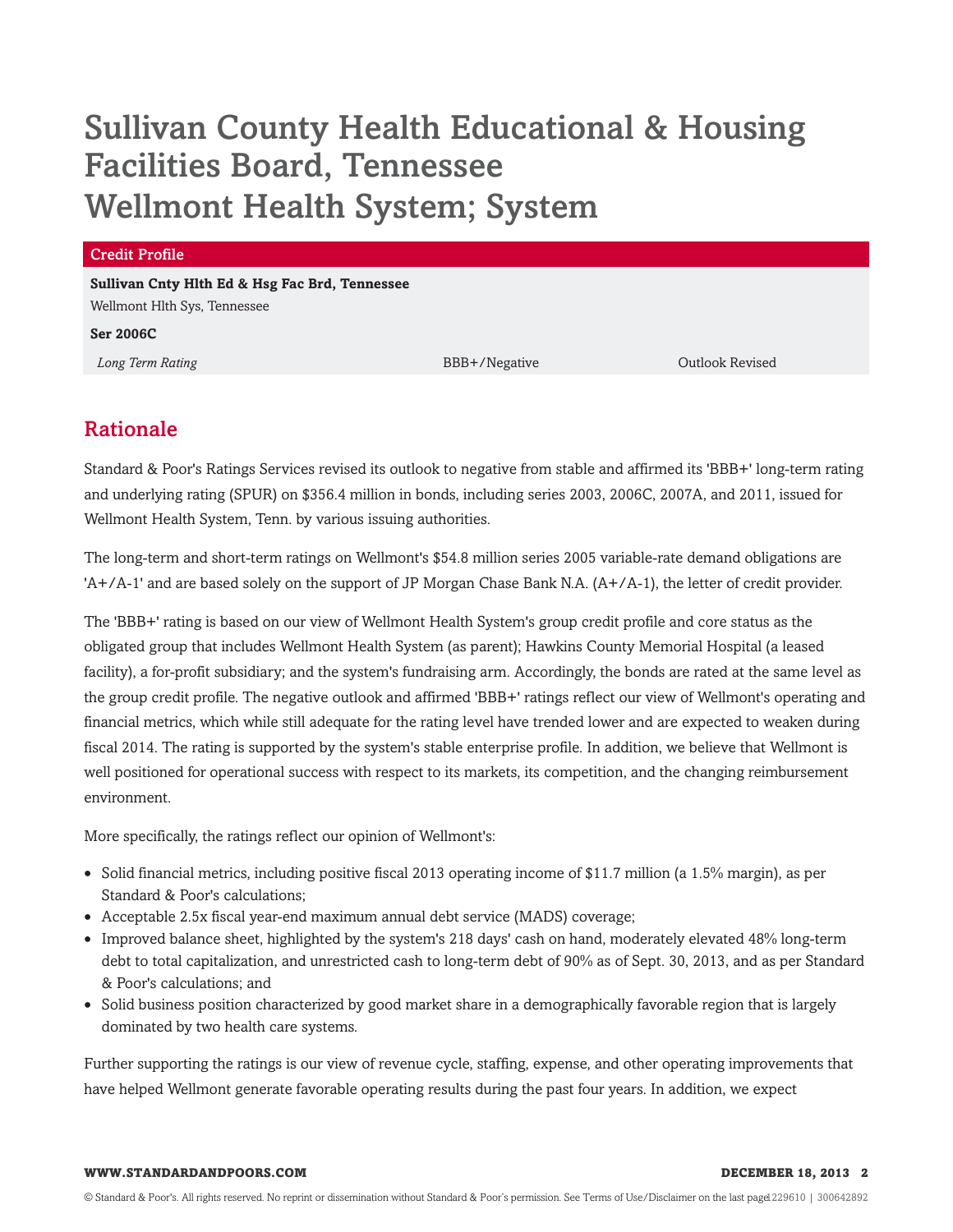Wellmont's balance sheet will remain robust, since it has limited capital spending needs for the foreseeable future.

Partially offsetting the above-noted strengths, in our opinion, is Wellmont's plan to issue roughly \$13.5 million of new debt in fiscal 2014, as well as management's ongoing Epic IT Platform implementation, which over last year and during the next four years will involve a total of about \$95 million to \$100 million of capital spending. While the transition to Epic could still potentially involve some disruption to Wellmont's operations, management believes that it is very well prepared to undertake the implementation and successfully implemented its electronic health record during the previous two years.

In addition, while we believe that major facilities acquisitions are done now that most of the desirable candidates in the markets served by Wellmont and its major competitor have been acquired, we continue to believe that competition for patient volumes between these two sizable systems remains intense.

As of June 30, 2013, Wellmont had \$476 million of bonded debt and capital leases. About \$78 million of Wellmont's outstanding debt is variable-rate obligations, including \$23 million in bank qualified directly placed index floating-rate bonds (not rated). The variable-rate obligations have tender provisions that may allow the bonds to be redeemed before maturity. In our opinion, the amount of puttable debt relative to unrestricted cash as of June 30, 2013, is negligible, at less than 10%. We understand that Wellmont may issue approximately \$13.5 million of incremental debt in fiscal 2014, and, in our opinion, the system has capacity to issue this level of additional debt without negatively affecting the ratings.

Wellmont uses interest rate swaps to partially hedge its interest rate risk. Wellmont has four swaps totaling \$220 million notional principal; Lehman Brothers Special Financing is the counterparty for three of the swaps, and Bank of America Merrill Lynch is the counterparty for a \$76.1 million total return swap entered into in 2011. In our opinion, the risks associated with Wellmont's derivatives portfolio are moderate at this time. Wellmont's swap liability was \$7.4 million at June 30, 2013, and there is no required collateral posting. The estate of Lehman Brothers recently filed suit seeking \$21 million of damages from Wellmont in disputed claims related to Wellmont's termination of a total return swap on its series 2006A bonds. Management believes that the suit is without merit and plans to vigorously defend itself.

The system remains in compliance with all bank and bond covenants. Gross revenues of the obligated group and a mortgage on Wellmont's two largest hospitals, Bristol Regional Medical Center and Holston Valley Medical Center, as well as a mortgage on Mountain View Regional Medical Center, a community hospital, secure the bonds. Gross revenues from Lee Regional Medical Center also formerly secured the bonds; however, the facility was recently closed. The obligated group includes the parent, Hawkins County Memorial Hospital (a leased facility), a for-profit subsidiary, and the system's fundraising arm. Six of the system's hospitals are included by virtue of operating as unincorporated divisions of the parent: Holston Valley Medical Center, Bristol Regional Medical Center, Lonesome Pine Hospital, Hancock County Hospital, Lee Regional Medical Center, and Mountain View Regional Medical Center. All of the system's entities are included for the purpose of our calculations in this report.

© Standard & Poor's. All rights reserved. No reprint or dissemination without Standard & Poor's permission. See Terms of Use/Disclaimer on the last page.1229610 | 300642892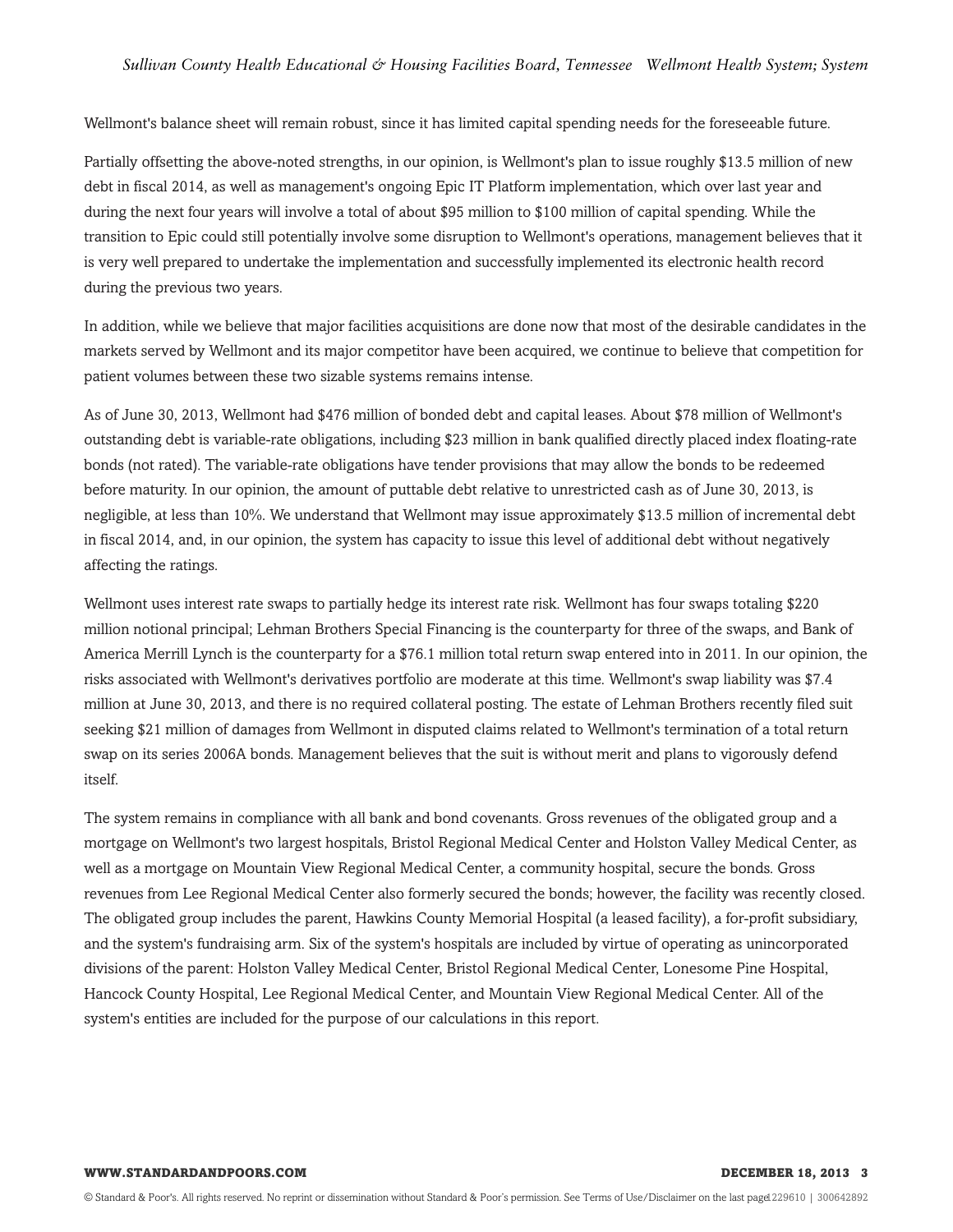### **Outlook**

The negative outlook reflects our view of Wellmont's weaker fiscal 2013 and year-to-date operating performance reflecting a decline in patient volumes, higher drug costs, and the step down in meaningful use funds (as expected) leading to more modest coverage at MADS. Management is also expecting a further downturn in operating income for fiscal 2014. While we believe that Wellmont's balance sheet remains robust enough to support current rating, we believe that operating results are likely to be challenged during the two-year outlook period by the changes being brought about by health reform, potentially leading to weaker balance sheet metrics and substandard coverage for the rating level. Should Wellmont's coverage at MADS fall to and be sustained below 2.0x or if unrestricted liquidity falls to fewer than 150 days or 70% of long-term debt, then a downgrade would become more likely. We do not expect to raise the ratings during the outlook period.

While most of Wellmont's major bricks-and-mortar capital spending initiatives have been completed, the system continues to incur capital spending for its Epic IT Platform. We are also aware that Wellmont plans to incur about \$13.5 million of new debt in fiscal 2014, and while the details are uncertain at this time, we believe that the system maintains adequate capacity to support this level of incremental debt at the existing rating level.

### Enterprise Profile

Wellmont is a seven-hospital system headquartered in Kingsport, Tenn., and is composed of 781 staffed beds including managed (not owned acute), psych, rehab, and skilled nursing facility) inpatient beds. The system's facilities are located in Tennessee and Virginia. Acute discharges totaled 37,798 in fiscal 2013, down 5.8% from fiscal 2012 (which was down 4.6% from fiscal 2011). Total bedded volumes, including observations, declined to 51,539 from 53,790, or by 4.2%, compared with the previous fiscal year. The system's outpatient registrations continue to grow, and totaled 210,044 in fiscal 2013, up from 209,024 in fiscal 2012. Combined surgery volumes were essentially flat while emergency department volumes were lower (by 6.7%), reflecting the presence of three urgent-care centers that are treating patients in a lower-cost setting.

Management remains focused on the system's ambulatory strategy, which has included the creation of a strategic infrastructure around oncology and cardiology centers of excellence. Pulmonology is also a service line that management considers a strategic focus. Although in the past several years Wellmont had focused on the acquisition of hospitals and facilities, both in Tennessee and in Virginia, facilities acquisition activity is completed and there are very few desirable remaining acquisition candidates in the system's service area that are not already affiliated with Wellmont or its major competitor.

Management's current strategy is to maintain or develop outposts to draw patients from a larger geographic area without having to have a hospital located in those areas and to focus on its strategy regarding the continuum of care including the recently announced acquisition of Wexford House, a post-acute care facility. In addition, management plans to capitalize on its strengths in core service lines supported by its new dyad leadership model, which appears to be creating favorable results through improved patient satisfaction scores.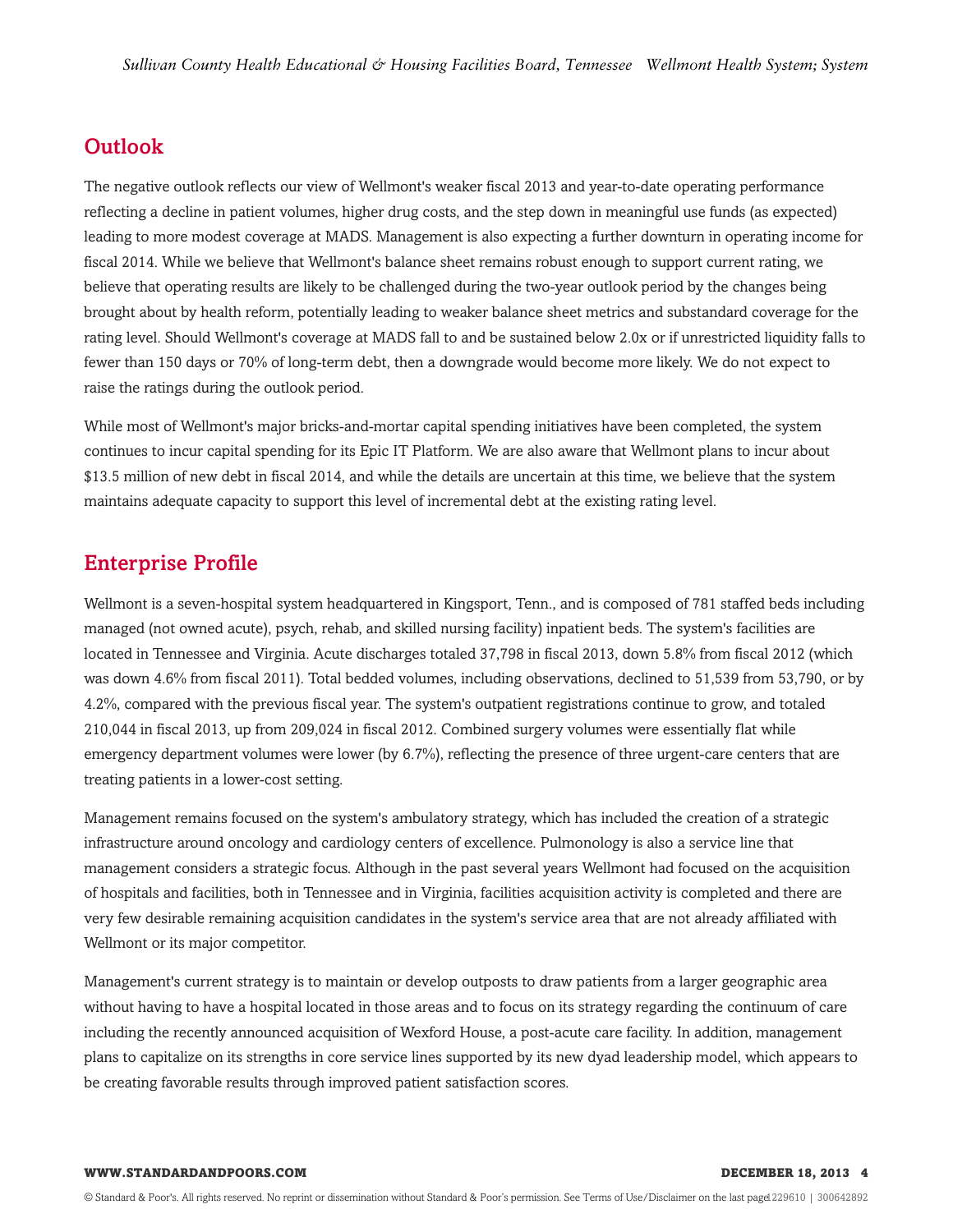To address the decline in patient volumes and the resultant effect on operations, Wellmont has eliminated the duplicative administrative overhead at each hospital and consolidated most administrative functions to the system level. In addition, the system has closed inpatient units to improve occupancy and efficiency, established 24/7 case management coverage in its emergency departments, and opened dedicated observation units to better match the cost of care to revenues.

#### Management

We believe that Wellmont is led by a capable leadership team headed by Denny DeNarvaez, CEO, who joined Wellmont in 2010 following her service to St. John's Mercy Healthcare as CEO. In August 2012 Wellmont named Alice Pope CFO. Ms. Pope previously served as SVP finance managed care and revenue cycle for the system, and has served in various roles with the organization during the past 12 years.

#### Financial Profile

In accordance with the publication of our article, "New Bad Debt Accounting Rules Will Alter Some U.S. Not-for-Profit Health Care Ratios But Won't Affect Ratings," on Jan.

19, 2012, we have reflected Wellmont's 2012 and 2013 audited results and the year to date interims with the adoption of Financial Accounting Standards Board statement 954 in 2012, but not for prior periods. The new accounting treatment means that Wellmont's fiscal 2012 and subsequent financial statistics are not directly comparable to the results for 2011 and prior years, nor are they directly comparable to the 2011 median ratios. For an explanation of how each financial measure is affected by the change in accounting for bad debt, including the direction and size of the change, please see the above-mentioned article.

For the fiscal year ended June 30, 2013, Wellmont generated operating income of \$11.7 million (a 1.5% margin) on \$798 million of total net revenues. Results compared with \$20.7 million (a 2.6% margin) on \$789.7 million of total net revenues for fiscal 2012. The decline in operating results in fiscal 2013 and for the year to date ended Sept. 30, which saw net operating income of \$580,000 (a 0.3% margin), reflects weaker volumes, the more challenging reimbursement environment, and Wellmont's cost structure, which was too high given the declining revenues. Management is addressing its costs through reduced staffing and the efficiency initiatives noted earlier, including the opening of a dedicated observation units and the elimination of administrative overhead at individual system hospitals.

For the fiscal year, Wellmont's excess revenues, as per Standard & Poor's calculations, were \$29 million (or a 3.6% margin), which included \$19.4 million of realized investment income and gains. Wellmont also had a \$2.1 million loss from discontinued operations.

Cash flow remains acceptable, in our view, as evidenced by a 12.5% EBIDA margin, generating just under 2.5x coverage of Wellmont's \$41.3 million MADS. Operating leases have historically been relatively modest in amount; however, with the monetization of Wellmont's medical office buildings, operating leases have become more material to the system's overall financial profile. Adjusted for operating lease expense, MADS coverage is diluted to 2.0x.

Wellmont's fiscal 2014 budgeted operating income is \$3.9 million inclusive of almost \$9 million of meaningful use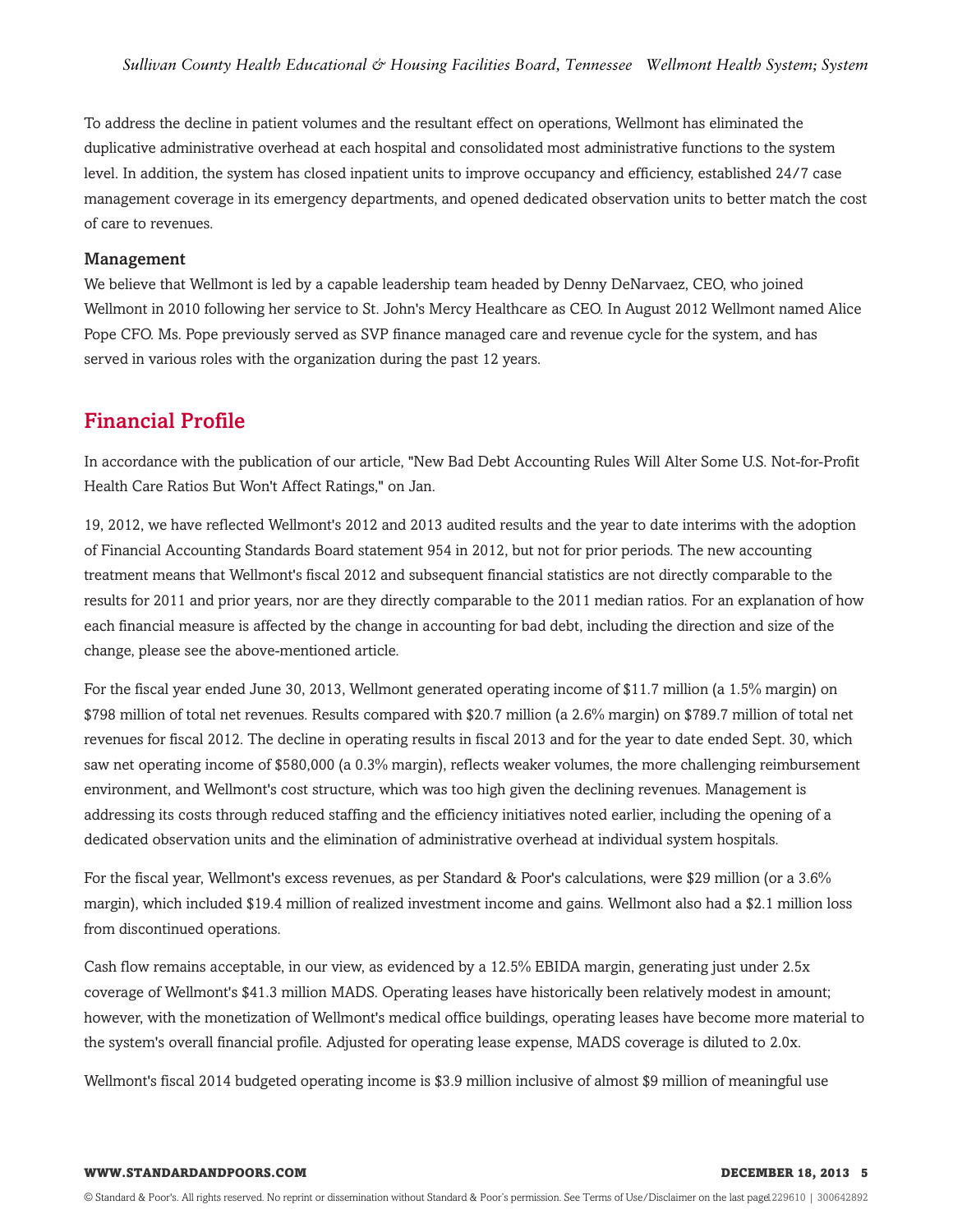stimulus funds, resulting in an operating margin of about 0.5%. According to management, however, recent reimbursement changes related to CMS's two-midnight rule could have a \$3 million to \$4 million negative impact on Wellmont's reimbursement, which was not known at the time the budget was prepared. In our view, operating performance is becoming more constrained and could be a key issue leading to a lower credit rating in the future.

#### Balance sheet

Wellmont's balance sheet remains acceptable, in our view, and although management plans to issue \$13.5 million of new debt in fiscal 2014, we believe that the system has some flexibility to issue additional debt at the existing rating level given its improved capitalization during the past four years.

Unrestricted cash and investments totaled \$434 million at Sept. 30, equal to 218 days' cash on hand and 90% of long-term debt, which we view as solid for the rating level. As part of its methodology Wellmont excludes the less liquid investments from the days' cash calculation. By making that adjustment, days' cash declines to about 202 days at Sept. 30, which remains solid and in compliance with Wellmont's minimum covenant level of 100 days. Robust cash flow and minimal capital spending needs allowed cash to grow by more than \$54 million relative to fiscal year-end 2012.

Wellmont's systemwide combined routine and strategic capital budget is \$41.5 million for fiscal 2014 inclusive of approximately \$6 million of funds not yet allocated. The spending budget does not include the remaining spending under the system's budget for converting to a new Epic IT Platform, which is expected to come in below the original \$100 million five-year budget. Wellmont is budgeting for about \$45 million of meaningful use stimulus money, which will help to offset the cost of its Epic conversion. Other than modest strategic and equipment-related capital spending and the planned spending for its Epic IT Platform conversion, Wellmont has limited other capital spending plans. As a result, we anticipate that the system's liquidity will continue to grow.

| <b>Wellmont Health System</b>            |                                          |         |                            |         |
|------------------------------------------|------------------------------------------|---------|----------------------------|---------|
|                                          |                                          |         | Fiscal Year Ended June 30, |         |
|                                          | Three-Month Interim Ended Sept. 30, 2013 | 2013    | 2012                       | 2011    |
| <b>Financial performance</b>             |                                          |         |                            |         |
| Net patient revenue (\$000s)             | 185,220                                  | 754,488 | 741,822                    | 767,450 |
| Total operating revenue (\$000s)         | 194,051                                  | 798,223 | 789,726                    | 797,249 |
| Total operating expenses (\$000s)        | 193,471                                  | 786,507 | 769,073                    | 781,322 |
| Operating income (\$000s)                | 580                                      | 11,716  | 20,653                     | 15,927  |
| Operating margin (%)                     | 0.30                                     | 1.47    | 2.62                       | 2.00    |
| Net nonoperating income (\$000s)         | 1,807                                    | 17,300  | 17,360                     | 9,908   |
| Excess income (\$000s)                   | 2,387                                    | 29,016  | 38,013                     | 25,835  |
| Excess margin (%)                        | 1.22                                     | 3.56    | 4.71                       | 3.20    |
| Operating EBIDA margin (%)               | 9.40                                     | 10.63   | 11.24                      | 10.38   |
| EBIDA margin (%)                         | 10.24                                    | 12.53   | 13.15                      | 11.48   |
| Net available for debt service (\$000s)  | 20,052                                   | 102,241 | 106,093                    | 92,644  |
| Maximum annual debt service (\$000s)     | 41,310                                   | 41,310  | 41,310                     | 41,310  |
| Maximum annual debt service coverage (x) | 1.94                                     | 2.47    | 2.57                       | 2.24    |
| Operating lease-adjusted coverage (x)    | N.A.                                     | 2.02    | 2.07                       | 1.86    |

#### WWW.STANDARDANDPOORS.COM **DECEMBER 18, 2013 6**

© Standard & Poor's. All rights reserved. No reprint or dissemination without Standard & Poor's permission. See Terms of Use/Disclaimer on the last page.1229610 | 300642892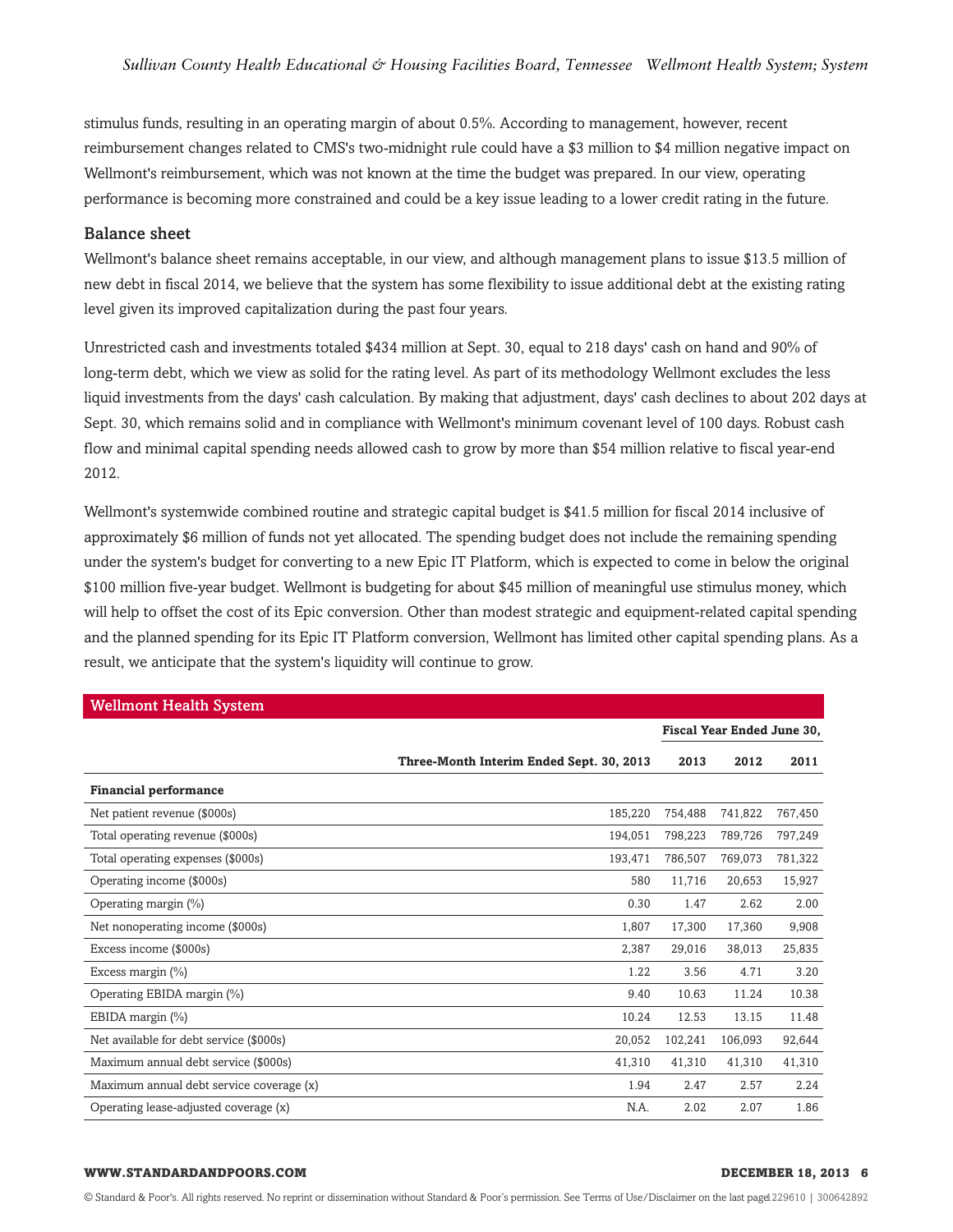| Wellmont Health System (cont.) |  |  |
|--------------------------------|--|--|
|--------------------------------|--|--|

| Liquidity and financial flexibility                    |         |         |         |         |
|--------------------------------------------------------|---------|---------|---------|---------|
| Unrestricted cash and investments (\$000s)             | 433.634 | 426.182 | 379.544 | 346,881 |
| Unrestricted days' cash on hand                        | 218.5   | 211.6   | 191.7   | 172.2   |
| Unrestricted cash/total long-term debt (%)             | 90.0    | 89.5    | 82.6    | 75.5    |
| Capital expenditures/depreciation and amortization (%) | 84.6    | 112.4   | 99.2    | 92.0    |
| Debt and liabilities                                   |         |         |         |         |
| Total long-term debt (\$000s)                          | 481.710 | 475.946 | 459.654 | 459.260 |
| Long-term debt/capitalization (%)                      | 48.1    | 48.4    | 49.9    | 51.2    |
| Debt burden (%)                                        | 5.27    | 5.05    | 5.12    | 5.11    |
|                                                        |         |         |         |         |

N.A.: Not available.

## Related Criteria And Research

#### Related Criteria

- USPF Criteria: Municipal Swaps, June 27, 2007
- USPF Criteria: Not-For-Profit Health Care, June 14, 2007

#### Related Research

- Glossary: Not-For-Profit Health Care Ratios, Oct. 26, 2011
- U.S. Not-For-Profit Health Care Sector Outlook: Providers Prove Adaptable But Face A Test In 2013 As Reform Looms, Jan. 4, 2013
- U.S. Not-For-Profit Health Care System Ratios: Metrics Remain Steady As Providers Navigate An Evolving Environment, Aug. 8, 2013
- Health Care Providers And Insurers Pursue Value Initiatives Despite Reform Uncertainties, May 9, 2013
- U.S. Not-For-Profit Health Care Providers Hone Their Strategies For Reform, May 16, 2011

#### Ratings Detail (As Of December 18, 2013)

#### **Sullivan Cnty Hlth Ed & Hsg Fac Brd, Tennessee**

Wellmont Hlth Sys, Tennessee

#### **Ser 2003**

| <b>Unenhanced Rating</b>                                                   | BBB+(SPUR)/Negative | <b>Outlook Revised</b> |
|----------------------------------------------------------------------------|---------------------|------------------------|
| Ser 2011                                                                   |                     |                        |
| Long Term Rating                                                           | BBB+/Negative       | <b>Outlook Revised</b> |
| Virginia Small Business Fin Auth, Virginia<br>Wellmont Hlth Sys, Tennessee |                     |                        |
| <b>Ser 2007A</b>                                                           |                     |                        |
| Long Term Rating                                                           | BBB+/Negative       | Outlook Revised        |
| Many issues are enhanced by bond insurance.                                |                     |                        |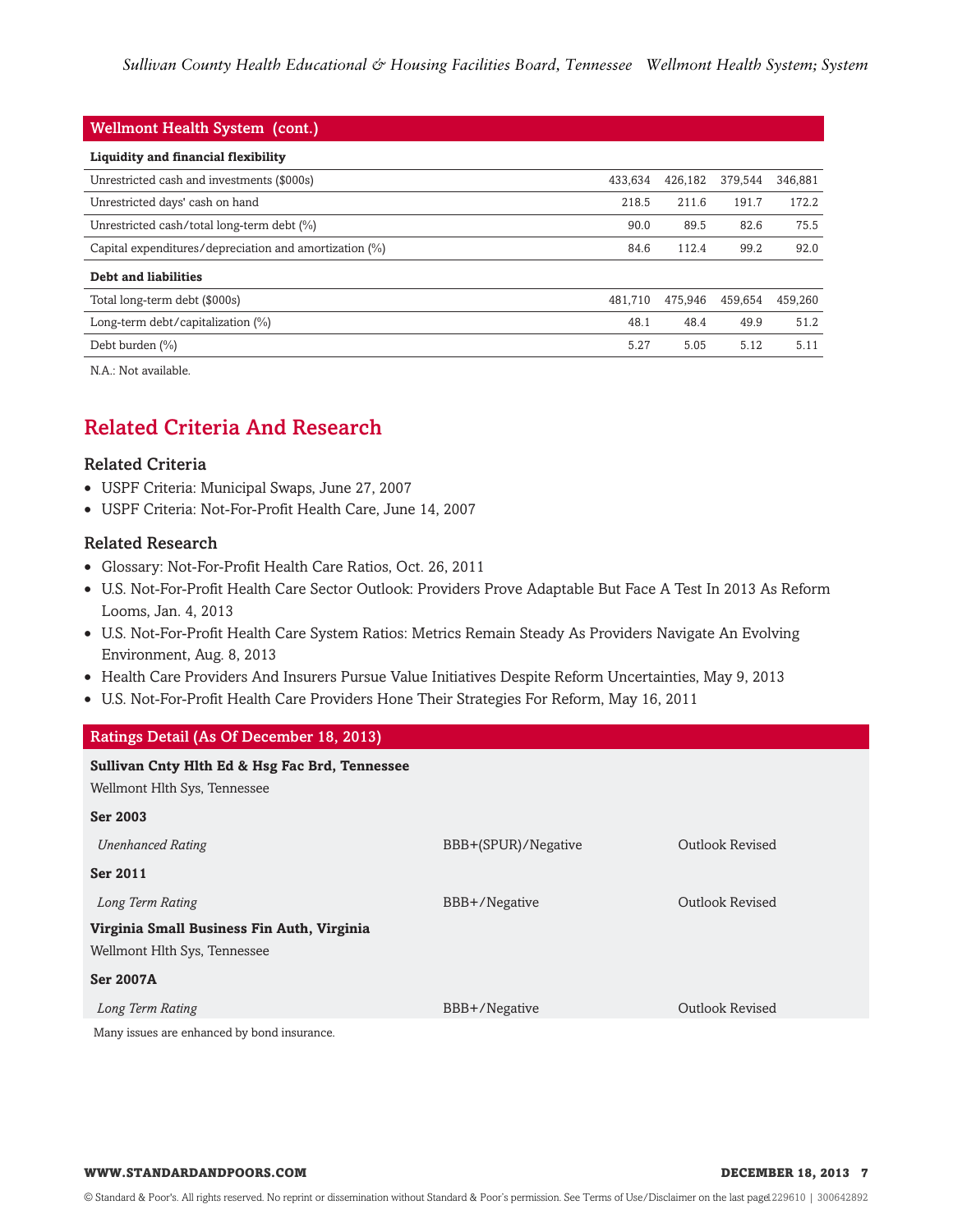Copyright © 2013 by Standard & Poor's Financial Services LLC (S&P), a subsidiary of The McGraw-Hill Companies, Inc.All rights reserved.

No content (including ratings, credit-related analyses and data, model, software or other application or output therefrom) or any part thereof (Content) may be modified, reverse engineered, reproduced or distributed in any form by any means, or stored in a database or retrieval system, without the prior written permission of S&P. The Content shall not be used for any unlawful or unauthorized purposes. S&P, its affiliates, and any third-party providers, as well as their directors, officers, shareholders, employees or agents (collectively S&P Parties) do not guarantee the accuracy, completeness, timeliness or availability of the Content. S&P Parties are not responsible for any errors or omissions, regardless of the cause, for the results obtained from the use of the Content, or for the security or maintenance of any data input by the user. The Content is provided on an "as is" basis. S&P PARTIES DISCLAIM ANY AND ALL EXPRESS OR IMPLIED WARRANTIES, INCLUDING, BUT NOT LIMITED TO, ANY WARRANTIES OF MERCHANTABILITY OR FITNESS FOR A PARTICULAR PURPOSE OR USE, FREEDOM FROM BUGS, SOFTWARE ERRORS OR DEFECTS, THAT THE CONTENT'S FUNCTIONING WILL BE UNINTERRUPTED OR THAT THE CONTENT WILL OPERATE WITH ANY SOFTWARE OR HARDWARE CONFIGURATION. In no event shall S&P Parties be liable to any party for any direct, indirect, incidental, exemplary, compensatory, punitive, special or consequential damages, costs, expenses, legal fees, or losses (including, without limitation, lost income or lost profits and opportunity costs) in connection with any use of the Content even if advised of the possibility of such damages.

Credit-related analyses, including ratings, and statements in the Content are statements of opinion as of the date they are expressed and not statements of fact or recommendations to purchase, hold, or sell any securities or to make any investment decisions. S&P assumes no obligation to update the Content following publication in any form or format. The Content should not be relied on and is not a substitute for the skill, judgment and experience of the user, its management, employees, advisors and/or clients when making investment and other business decisions. S&P's opinions and analyses do not address the suitability of any security. S&P does not act as a fiduciary or an investment advisor. While S&P has obtained information from sources it believes to be reliable, S&P does not perform an audit and undertakes no duty of due diligence or independent verification of any information it receives.

S&P keeps certain activities of its business units separate from each other in order to preserve the independence and objectivity of their respective activities. As a result, certain business units of S&P may have information that is not available to other S&P business units. S&P has established policies and procedures to maintain the confidentiality of certain non-public information received in connection with each analytical process.

S&P may receive compensation for its ratings and certain credit-related analyses, normally from issuers or underwriters of securities or from obligors. S&P reserves the right to disseminate its opinions and analyses. S&P's public ratings and analyses are made available on its Web sites, www.standardandpoors.com (free of charge), and www.ratingsdirect.com and www.globalcreditportal.com (subscription), and may be distributed through other means, including via S&P publications and third-party redistributors. Additional information about our ratings fees is available at www.standardandpoors.com/usratingsfees.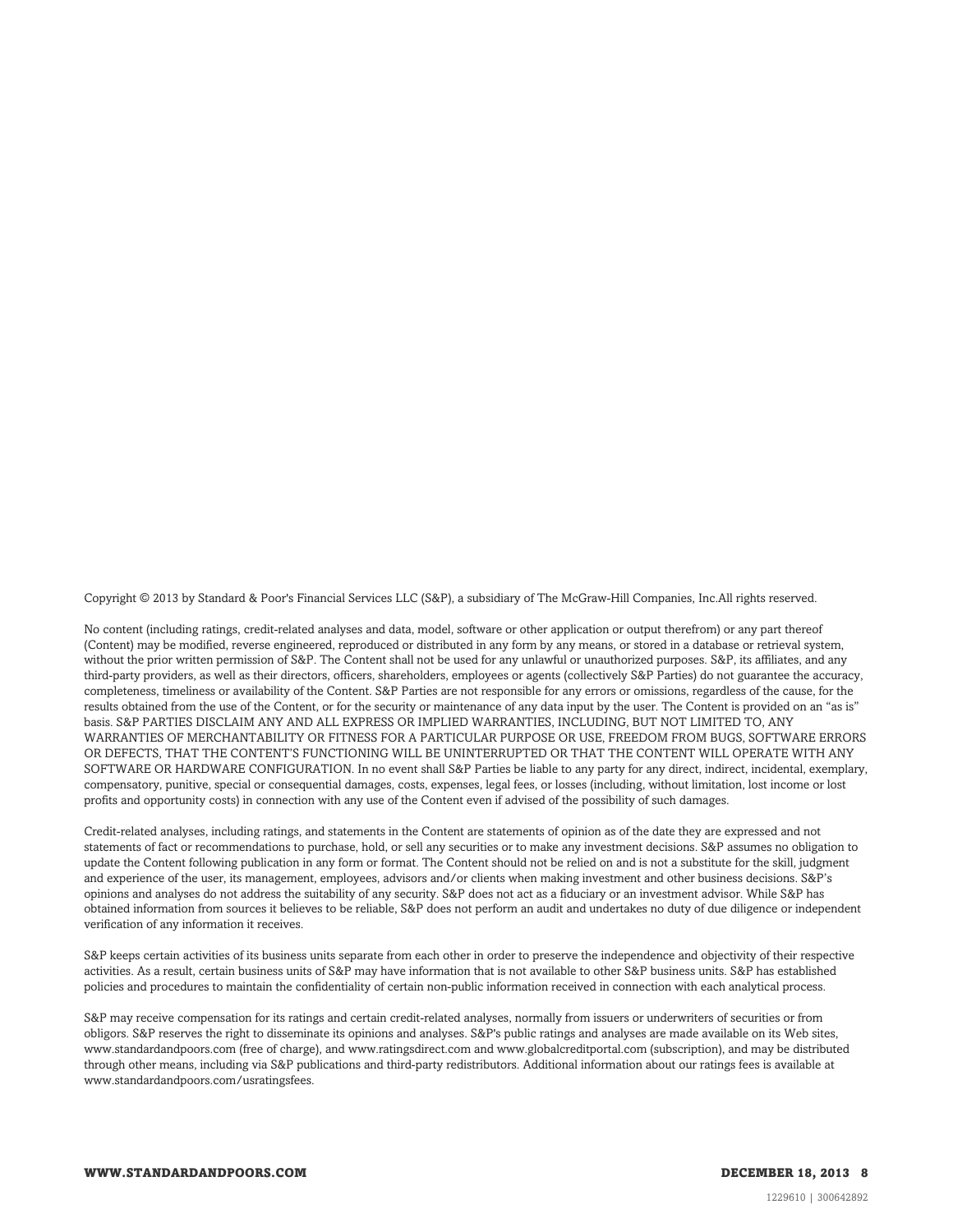# **FitchRatings**

# **FITCH AFFIRMS WELLMONT HEALTH SYSTEM, TN REVS AT 'BBB+'; OUTLOOK STABLE**

Fitch Ratings-New York-10 April 2014: Fitch Ratings affirms the 'BBB+' rating on the following Health, Education and Housing Facilities Board of the County of Sullivan, Tennessee bonds issued on behalf of Wellmont Health System (Wellmont):

--\$76,165,000, hospital revenue refunding bonds (Wellmont Health System Project), series 2011; --\$200,000,000 hospital revenue bonds, series 2006C (Wellmont Health System Project); --\$54,820,000 hospital revenue refunding bonds, series 2005 (Wellmont Health System Project); --\$25,225,000 hospital revenue refunding bonds, series 2003 (Wellmont Health System Project).

In addition, Fitch affirms at 'BBB+' the following parity debt also issued on behalf of Wellmont:

--\$55,000,000 Virginia Small Business Financing Authority hospital revenue bonds, series 2007A (Wellmont Health System Project).

The Rating Outlook is Stable.

### KEY RATING DRIVERS:

STRONG OPERATING EBITDA: Wellmont's operating EBITDA is consistently above Fitch's 'BBB' category median, averaging 11.5% over the past four audited years and at 9.9% in the six-month fiscal 2014 (June 30 year-end) interim period.

LIQUIDITY A CREDIT STRENGTH: Wellmont has \$419.6 million in unrestricted cash and investments (not including \$27 million in illiquid funds) at Dec. 31, 2013, a 6% year-over-year increase. Wellmont's key liquidity figures compare favorably to Fitch's 'BBB' medians.

ADEQUATE DEBT SERVICE: Most of Wellmont's financial and capital metrics are consistent with the rating category.

LEADING MARKET SHARE: Wellmont maintains a leading 56% inpatient market share in its defined primary service area (PSA). Although market share has declined slightly in the past few years, Fitch is not concerned, as Wellmont remains competitive in key strategic service lines.

ELEVATED DEBT BURDEN: Maximum annual debt service (MADS) as a percentage of revenue was high at 5.4% in the six-month interim period relative to a Fitch's 'BBB' median of 3.5%. However, after completing a large EPIC implementation at a cost of approximately \$100 million, for which it assumed additional debt, Wellmont's capital spending should slow, which should allow it to moderate its debt burden.

#### RATING SENSITIVITIES

SEEKING STRATEGIC PARTNER: Wellmont is in the process of evaluating potential strategic partnerships. The process of evaluating and choosing a potential partner is expected to be completed in the next 12 months. The effect of a strategic partnership on Wellmont is not factored into the rating. Fitch will continue to monitor the process and will evaluate a partnership once the process is completed. For the remaining fiscal year, Fitch expects Wellmont's performance to improve slightly as the expenses related to EPIC implementation have been fully absorbed.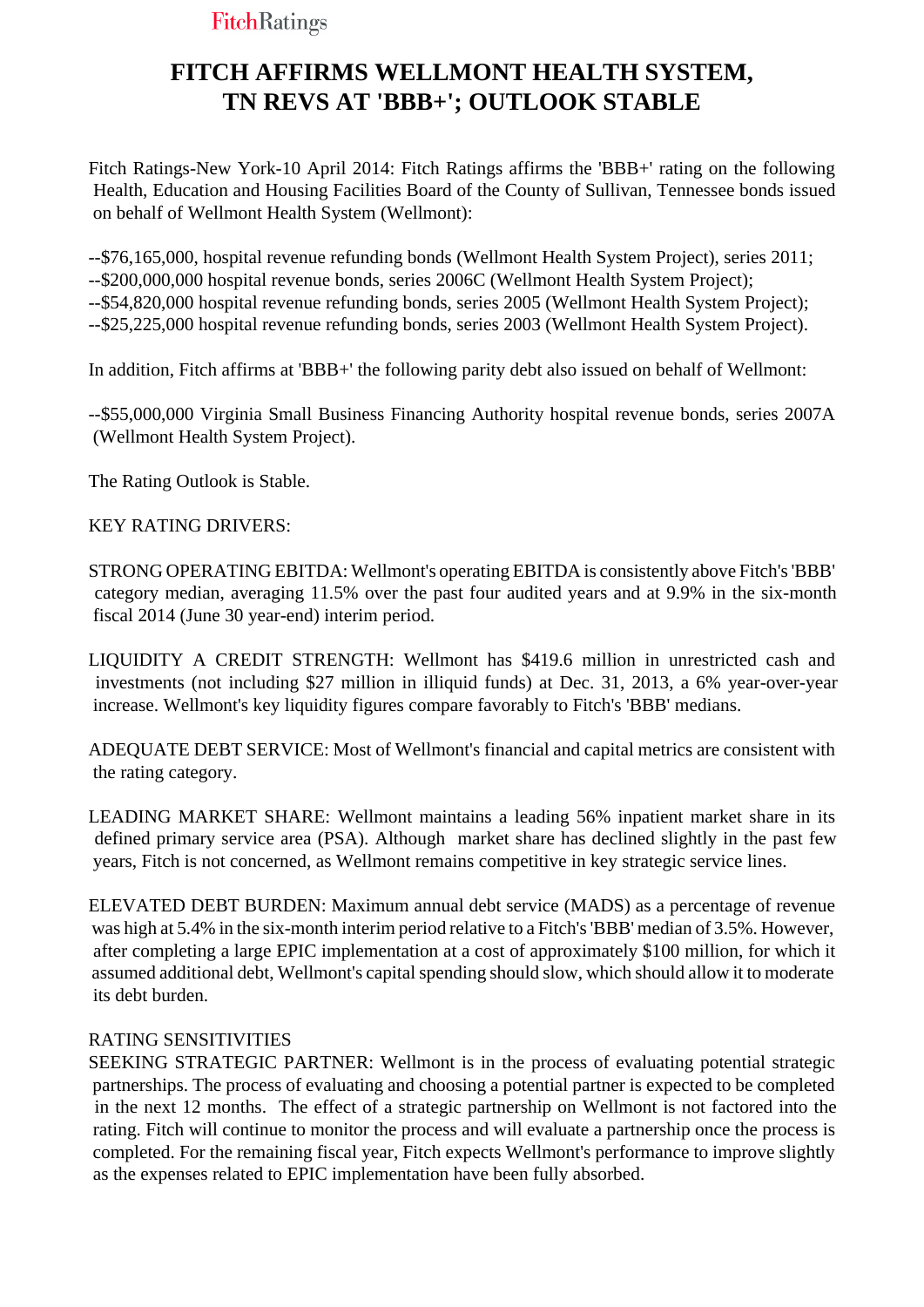#### Credit Profile

Wellmont Health System (WHS) is a large regional health care system with seven acute hospitals (816 staffed beds) and other related entities located in northeastern TN and

southwestern VA. Wellmont had approximately \$798.2 million in total revenue in fiscal 2013.

### Financial Summary

The 'BBB+' rating is supported by an overall financial profile consistent with Fitch's 'BBB' rating category medians and Wellmont's leading inpatient market share in its defined PSA. Wellmont finished fiscal 2013 with a 1.6% operating margin and MADS coverage of 2.6x, both adequate for the 'BBB' category, but below category medians. Wellmont's operating EBITDA was stronger at 10.8%, above the category median of 9%.

Operations were lower in the first six months of fiscal 2014 due largely to EPIC implementation costs, as Wellmont went live with its physicians in December 2013 and

live in its hospitals in late March 2014. For fiscal 2014, Wellmont budgeted for \$13.5 million of implementation expenses that cannot be capitalized, with a portion of those expenses coming in the first half of the fiscal year. However, Wellmont did anticipate these expenses and is tracking ahead of budget for the first six months. In the first six months of fiscal 2014, Wellmont posted a 1.2% operating margin and 2.2x debt service coverage, compared to a 1.6% operating margin and 2.5x debt service coverage for the first six months of fiscal 2013. Wellmont's management reports that performance continues to be ahead of budget through February 2014, and Fitch expects Wellmont's operating performance to continue to improve through the end of the fiscal year.

Liquidity has continued to strengthen with unrestricted cash growing 6% in the year-over-year interim period and 49% from fiscal year-end 2010. At Dec. 31, 2013, Wellmont had cash and unrestricted investments of \$419.6 million (excluding \$27 million in illiquid investments), which equated to days cash on hand of 213.3, a cushion ratio of 10x, and cash-to-debt of 82.6%, which compare well to 'BBB' category medians of 144.7, 10.2, and 91.7, respectively.

Wellmont's debt burden remains elevated for the rating level, as represented by MADS as a percentage of revenue of 5.4% and debt-to-EBITDA of 5.5x. as of Dec. 31, 2013, both of which compare unfavorably to 'BBB' category medians. However, Fitch expects debt to moderate with the EPIC implementation completed. Wellmont is issuing bank debt to acquire a skilled nursing facility, Wexford House, but the facility is producing enough cash flow to cover the additional debt.

Fitch views the acquisition as credit neutral. The skilled nursing facility will build on Wellmont's efforts to prepare for population health management and other aspects of health care reform. Other initiatives in this effort include participating in an Accountable Care Organization, structuring shared savings contracts with select payors, and continuing to position the organization as the low-cost, high-quality provider for the region.

#### Potential Strategic Partnerships

Wellmont is actively exploring a strategic partnership through a formal RFP process.

Wellmont plans to evaluate the RFP responses, and Fitch expects a decision to be made within the next rating cycle. The financial arrangement of a potential partnership is not clear and could range from a loose affiliation to a full asset merger. Fitch views the potential partnership as credit neutral as much will depend on the outcome of the process and the final partner. However, Fitch notes positively that Wellmont is entering the process from a position of credit strength with a strong balance sheet, good market position, and consistent levels of operations and debt service coverage.

Debt Profile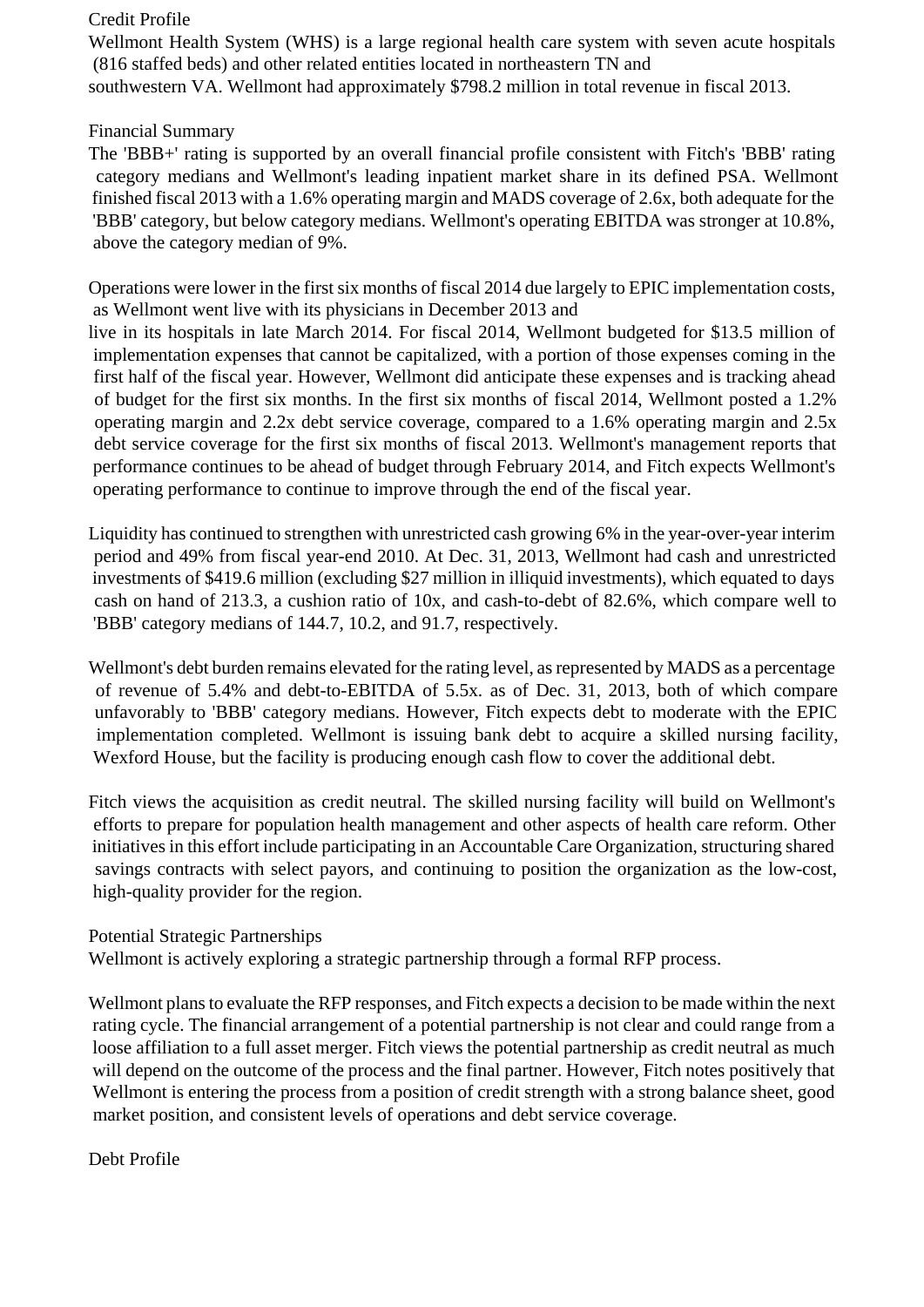Wellmont's debt portfolio is relatively conservative with approximately 15% of its \$508 million of long-term debt in variable-rate mode. However, Wellmont does have four swaps. Two are fixed payor swaps, one is a basis swap, and one is a total return swap.

There are no collateral posting requirements at the current rating level. The aggregate mark to market as of Dec. 31, 2013 was a negative \$7.2 million.

In addition, Wellmont is planning to restructure some of its debt in the next three months. Fitch expects that the covenants for that debt will remain consistent with the current covenants.

#### **Disclosure**

WHS covenants to provide audited financial statements to the Municipal Securities Rulemaking Board's Electronic Municipal Market Access system (EMMA), as well as quarterly unaudited statements.

Contact:

Primary Analyst Gary Sokolow Director Fitch Ratings, Inc. +1-212-908-9186 One State Street Plaza New York, NY 10014

Secondary Analyst Jennifer Kim Associate Director +1-212-908-0740

Committee Chairperson Eva Thein Senior Director +1-212-908-0674

Media Relations: Elizabeth Fogerty, New York, Tel: +1 (212) 908 0526, Email: elizabeth.fogerty@fitchratings.com.

Additional information is available at 'www.fitchratings.com'.

Applicable Criteria and Related Research:

--Rating Guidelines for Nonprofit Hospitals and Health Systems, May 20, 2013

For information on Build America Bonds, visit 'www.fitchratings.com/BABs'.

Applicable Criteria and Related Research: Rating Guidelines for Nonprofit Continuing Care Retirement Communities http://www.fitchratings.com/creditdesk/reports/report\_frame.cfm?rpt\_id=40171

ALL FITCH CREDIT RATINGS ARE SUBJECT TO CERTAIN LIMITATIONS AND DISCLAIMERS. PLEASE READ THESE LIMITATIONS AND DISCLAIMERS BY FOLLOWING THIS LINK: HTTP://FITCHRATINGS.COM/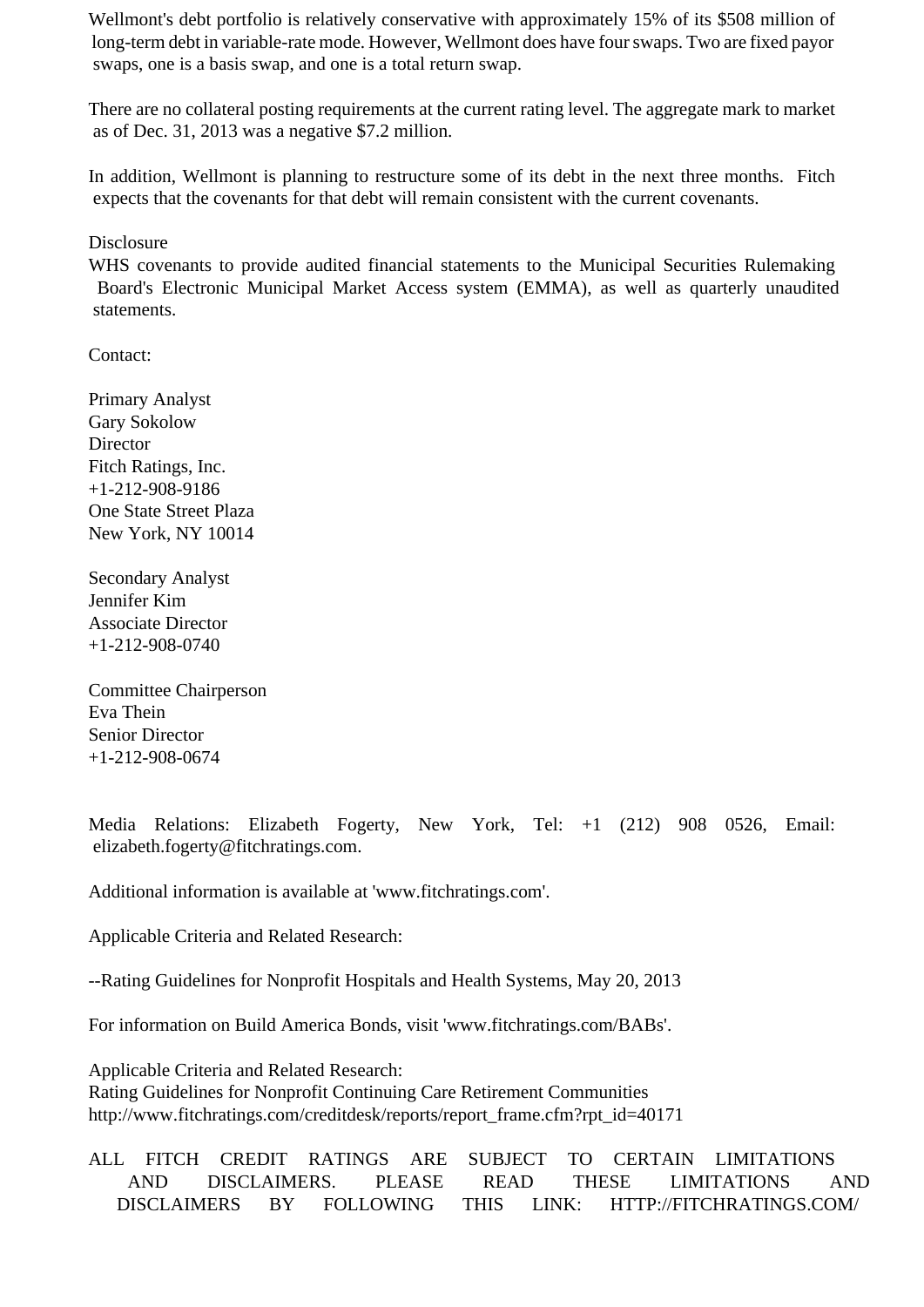UNDERSTANDINGCREDITRATINGS. IN ADDITION, RATING DEFINITIONS AND THE TERMS OF USE OF SUCH RATINGS ARE AVAILABLE ON THE AGENCY'S PUBLIC WEBSITE 'WWW.FITCHRATINGS.COM'. PUBLISHED RATINGS, CRITERIA AND METHODOLOGIES ARE AVAILABLE FROM THIS SITE AT ALL TIMES. FITCH'S CODE OF CONDUCT, CONFIDENTIALITY, CONFLICTS OF INTEREST, AFFILIATE FIREWALL, COMPLIANCE AND OTHER RELEVANT POLICIES AND PROCEDURES ARE ALSO AVAILABLE FROM THE 'CODE OF CONDUCT' SECTION OF THIS SITE. FITCH MAY HAVE PROVIDED ANOTHER PERMISSIBLE SERVICE TO THE RATED ENTITY OR ITS RELATED THIRD PARTIES. DETAILS OF THIS SERVICE FOR RATINGS FOR WHICH THE LEAD ANALYST IS BASED IN AN EU-REGISTERED ENTITY CAN BE FOUND ON THE ENTITY SUMMARY PAGE FOR THIS ISSUER ON THE FITCH WEBSITE.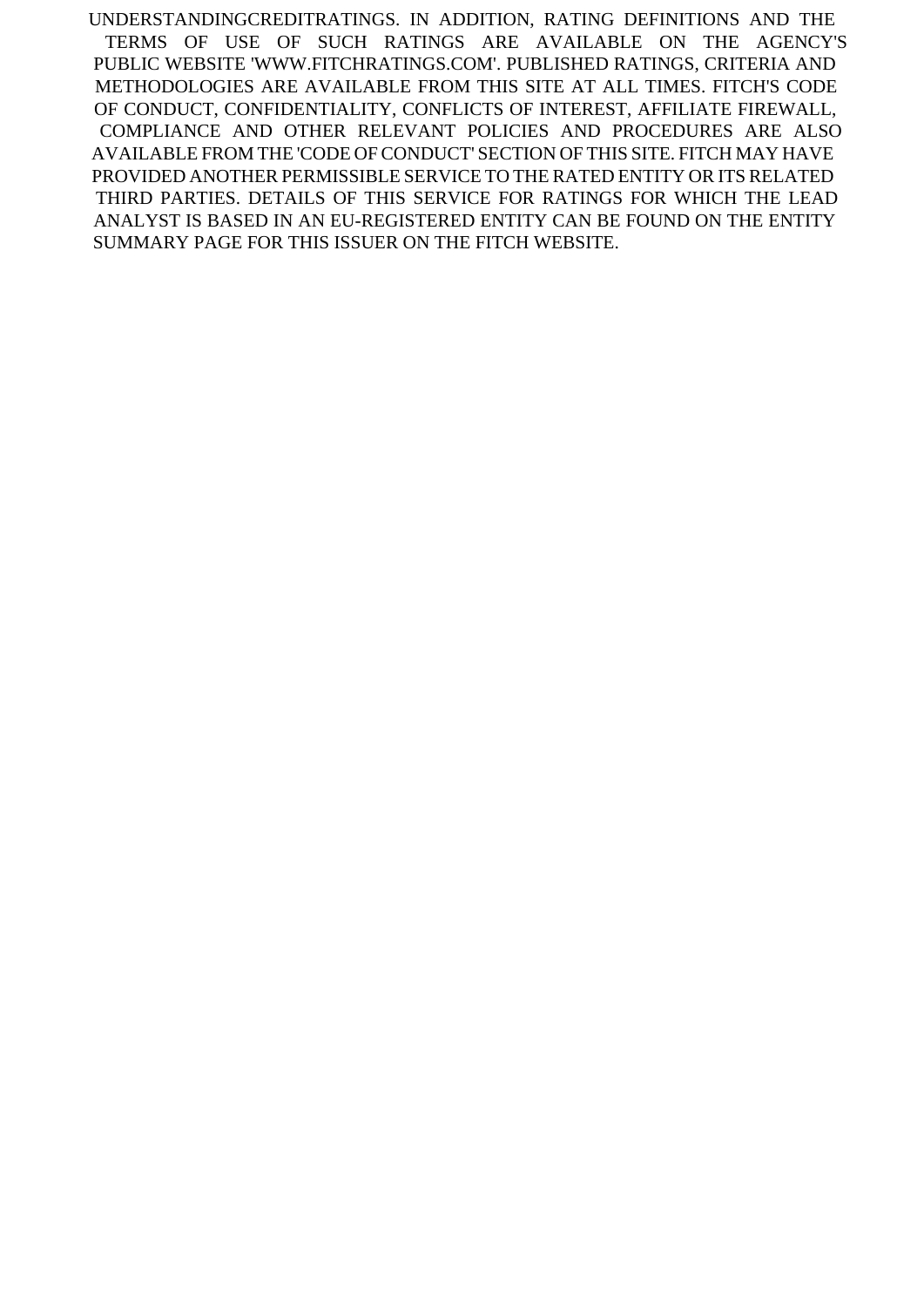

# **RatingsDirect®**

# Wellmont Health System, Tennessee; System

**Primary Credit Analyst:** Karl Propst, Dallas (1) 214-871-1427; karl.propst@standardandpoors.com

**Secondary Contact:** Santo F Barretta, Chicago (1) 312-233-7068; santo.barretta@standardandpoors.com

# Table Of Contents

Rationale

Outlook

Enterprise Profile

Financial Profile

Related Criteria And Research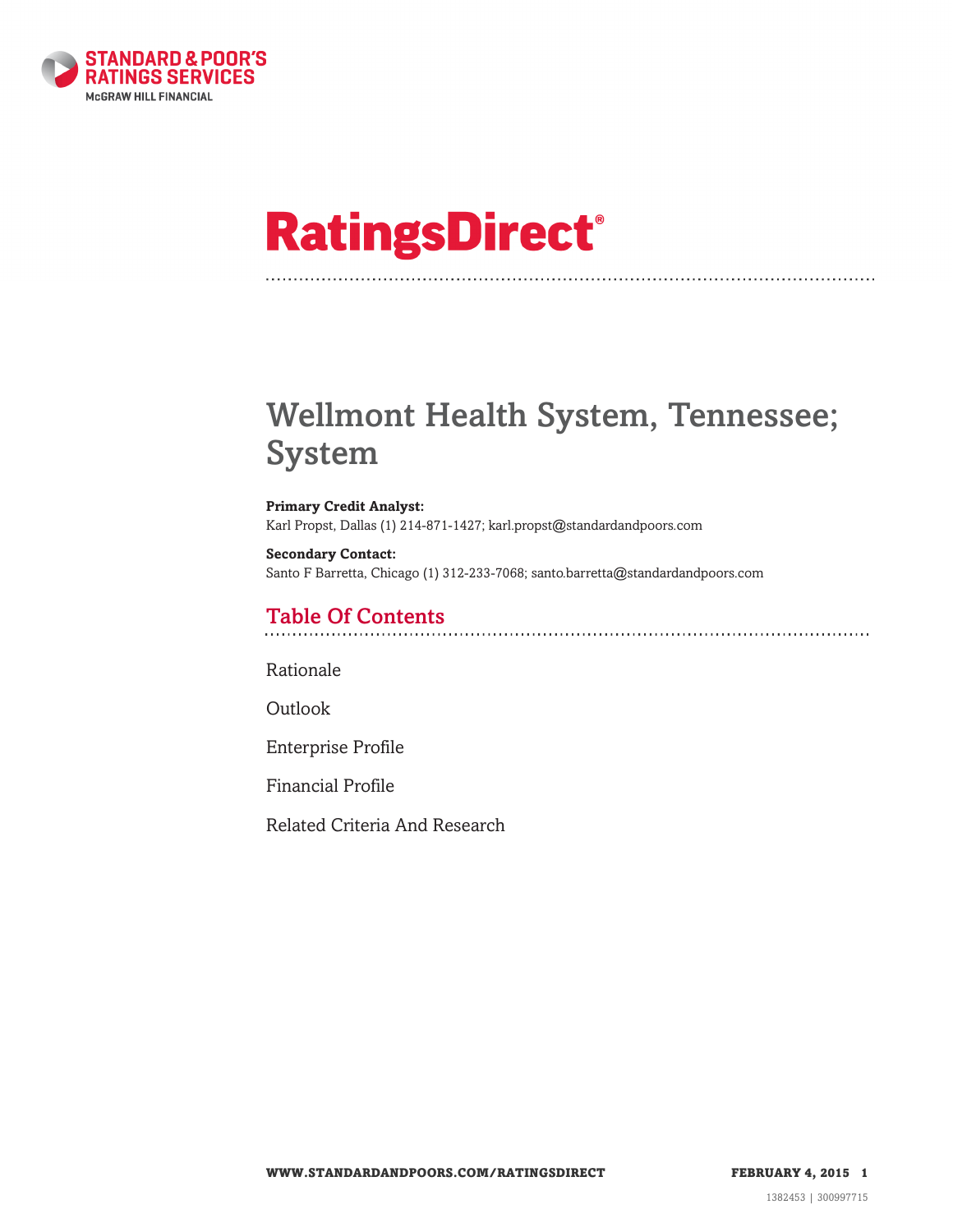# Wellmont Health System, Tennessee; System

#### Credit Profile

**Sullivan Cnty Hlth Ed & Hsg Fac Brd, Tennessee** Wellmont Hlth Sys, Tennessee **Ser 2006C**

**Long Term Rating Community Community Community BBB+/Stable Community Community Community Community Community Community Community Community Community Community Community Community Community Community Community Community Co** 

### Rationale

Standard & Poor's Ratings Services revised its outlook to stable from negative and affirmed its 'BBB+' long-term rating and underlying rating (SPUR) on \$135 million in bonds, including series 2006C, 2007A, and 2011, issued for Wellmont Health System, Tenn. by various issuing authorities.

The 'BBB+' rating is based on our view of Wellmont Health System's group credit profile and core status as the obligated group, which includes Wellmont Health System (as parent); Hawkins County Memorial Hospital (a leased facility), a for-profit subsidiary; and the system's fundraising arm. Accordingly, the bonds are rated at the same level as the group credit profile. The stable outlook and affirmed 'BBB+' ratings reflect our view of Wellmont's operating and financial metrics, which were adequate for the rating level in fiscal 2014 and showed improvement during the first fiscal quarter of 2015. The rating is supported by the system's stable enterprise profile. While we understand that management is considering strategic options to strengthen the system's operational viability under health reform, we still believe that Wellmont is adequately positioned for operational success with respect to its markets, its competition, and the changing reimbursement environment.

More specifically, the ratings reflect our opinion of Wellmont's:

- Light but adequate financial metrics, including positive fiscal 2014 operating income of \$3.3 million (a 0.43% margin), as per Standard & Poor's calculations;
- Acceptable 2.0x fiscal year-end maximum annual debt service (MADS) coverage;
- Acceptable balance sheet, highlighted by the system's 212 days' cash on hand, moderately elevated 47% long-term debt to total capitalization, and unrestricted cash to long-term debt of 89% as of Sept. 30, 2014, and as per Standard & Poor's calculations; and
- Solid business position characterized by good market share in a demographically favorable region that is largely dominated by two health care systems.

Further supporting the ratings is our view of revenue cycle, staffing, expense, and other operating initiatives that will likely help Wellmont generate better operating results over time. In addition, we expect Wellmont's balance sheet will remain robust since Wellmont has limited capital spending needs for the foreseeable future.

Partly offsetting rating factors include Wellmont's reliance on supplemental reimbursement and meaningful-use stimulus funds to generate the system-s positive net from operations during the past two to three years. In addition, we believe that competition for patient volumes between Wellmont and its main competitors remains intense.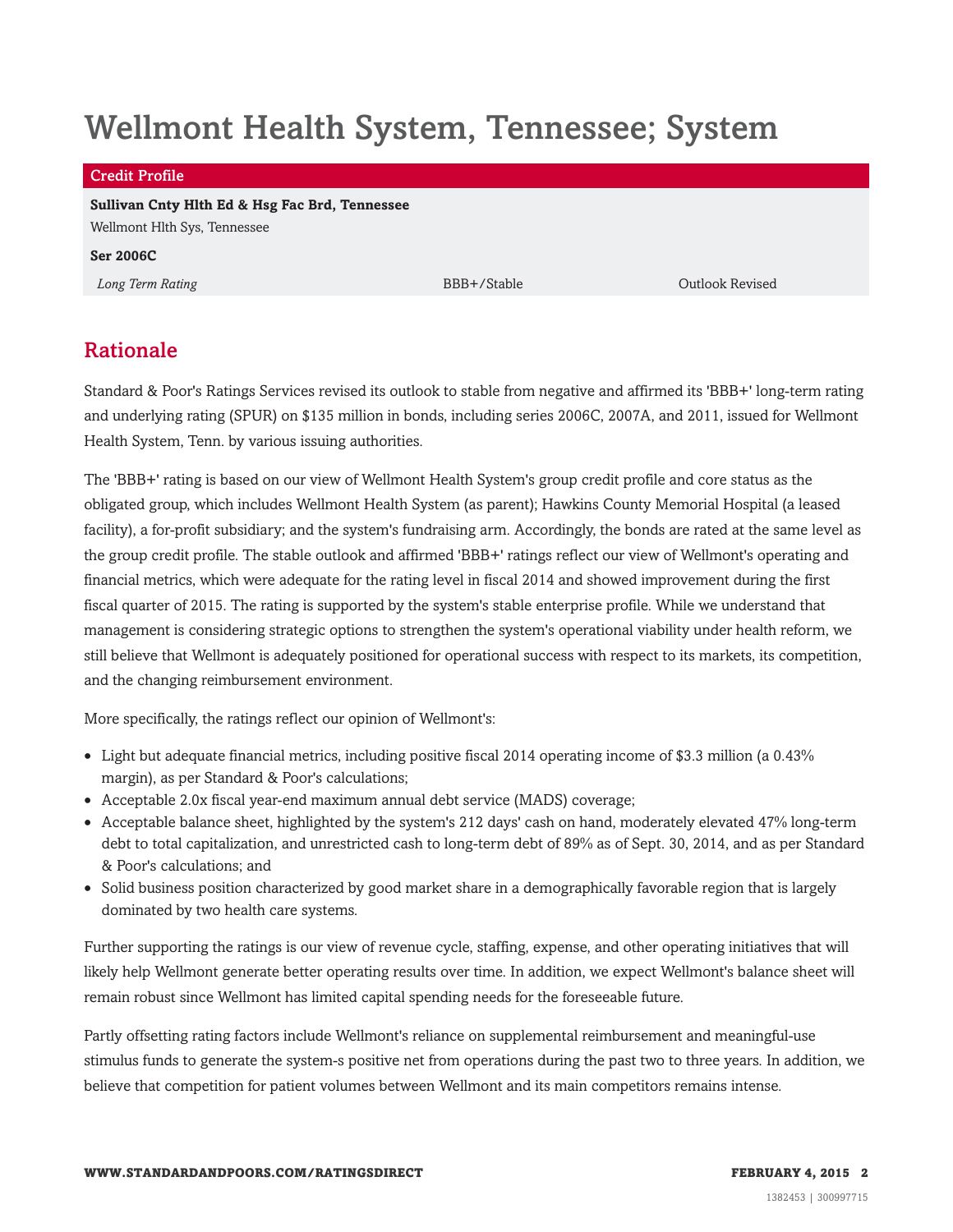As of Sept. 30, 2014, Wellmont had \$484 million of bonded debt and capital leases. About \$123 million of Wellmont's outstanding debt is variable-rate bank direct purchase obligations. The variable-rate obligations have tender provisions that may allow the bonds to be redeemed before maturity. In our opinion, unrestricted cash to puttable debt as of Sept. 30, 2014, was robust, at about 3.5x.

Wellmont uses interest rate swaps to partly hedge its interest rate risk. Wellmont has four swaps totaling \$260 million notional principal; Lehman Brothers Special Financing is the counterparty for three of the swaps, and Bank of America Merrill Lynch is the counterparty for a \$74.4 million total return swap entered into in 2011. In our opinion, the risks associated with Wellmont's derivatives portfolio are moderate at this time. Wellmont's swap liability was \$5.7 million at Dec. 31, 2014, and there is no required collateral posting.

The system remains in compliance with all bank and bond covenants. Gross revenues of the obligated group and a mortgage on Wellmont's two largest hospitals, Bristol Regional Medical Center and Holston Valley Medical Center, secure the bonds. The obligated group includes the parent, Hawkins County Memorial Hospital (a leased facility), a for-profit subsidiary, and the system's fundraising arm. All of the system's entities are included for the purpose of our calculations in this report.

# **Outlook**

The stable outlook reflects our view of Wellmont's weak fiscal 2014, but improved fiscal 2015 year-to-date, results, supported by the service line expansions, the completion of Wellmont's Epic installation last year, and operational improvement initiatives. While we believe that Wellmont's balance sheet remains robust enough to support the current rating, we believe that operating results may continue to be challenged during the two-year outlook period by the changes being brought about by health reform, potentially leading to weaker balance sheet metrics and lower-than-desirable coverage relative to the rating level.

#### Downside scenario

Should Wellmont's fiscal 2015 results fall short of budgeted expectations, MADS coverage fall to and be sustained at below 2.0x, or unrestricted liquidity fall to fewer than 150 days or 70% of long-term debt, then a downgrade would become more likely.

#### Upside scenario

While we do not expect to raise the ratings during the outlook period, we could do so over time in response to, at a minimum, sustained improved operating performance, a moderation in Wellmont's leverage, and no material decline in the system's enterprise profile, which includes market share.

### Enterprise Profile

Following the closure of Lee Regional in October 2013, Wellmont is a six-hospital system headquartered in Kingsport, Tenn., and is composed of 711 staffed beds, including acute, psych, rehab, and skilled nursing facility inpatient beds. The system's facilities are located in Tennessee and Virginia. Acute discharges totaled 34,917 in fiscal 2014, down 7.6% from fiscal 2013 (which was down 5.8% from fiscal 2012), although we note that patient volume declines have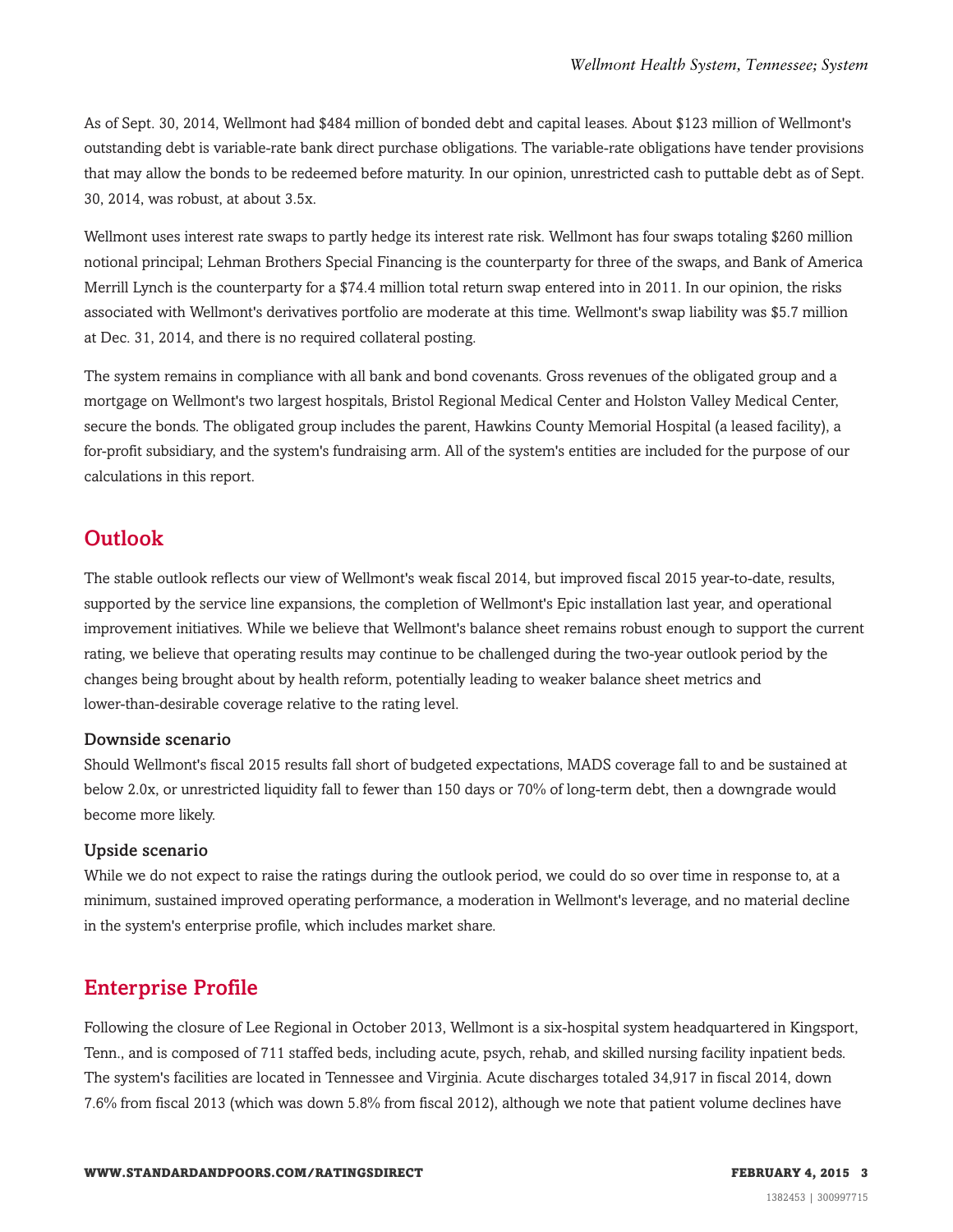not been adjusted for the closure of Lee Regional in October 2013. Inclusive of the same-store adjustment, inpatient volumes declined about 5.7%. Likewise, but also not adjusted on a same-store basis, equivalent inpatient admissions declined to 85,112 from 87,434, or by 2.7%. Combined surgery volumes were essentially flat while emergency department volumes were lower (by 7.1%), reflecting the presence of five urgent-care centers that are treating patients in a lower-cost setting.

Management remains focused on the system's ambulatory strategy, which has included the creation of a strategic infrastructure around oncology and cardiology centers of excellence. Orthopedics, neurology, and pulmonology are also service lines that management considers a strategic focus, along with post-acute and long-term care. Management plans to capitalize on its strengths in core service lines, supported by its dyad leadership model.

Also, in recognition of the challenging operating environment, Wellmont is exploring its strategic options around alignment with another health system. We understand that the system's board will likely reach a decision in early 2015. In our view, alignment with another strong provider will be a credit positive for the system.

#### Management

We believe that Wellmont is led by a capable leadership team headed by Bart Hove, CEO, who formerly served as the president of Wellmont's Bristol Regional Hospital and took over the system's CEO responsibilities in September 2014, following the departure of Denny DeNarvaez. Wellmont's CFO is Alice Pope, who has served in her current role since 2012 and has been with Wellmont for 15 years. Wellmont's COO is Eric Deaton, who recently rejoined the system after previously having worked for Wellmont for four years.

#### Financial Profile

For the fiscal year ended June 30, 2014, Wellmont generated operating income of \$3.3 million (a 0.4% margin), under Standard & Poor's methodology, on \$773 million of total net revenues. Results were down from \$11.7 million (a 1.5% margin) on \$798 million of total net revenues for fiscal 2013. The decline in operating results in fiscal 2014 reflects continued weaker volumes; the challenging reimbursement environment, including the effects of Medicare's two-midnight rule for observation patients; and operational inefficiencies. Management is addressing operational inefficiencies through supply chain, labor, and service line initiatives with a goal of reducing expenses by about \$25 million per year. Wellmont's excess revenues, as per Standard & Poor's calculations, were \$33 million (or a 4.1% margin), which included \$15 million of realized investment income and gains.

Cash flow remains acceptable, in our view, as evidenced by an 11% EBIDA margin, generating 2.0x coverage of Wellmont's \$42.8 million MADS. Operating leases have historically been relatively modest in amount; however, with the monetization of Wellmont's medical office buildings, operating leases have become more material to the system's overall financial profile. Adjusted for operating lease expense, MADS coverage is diluted to 1.8x.

Year-to-date results through September 2014 reflected an improvement in operating income of \$4.5 million (or a 2.2% margin) on \$205 million of operating revenues, producing 2.6x MADS coverage on an annualized basis. We understand that through six months Wellmont's consolidated results exceed budget and results for the same period last year.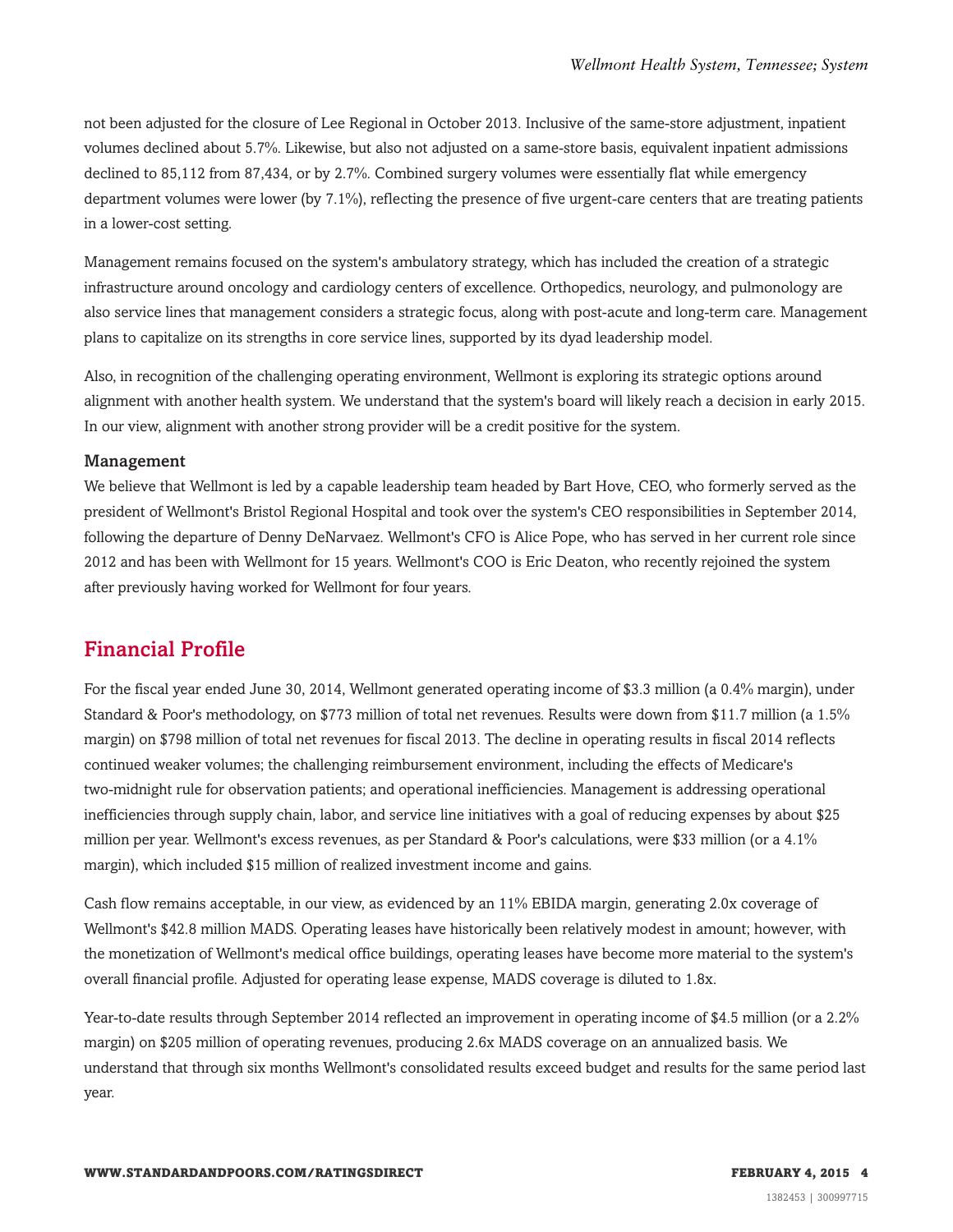Wellmont's fiscal 2015 budgeted operating income is just over break even, inclusive of \$4 million of meaningful-use stimulus funds, although results year to date point to a stronger-than-budgeted fiscal 2015. While the operating environment remains challenging, we believe that the Wellmont board's decision to consider an alignment with another system is positive strategic step to help Wellmont remain a healthy system over the long term.

#### Balance sheet

Wellmont's balance sheet remains acceptable, in our view. Unrestricted cash and investments totaled \$431 million at Sept. 30, equal to 212 days' cash on hand and 89% of long-term debt, which we view as solid for the rating level and in compliance with Wellmont's minimum covenant level of 100 days. We view the system's 47% leverage to be manageable and in line with the median for the rating level. We understand that management has no current plans to issue additional debt.

Wellmont's systemwide combined routine and strategic capital budget is \$35 million for fiscal 2015, inclusive of approximately \$3 million of funds not yet allocated. With the completion of the system's Epic implementation last year, capital spending needs are more limited and approximate about 70% of depreciation. As a result, we anticipate that the system's liquidity will continue to grow.

| <b>Wellmont Health System</b>        |                                             |                            |         |         |                                           |                                     |
|--------------------------------------|---------------------------------------------|----------------------------|---------|---------|-------------------------------------------|-------------------------------------|
|                                      |                                             | Fiscal year ended June 30, |         |         | <b>Medians</b>                            |                                     |
|                                      | Three-month interim<br>ended Sept. 30, 2014 | 2014                       | 2013    | 2012    | <b>Health care</b><br>system BBB+<br>2013 | <b>Health care</b><br>system A-2013 |
| <b>Selected financial statistics</b> |                                             |                            |         |         |                                           |                                     |
| Inpatient admissions                 | 8,347                                       | 34,917                     | 37,798  | 40,121  | <b>MNR</b>                                | <b>MNR</b>                          |
| Emergency visits                     | 45,588                                      | 170,331                    | 183,378 | 208,013 | <b>MNR</b>                                | <b>MNR</b>                          |
| Inpatient surgeries                  | 2,353                                       | 9,430                      | 9,101   | 9,418   | <b>MNR</b>                                | <b>MNR</b>                          |
| Outpatient surgeries                 | 6,442                                       | 24,896                     | 25,118  | 26,839  | <b>MNR</b>                                | <b>MNR</b>                          |
| Based on net/gross revenues          | Gross                                       | Gross                      | Gross   | Gross   | <b>MNR</b>                                | <b>MNR</b>                          |
| Medicare %                           | 54.4                                        | 54.3                       | 53.2    | 52.9    | <b>MNR</b>                                | <b>MNR</b>                          |
| Medicaid %                           | 10.9                                        | 11.1                       | 11.5    | 11.4    | <b>MNR</b>                                | <b>MNR</b>                          |
| Commercial/blues %                   | 28.7                                        | 27.7                       | 24.8    | 25.3    | <b>MNR</b>                                | <b>MNR</b>                          |
| <b>Financial profile</b>             |                                             |                            |         |         |                                           |                                     |
| <b>Financial performance</b>         |                                             |                            |         |         |                                           |                                     |
| Net patient revenue (\$000s)         | 198,716                                     | 743,266                    | 754,488 | 741,822 | 1,049,981                                 | 1,567,503                           |
| Total operating revenue (\$000s)     | 204,521                                     | 772,707                    | 798,223 | 789,726 | <b>MNR</b>                                | <b>MNR</b>                          |
| Total operating expenses (\$000s)    | 200,040                                     | 769,403                    | 786,507 | 769,073 | <b>MNR</b>                                | <b>MNR</b>                          |
| Operating income (\$000s)            | 4,481                                       | 3,304                      | 11,716  | 20,653  | <b>MNR</b>                                | <b>MNR</b>                          |
| Operating margin (%)                 | 2.19                                        | 0.43                       | 1.47    | 2.62    | 0.90                                      | 1.50                                |
| Net nonoperating income (\$000s)     | 3,554                                       | 14,749                     | 17,300  | 17,360  | <b>MNR</b>                                | <b>MNR</b>                          |
| Excess income (\$000s)               | 8,035                                       | 18,053                     | 29,016  | 38,013  | <b>MNR</b>                                | <b>MNR</b>                          |
| Excess margin (%)                    | 3.86                                        | 2.29                       | 3.56    | 4.71    | 3.00                                      | 3.60                                |
| Operating EBIDA margin (%)           | 11.59                                       | 9.28                       | 10.63   | 11.24   | 8.90                                      | 8.40                                |
| EBIDA margin (%)                     | 13.10                                       | 10.98                      | 12.53   | 13.15   | 10.20                                     | 9.50                                |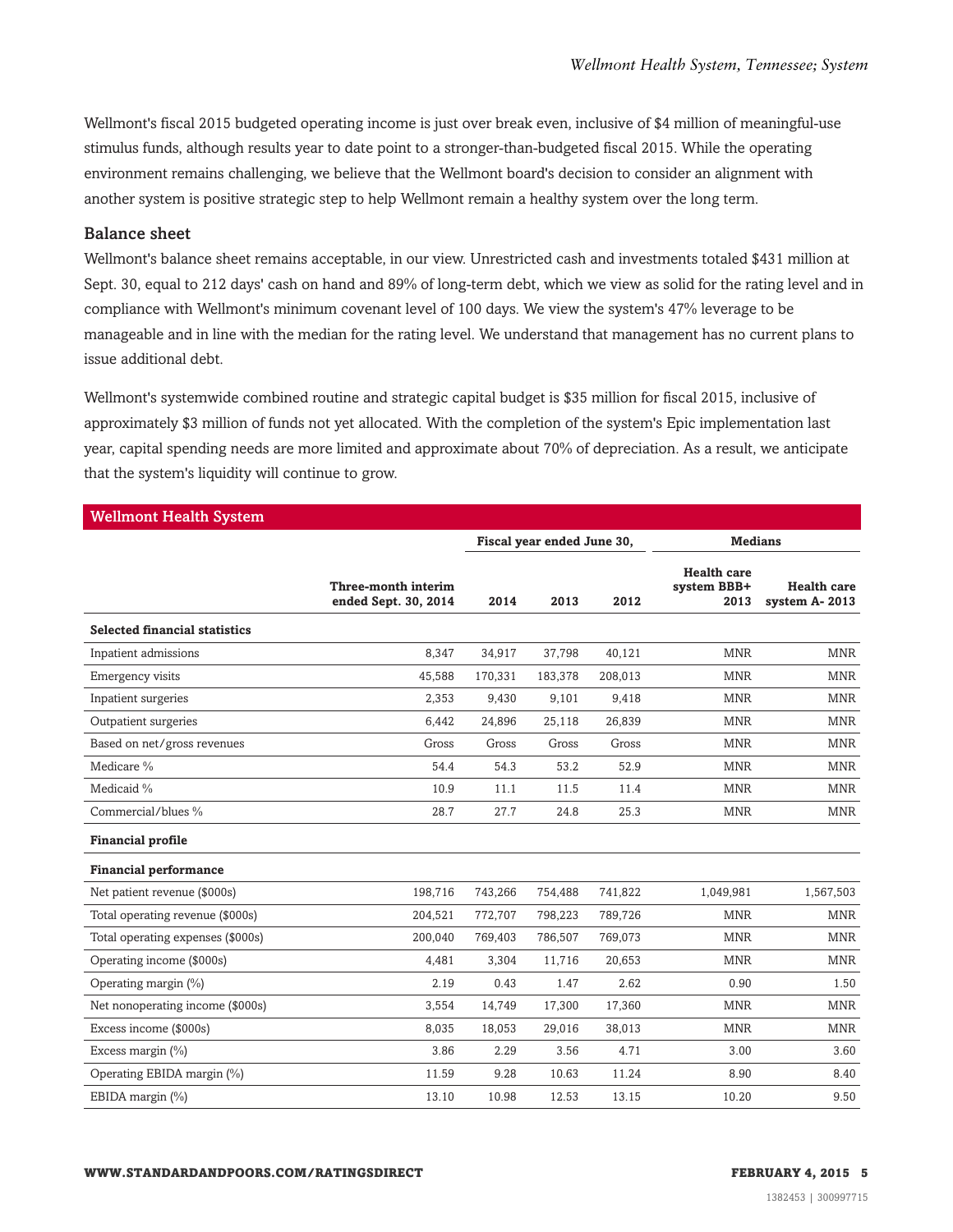| Wellmont Health System (cont.)                                |         |         |         |         |            |            |
|---------------------------------------------------------------|---------|---------|---------|---------|------------|------------|
| Net available for debt service (\$000s)                       | 27,248  | 86,461  | 102,241 | 106,093 | 115,667    | 166,108    |
| Maximum annual debt service (\$000s)                          | 42,797  | 42,797  | 42,797  | 42,797  | <b>MNR</b> | <b>MNR</b> |
| Maximum annual debt service<br>coverage(x)                    | 2.55    | 2.02    | 2.39    | 2.48    | 2.50       | 3.40       |
| Operating lease-adjusted coverage (x)                         | 2.55    | 1.75    | 1.97    | 2.02    | 2.10       | 2.60       |
| Liquidity and financial flexibility                           |         |         |         |         |            |            |
| Unrestricted reserves (\$000s)                                | 430,895 | 447,156 | 426,182 | 379,544 | 574,523    | 761,463    |
| Unrestricted days' cash on hand                               | 211.8   | 226.9   | 211.6   | 191.7   | 144.60     | 163.90     |
| Unrestricted reserves/total long-term<br>$debt$ $(\%)$        | 89.3    | 91.2    | 89.5    | 82.6    | 106.70     | 119.60     |
| Average age of plant (years)                                  | N.A.    | 12.5    | 11.2    | 11.4    | 11.50      | 11.40      |
| Capital expenditures/depreciation and<br>amortization $(\% )$ | 36.0    | 173.6   | 112.4   | 99.2    | 114.10     | 124.60     |
| <b>Debt and liabilities</b>                                   |         |         |         |         |            |            |
| Total long-term debt (\$000s)                                 | 482,617 | 490,443 | 475,946 | 459,654 | <b>MNR</b> | <b>MNR</b> |
| Long-term debt/capitalization (%)                             | 47.2    | 47.5    | 48.4    | 49.9    | 46.20      | 42.50      |
| Debt burden (%)                                               | 5.14    | 5.43    | 5.23    | 5.30    | 3.00       | 2.70       |
| Defined benefit plan funded status (%)                        | N.A.    | 80.39   | 79.52   | 68.03   | 80.20      | 79.90      |

MNR: Median not reported. N.A.: Not available. Note: Fiscal 2012 and 2013 patient volumes include Lee Regional, which as of Oct. 1, 2013, became a discontinued operation.

# Related Criteria And Research

#### Related Criteria

- USPF Criteria: Not-For-Profit Health Care, June 14, 2007
- General Criteria: Group Rating Methodology, Nov. 19, 2013
- USPF Criteria: Commercial Paper, VRDO, And Self-Liquidity, July 3, 2007
- USPF Criteria: Contingent Liquidity Risks, March 5, 2012
- General Criteria: Methodology: Industry Risk, Nov. 20, 2013

#### Related Research

- Glossary: Not-For-Profit Health Care Ratios, Oct. 26, 2011
- U.S. Not-For-Profit Health Care Outlook Remains Negative Despite A Glimmer Of Relief , Dec. 17, 2014
- U.S. Not-For-Profit Health Care System Ratios: Operating Performance Weakened In 2013, Aug. 13, 2014
- Health Care Providers And Insurers Pursue Value Initiatives Despite Reform Uncertainties, May 9, 2013
- Standard & Poor's Assigns Industry Risk Assessments To 38 Nonfinancial Corporate Industries, Nov. 20, 2013
- Alternative Financing: Disclosure Is Critical To Credit Analysis In Public Finance, Feb. 18, 2014
- Health Care Organizations See Integration And Greater Transparency As Prescriptions For Success, May 19, 2014

#### Ratings Detail (As Of February 4, 2015)

#### **Sullivan Cnty Hlth Ed & Hsg Fac Brd, Tennessee**

Wellmont Hlth Sys, Tennessee

**Ser 2011**

**Long Term Rating Community Community Community BBB+/Stable Community Community Community Community Community Community Community Community Community Community Community Community Community Community Community Community Co**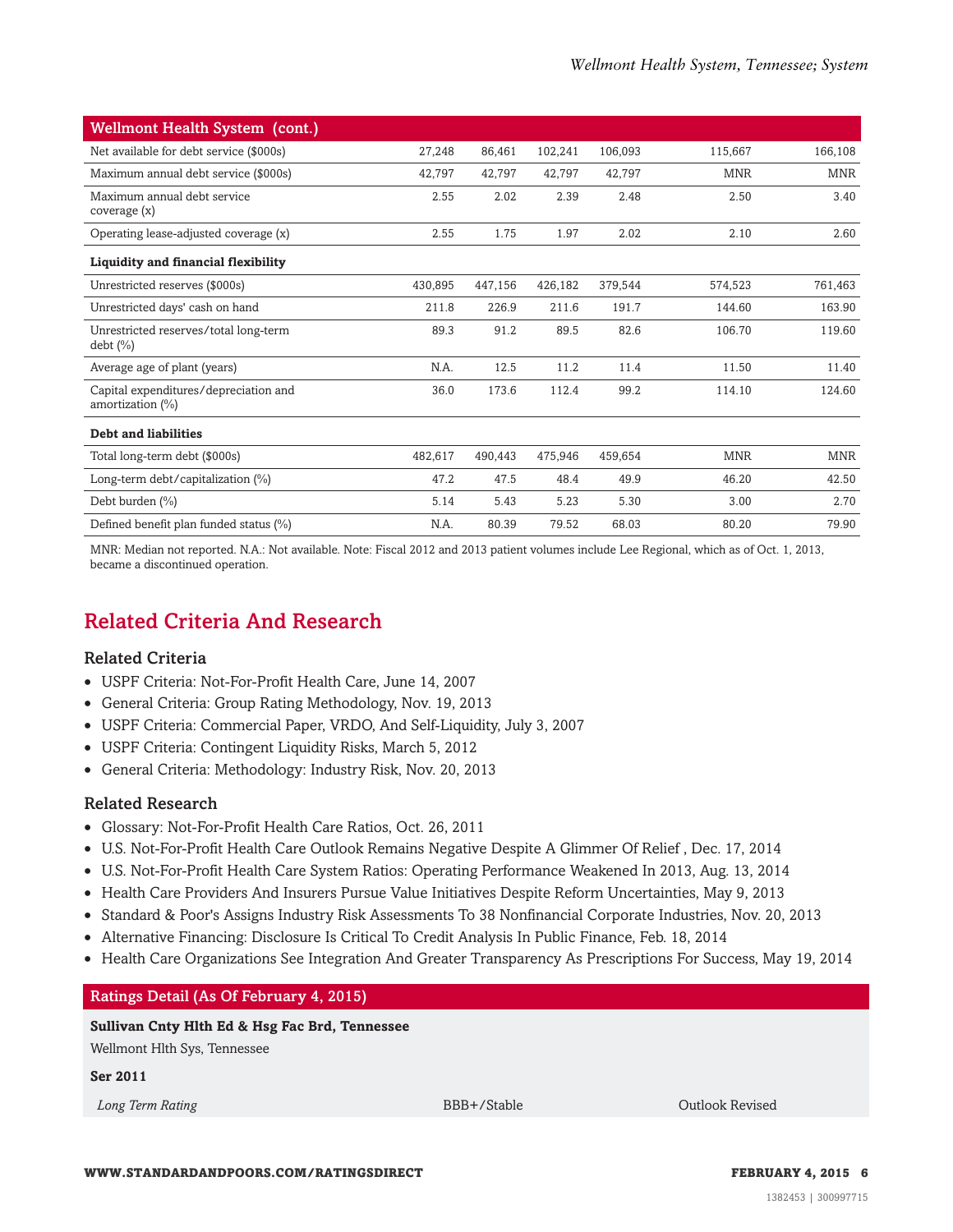#### Ratings Detail (As Of February 4, 2015) (cont.)

#### **Virginia Small Business Fin Auth, Virginia**

Wellmont Hlth Sys, Tennessee

#### **Ser 2007A**

**Long Term Rating BBB+/Stable BBB+/Stable Outlook Revised**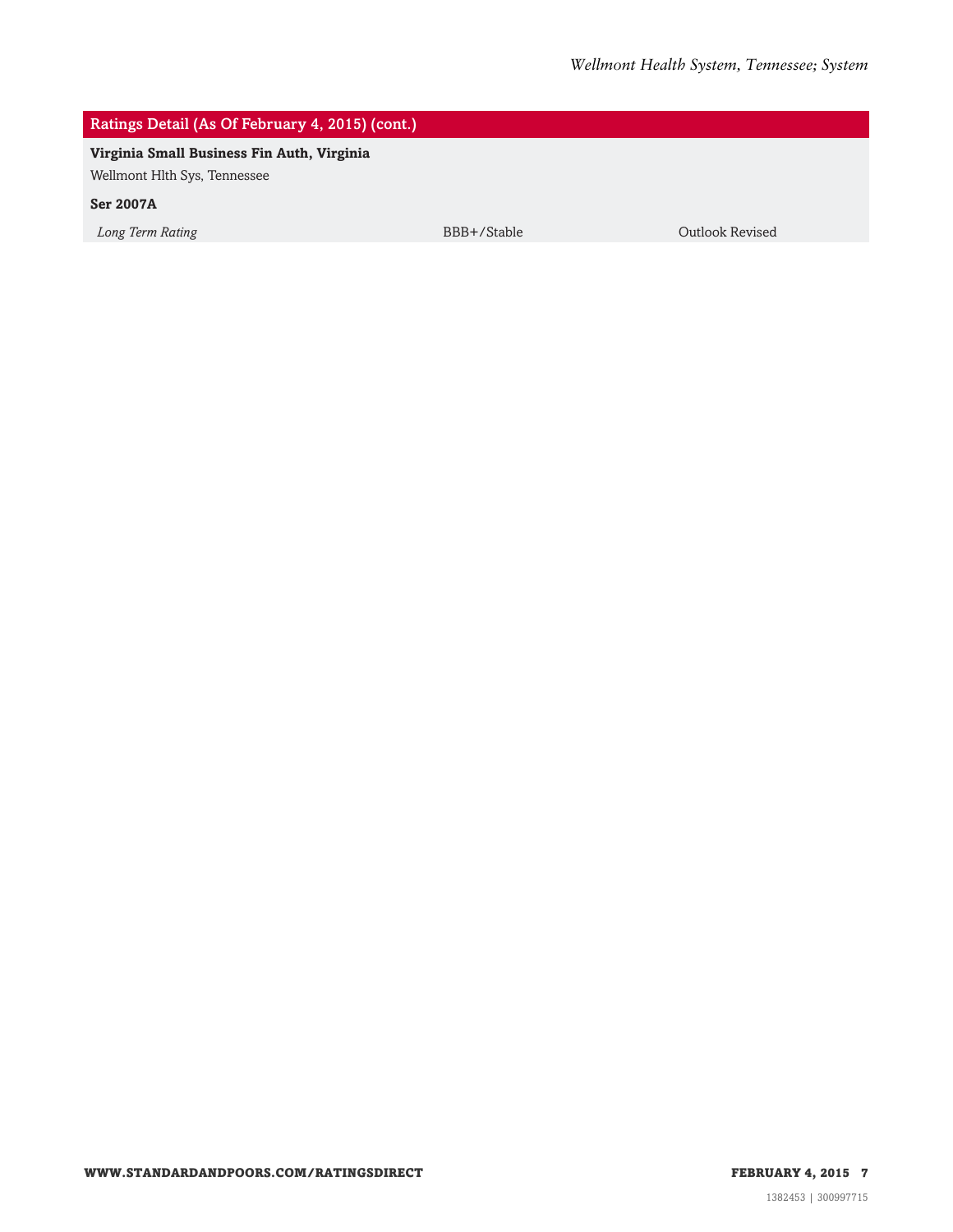Copyright © 2015 Standard & Poor's Financial Services LLC, a part of McGraw Hill Financial. All rights reserved.

No content (including ratings, credit-related analyses and data, valuations, model, software or other application or output therefrom) or any part thereof (Content) may be modified, reverse engineered, reproduced or distributed in any form by any means, or stored in a database or retrieval system, without the prior written permission of Standard & Poor's Financial Services LLC or its affiliates (collectively, S&P). The Content shall not be used for any unlawful or unauthorized purposes. S&P and any third-party providers, as well as their directors, officers, shareholders, employees or agents (collectively S&P Parties) do not guarantee the accuracy, completeness, timeliness or availability of the Content. S&P Parties are not responsible for any errors or omissions (negligent or otherwise), regardless of the cause, for the results obtained from the use of the Content, or for the security or maintenance of any data input by the user. The Content is provided on an "as is" basis. S&P PARTIES DISCLAIM ANY AND ALL EXPRESS OR IMPLIED WARRANTIES, INCLUDING, BUT NOT LIMITED TO, ANY WARRANTIES OF MERCHANTABILITY OR FITNESS FOR A PARTICULAR PURPOSE OR USE, FREEDOM FROM BUGS, SOFTWARE ERRORS OR DEFECTS, THAT THE CONTENT'S FUNCTIONING WILL BE UNINTERRUPTED, OR THAT THE CONTENT WILL OPERATE WITH ANY SOFTWARE OR HARDWARE CONFIGURATION. In no event shall S&P Parties be liable to any party for any direct, indirect, incidental, exemplary, compensatory, punitive, special or consequential damages, costs, expenses, legal fees, or losses (including, without limitation, lost income or lost profits and opportunity costs or losses caused by negligence) in connection with any use of the Content even if advised of the possibility of such damages.

Credit-related and other analyses, including ratings, and statements in the Content are statements of opinion as of the date they are expressed and not statements of fact. S&P's opinions, analyses, and rating acknowledgment decisions (described below) are not recommendations to purchase, hold, or sell any securities or to make any investment decisions, and do not address the suitability of any security. S&P assumes no obligation to update the Content following publication in any form or format. The Content should not be relied on and is not a substitute for the skill, judgment and experience of the user, its management, employees, advisors and/or clients when making investment and other business decisions. S&P does not act as a fiduciary or an investment advisor except where registered as such. While S&P has obtained information from sources it believes to be reliable, S&P does not perform an audit and undertakes no duty of due diligence or independent verification of any information it receives.

To the extent that regulatory authorities allow a rating agency to acknowledge in one jurisdiction a rating issued in another jurisdiction for certain regulatory purposes, S&P reserves the right to assign, withdraw, or suspend such acknowledgement at any time and in its sole discretion. S&P Parties disclaim any duty whatsoever arising out of the assignment, withdrawal, or suspension of an acknowledgment as well as any liability for any damage alleged to have been suffered on account thereof.

S&P keeps certain activities of its business units separate from each other in order to preserve the independence and objectivity of their respective activities. As a result, certain business units of S&P may have information that is not available to other S&P business units. S&P has established policies and procedures to maintain the confidentiality of certain nonpublic information received in connection with each analytical process.

S&P may receive compensation for its ratings and certain analyses, normally from issuers or underwriters of securities or from obligors. S&P reserves the right to disseminate its opinions and analyses. S&P's public ratings and analyses are made available on its Web sites, www.standardandpoors.com (free of charge), and www.ratingsdirect.com and www.globalcreditportal.com (subscription) and www.spcapitaliq.com (subscription) and may be distributed through other means, including via S&P publications and third-party redistributors. Additional information about our ratings fees is available at www.standardandpoors.com/usratingsfees.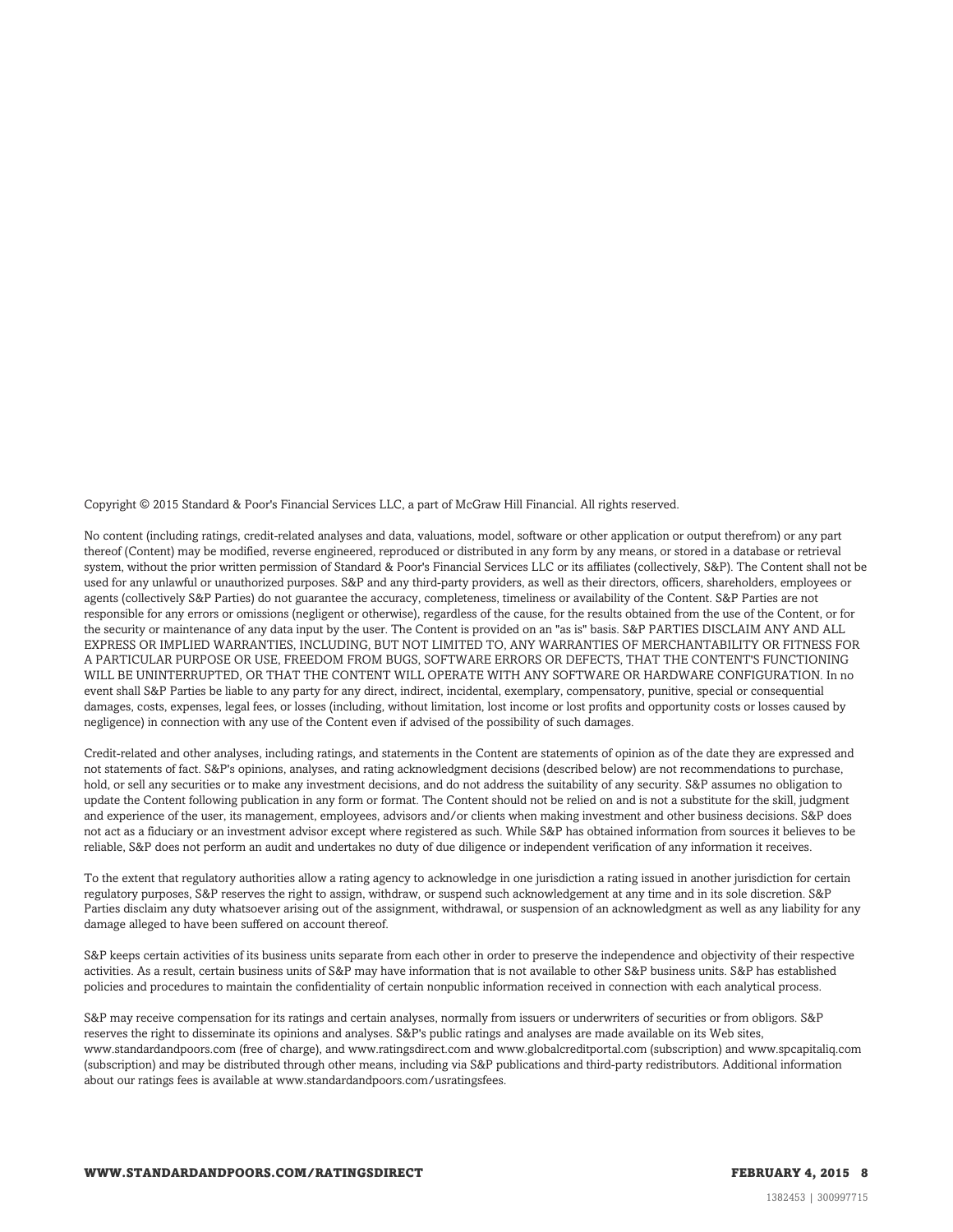

# **Research**

**Bulletin:**

# Mountain States Health Alliance-Wellmont Health System Merger Does Not Affect Ratings

#### **Primary Credit Analyst:**

Karl Propst, Dallas (1) 214-871-1427; karl.propst@standardandpoors.com

#### **Secondary Contact:**

Margaret E McNamara (Pugh), New York (1) 212-438-2007; margaret.mcnamara@standardandpoors.com

DALLAS (Standard & Poor's) April 2, 2015--Standard & Poor's Ratings Services said today that Mountain States Health Alliance's (BBB+/Stable) and Wellmont Health System's (BBB+/Stable ) agreement of intent to merge has no immediate effect on ratings. The proposed merger will be a true merger, with equal representation of board members, under a new name for the combined organization to be agreed upon at a later date. We understand that Wellmont and Mountain States will enter into due diligence with anticipated finalization of an agreement by the end of August 2015, completion of regulatory review within 90 days after that, and closing of the merger not later than Dec. 31, 2015.

Mountain States is a 13-hospital system with facilities in Tennessee and Virginia and more than 1,300 staffed acute-care beds along with numerous outpatient facilities. Wellmont is a six-hospital system with facilities in Tennessee and Virginia and operates more than 700 acute-care beds.

While details of the merger remain to be addressed, we understand that the two entities will likely combine their balance sheets and that both organizations are committed to reducing debt. In our view, the merged organization will likely have opportunities for cost reduction and other operating synergies, but at this point detailed benefits of the merger cannot be fully evaluated.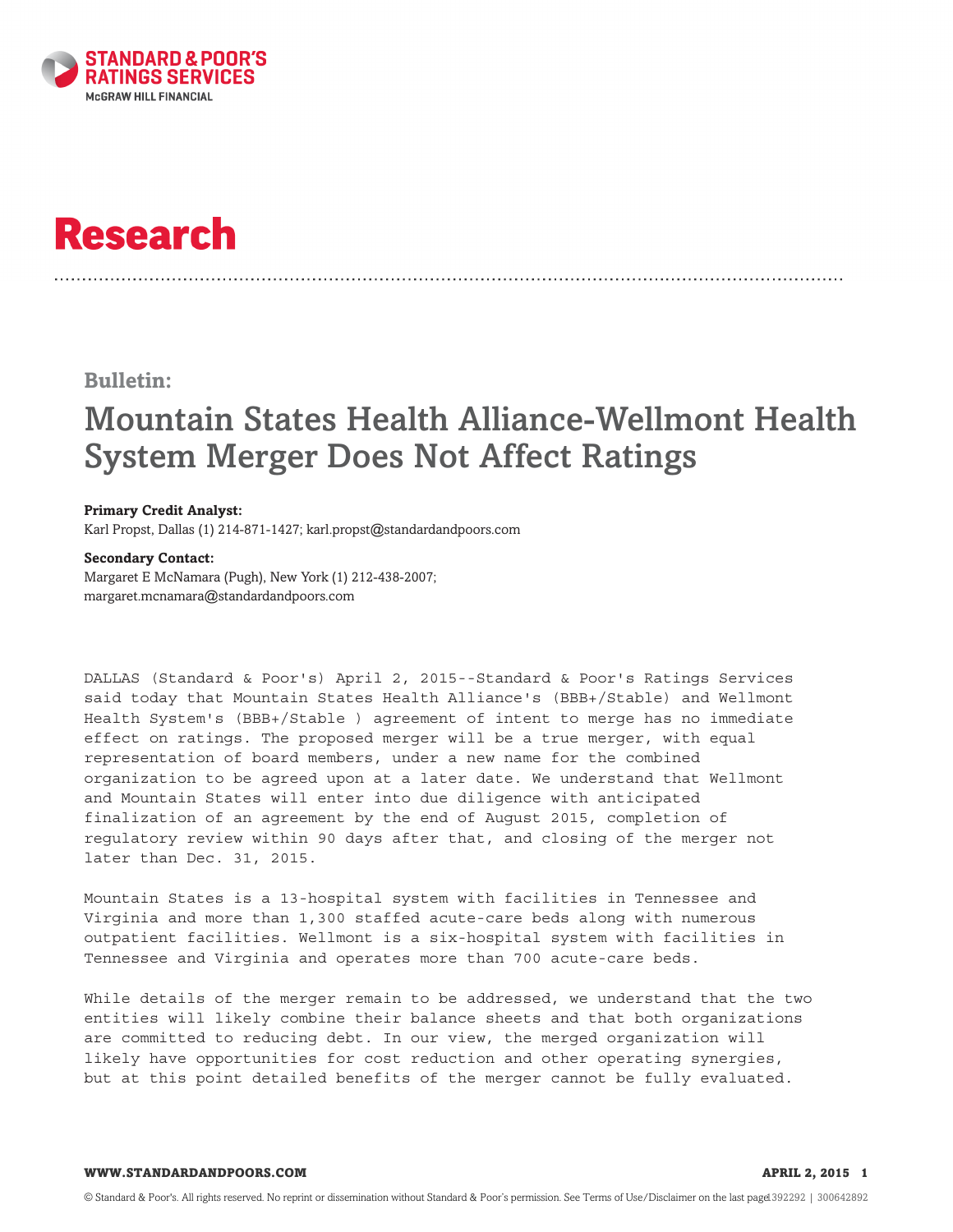We believe that it is likely the two systems will successfully reach a final agreement to merge and that any regulatory issues will be addressed. We are not taking rating action at this time.

Standard & Poor's will review and evaluate the merger integration plan and wait on a final agreement between Mountain States and Wellmont before forming a rating opinion later this year.

For more information on Wellmont Health System, please see our report published Feb. 4, 2015, on RatingsDirect. For more information on Mountain States Health Alliance, please see our report published Jan. 9, 2015.